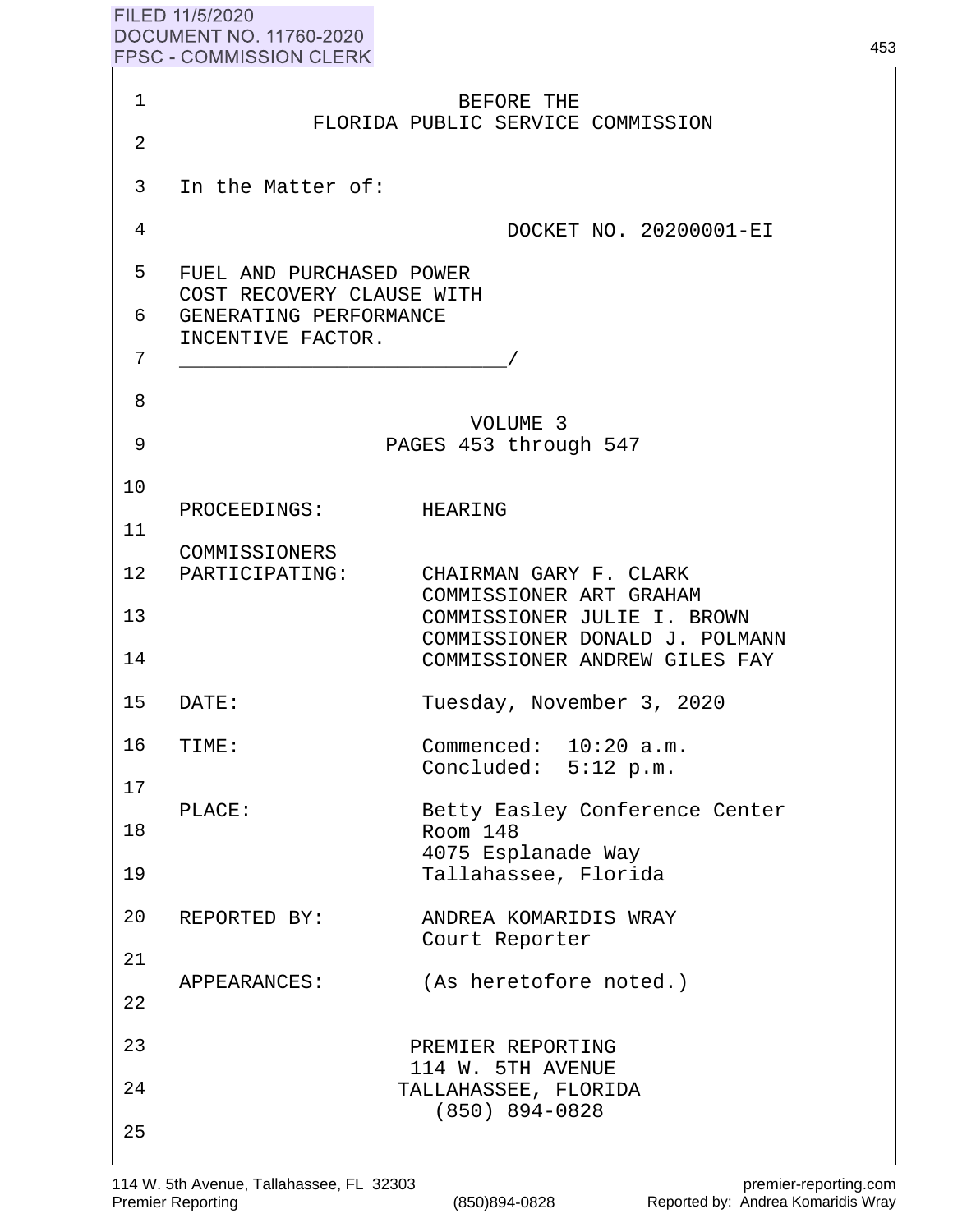| $\mathbf 1$    | I N D E X                                                                    |            |
|----------------|------------------------------------------------------------------------------|------------|
| $\sqrt{2}$     | WITNESSES                                                                    |            |
| $\mathsf{3}$   | NAME:                                                                        | PAGE NO.   |
| $\overline{4}$ | ROBERT COFFEY                                                                |            |
| 5              | Continued Examination by Mr. Rehwinkel<br>Further Examination by Ms. Moncada | 456<br>522 |
| $\sqrt{6}$     |                                                                              |            |
| $\overline{7}$ |                                                                              |            |
| $\,8\,$        |                                                                              |            |
| $\mathsf 9$    |                                                                              |            |
| $10$           |                                                                              |            |
| $11\,$         |                                                                              |            |
| $1\,2$         |                                                                              |            |
| 13             |                                                                              |            |
| $14$           |                                                                              |            |
| $15$           |                                                                              |            |
| 16             |                                                                              |            |
| $17\,$         |                                                                              |            |
| $18\,$         |                                                                              |            |
| 19             |                                                                              |            |
| $2\,0$         |                                                                              |            |
| $2\sqrt{1}$    |                                                                              |            |
| $2\sqrt{2}$    |                                                                              |            |
| 23             |                                                                              |            |
| $2\sqrt{4}$    |                                                                              |            |
| 25             |                                                                              |            |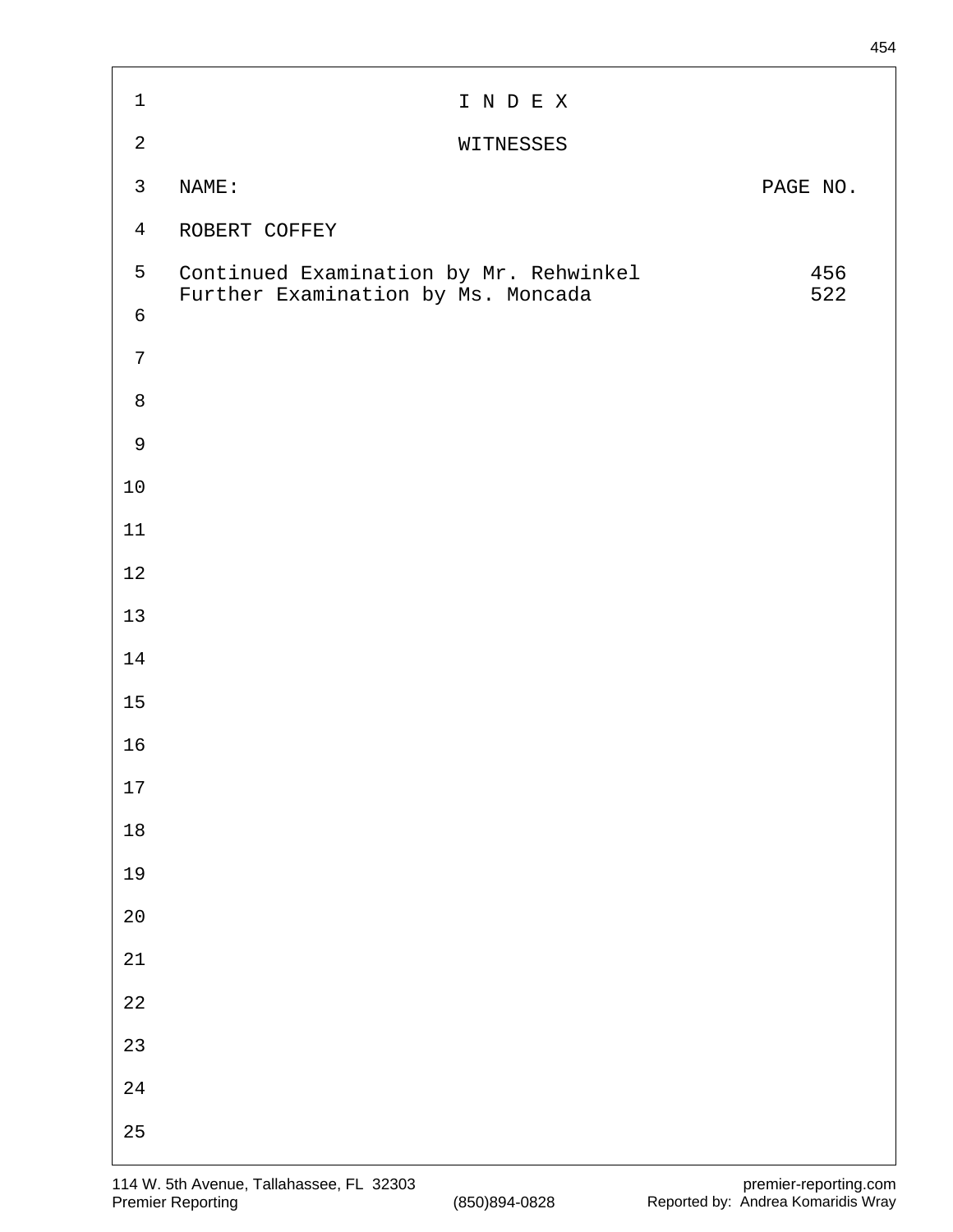| $\mathbf 1$                      | <b>EXHIBITS</b>                                                     |     |            |
|----------------------------------|---------------------------------------------------------------------|-----|------------|
| $\overline{2}$                   | NUMBER:                                                             | ID  | ADMITTED   |
| 3 <sup>7</sup><br>$\overline{4}$ | 54 - FPL RCE - Public Version<br>OPC Exhibit 8                      |     | 460<br>528 |
| 5                                | 55 - Staff Interrogatory 41 Response<br>OPC Exhibit 2               | 462 | 528        |
| 6                                | 56 - St Lucie 1 Generator Ground Fault 483<br>Analysis OPC Exhbit 3 |     | 528        |
| 7<br>8                           | 57 - Siemens Stator Ground Fault Report<br>OPC Exhibit 4C           | 498 |            |
| 9                                | 58 - Ground Fault Root Cause Statement 499<br>OPC Exhibit 6C        |     |            |
| 10                               |                                                                     |     |            |
| 11                               |                                                                     |     |            |
| 12                               |                                                                     |     |            |
| 13                               |                                                                     |     |            |
| 14                               |                                                                     |     |            |
| 15                               |                                                                     |     |            |
| 16                               |                                                                     |     |            |
| $17$                             |                                                                     |     |            |
| $18\,$                           |                                                                     |     |            |
| 19                               |                                                                     |     |            |
| $20$                             |                                                                     |     |            |
| $2\sqrt{1}$                      |                                                                     |     |            |
| $2\sqrt{2}$                      |                                                                     |     |            |
| 23                               |                                                                     |     |            |
| $2\sqrt{4}$                      |                                                                     |     |            |
| 25                               |                                                                     |     |            |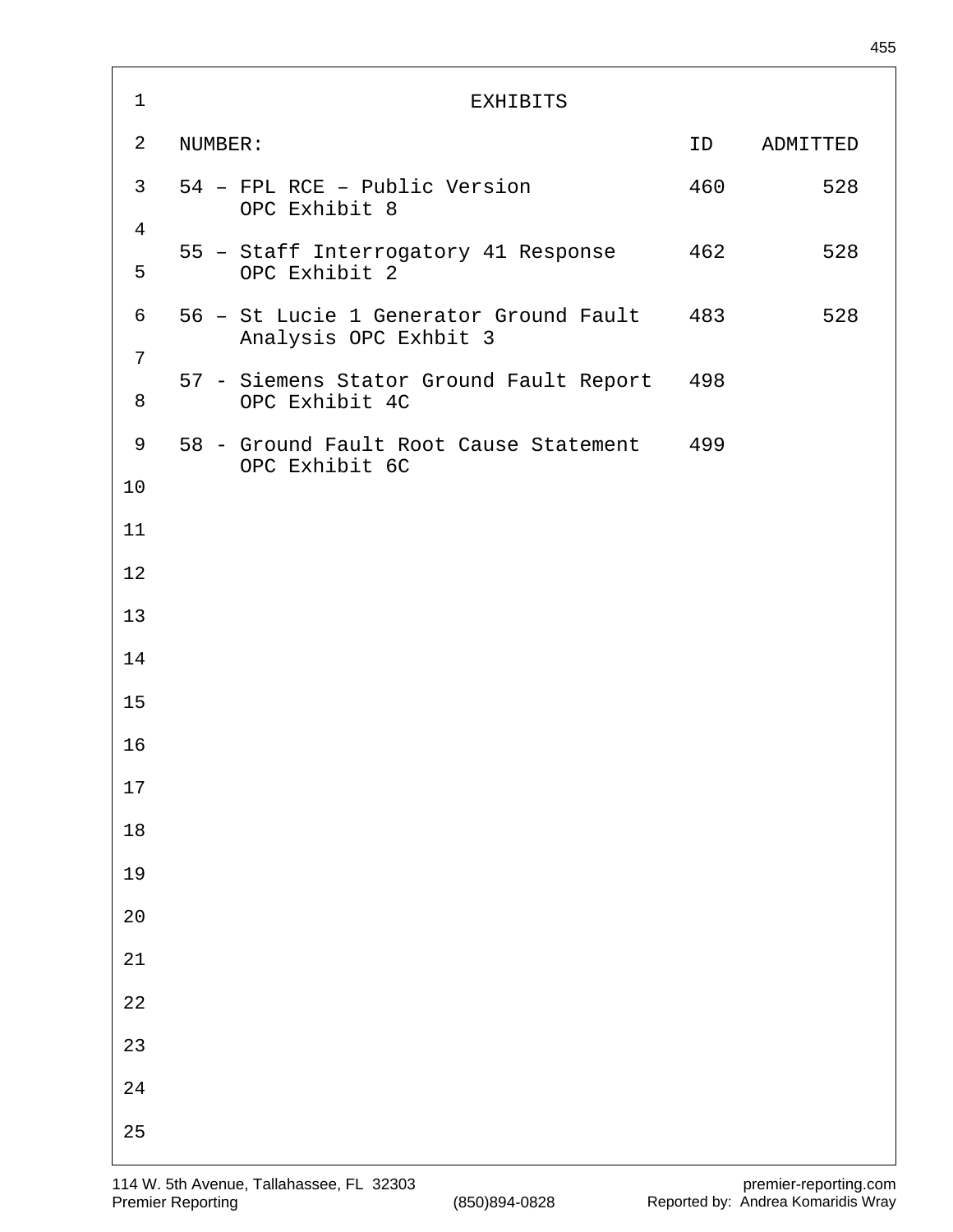| $\mathbf 1$ | PROCEEDINGS                                              |
|-------------|----------------------------------------------------------|
| 2           | (Transcript follows in sequence from                     |
| 3           | Volume $2.$ )                                            |
| 4           | CONTINUED EXAMINATION                                    |
| 5           | BY MR. REHWINKEL:                                        |
| 6           | Now, the fact that -- that you engaged Siemens<br>Q      |
| 7           | to do the rewind while you were doing a root-cause-      |
| 8           | analysis process didn't mean that -- that you didn't     |
| 9           | find them to be at fault or responsible in any way; you  |
| $10 \,$     | just had to get the OEM to do it, if it was going to be  |
| 11          | done within the shortest possible time; is that right?   |
| 12          | Ye- -- yes, but whenever we award a scope of<br>Α        |
| 13          | work, we do a decision-making review to determine who we |
| 14          | believe the best vendor that we would select is to go    |
| 15          | do. And we do that every time. And that review           |
| 16          | concluded that Siemens would be our best success path.   |
| 17          | So, it -- it wasn't just Siemens gets it                 |
| 18          | because they do our generators. It still went through    |
| 19          | our review process to make sure that we were selecting   |
| 20          | who we would get the most assurance with.                |
| 21          | Okay. But the fact that you chose Siemens<br>Q           |
| 22          | didn't mean that -- that you didn't believe or you had   |
| 23          | already determined within that week or two that they had |
| 24          | done nothing wrong in the 2012 rewind; is that fair?     |
| 25          | Yes, I believe it would be fair to say that we<br>A      |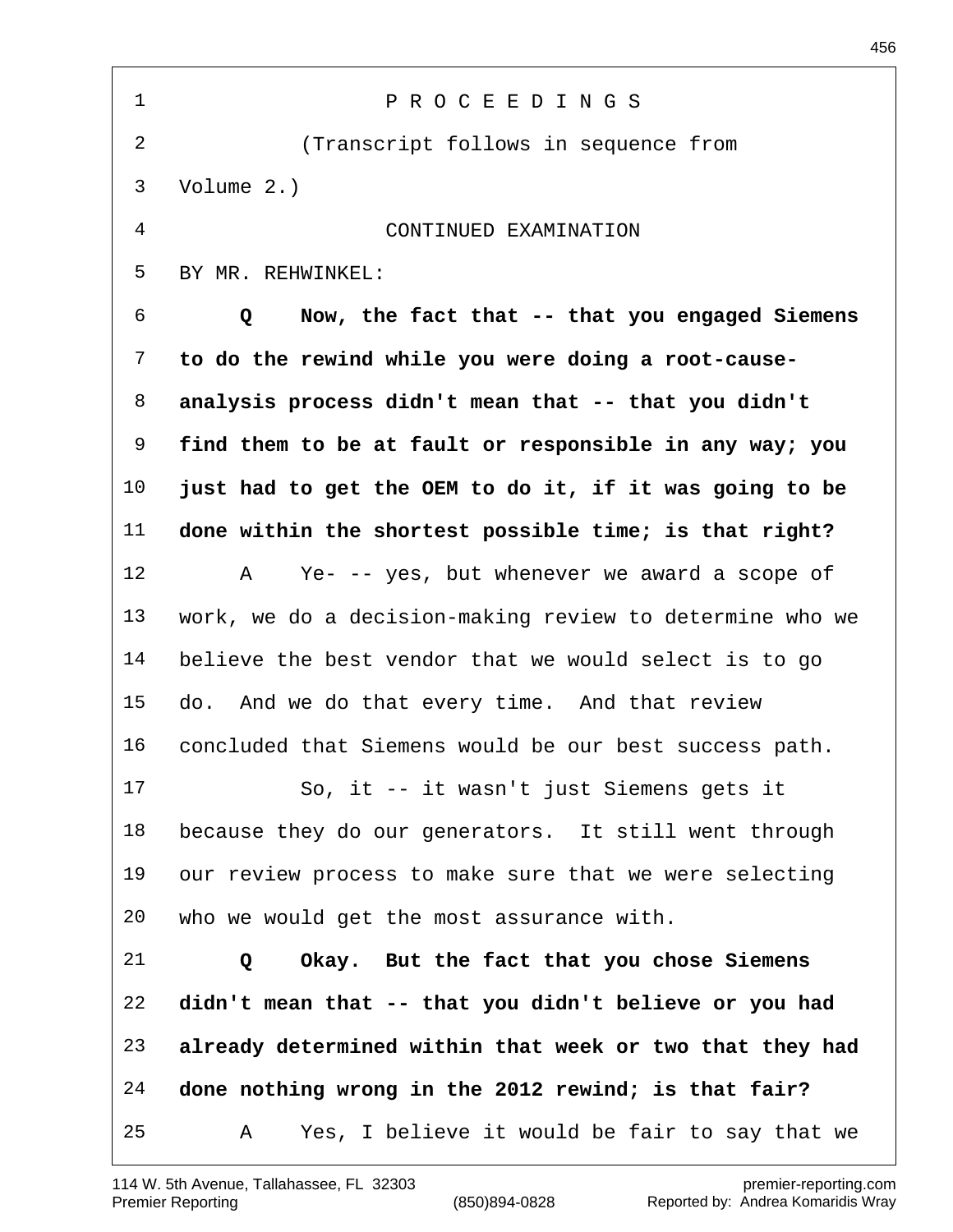do quite a bit of work with lots of vendor partners. Siemens is one of them. And we routinely critique and oversee their FME practice, foreign material exclusion practices, to make sure they're consistent with ours. And we believe that their program, as well as ours, meets the industry standard and the best benchmark of -- of any of the -- the vendor partners. So, we had confidence that they could do it correctly.  **Q Okay. But just since you brought that up, you didn't do an FME-practices review within the time that -- between April 25th and whenever you awarded them the scope of work to do the rewind, right?** A That's -- that's not correct. We -- we do -- that's part of the -- those items are part of any contract that we award to our vendor partners, and they're done every time, including witness points and oversight activities associated with them as well. 18 And our FME program is undergoing constant -- foreign material exclusion program -- it's undergoing constant assessment activities to make sure that it meets -- it meets the market. And, as a matter of fact, I talked about our condition report program earlier that writes up any issues if there were a deficiency with such and then we would take learnings from that and bolster it. That's a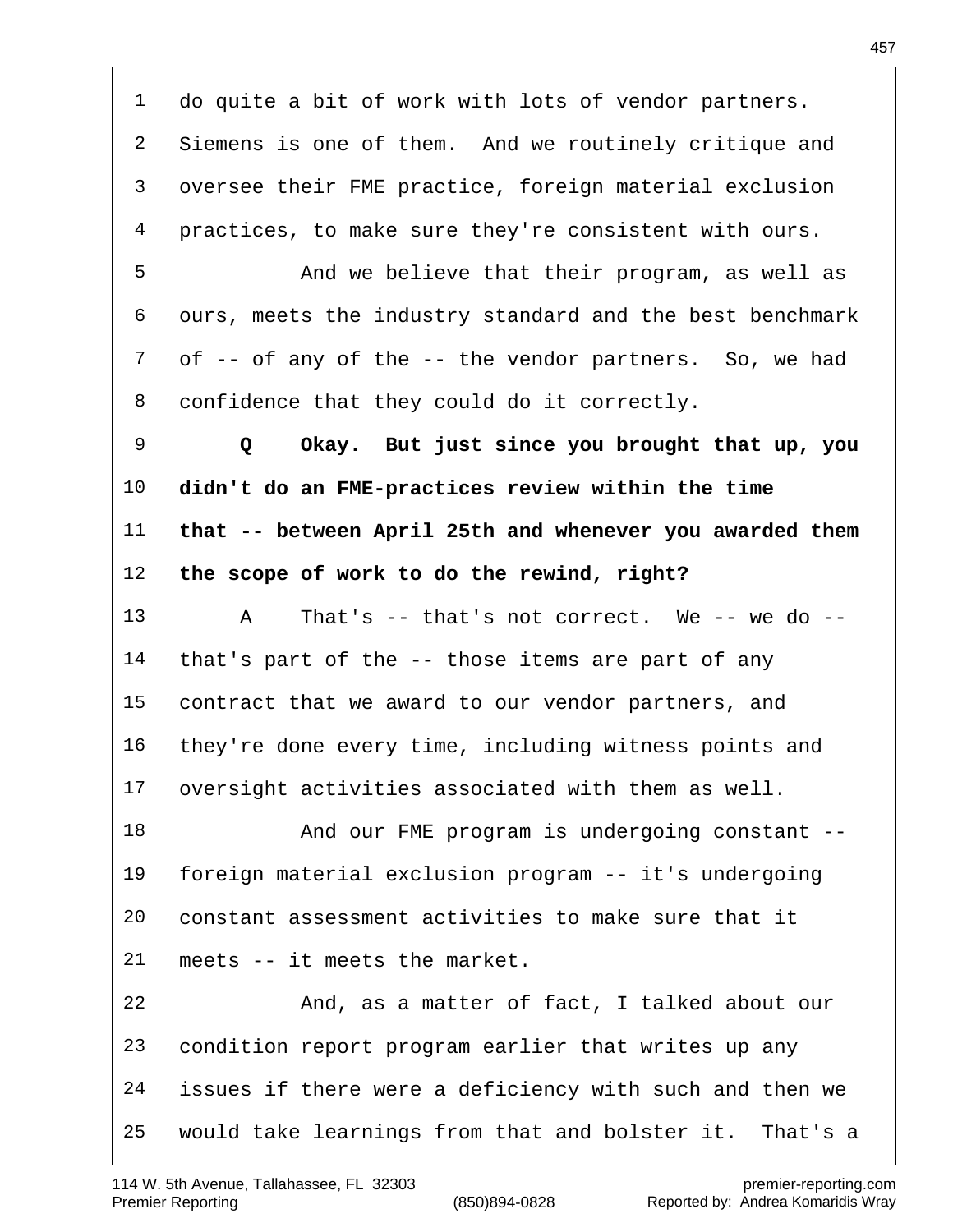daily activity as well. So, I would say our program and process is continuously assessed. And when we award contracts, it's -- it's put through its paces as well.  **Q Okay. And I probably didn't ask the question right. You didn't make an assessment of whether, in 2012, Siemens had followed all of its FME practices before you aw- -- correctly before you awarded the scope of work for the -- the unplanned outage-related rewind, right?** A No, I would say we did do that, Mr. Rehwinkel, via the interviews that we conducted with people that were involved with it at the time and via the work documents that document all those inspections and reviews and assessments as well. So -- so, I would say absolutely we -- if I'm understanding your question correctly -- maybe I'm not understanding your question correctly, but -- go ahead.  **Q Yeah, my question is: In that window, between April 25th and a week or two after, when you awarded the rewind work to Siemens, you didn't do a specific assessment of what they did in 2012.** A Oh, no.  **Q And that --** A No. No. No. We  $-$  we did  $-$  as  $-$  and it's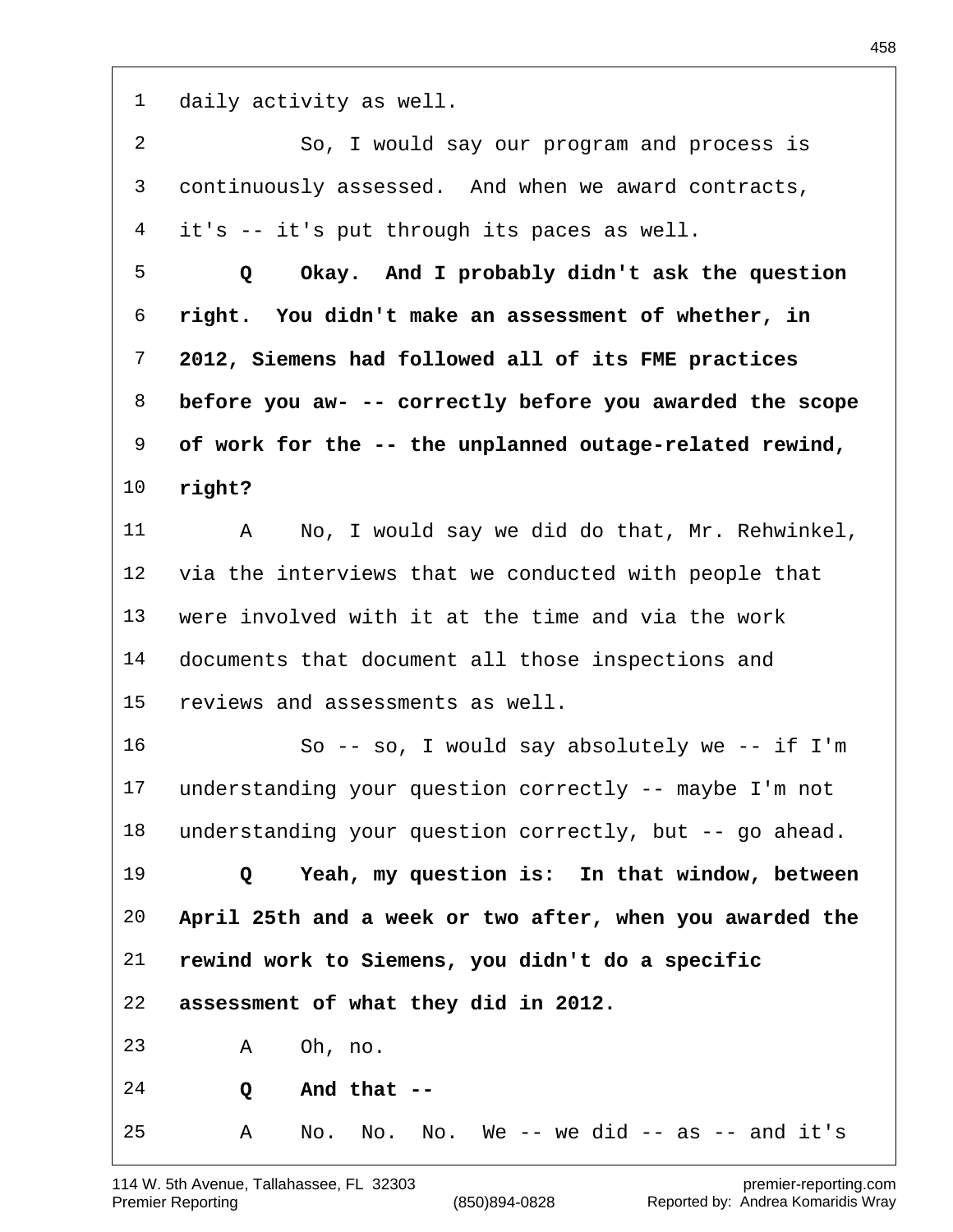one of the -- it's one of the attachments -- or it's one of the exhibits in here, but what we did do, speaking of that, is we had an interim causal review that was done. And the interim causal review -- the purpose of that is to make sure, before you start up the generator, that you don't have any issues that you should have thought of before you started up, but knowing that you're not going to be done with the root cause yet because there's forensics that has to occur back at the factory. And so, we did as much review as we can without all the information that we had to be able to start the unit back up, but then we went further on into the root cause. So, the answer to your question is we did a partial assessment including that, but didn't take it all the way to the point of understanding the cause because forensics wasn't done yet. MR. REHWINKEL: Okay. Let's go ahead and identify Exhibit 8, OPC Exhibit 8. I think this will be No. 54. CHAIRMAN CLARK: Correct, Ms. Brownless, No. 54? We're marking No. 54. (Whereupon, Exhibit No. 54 was marked for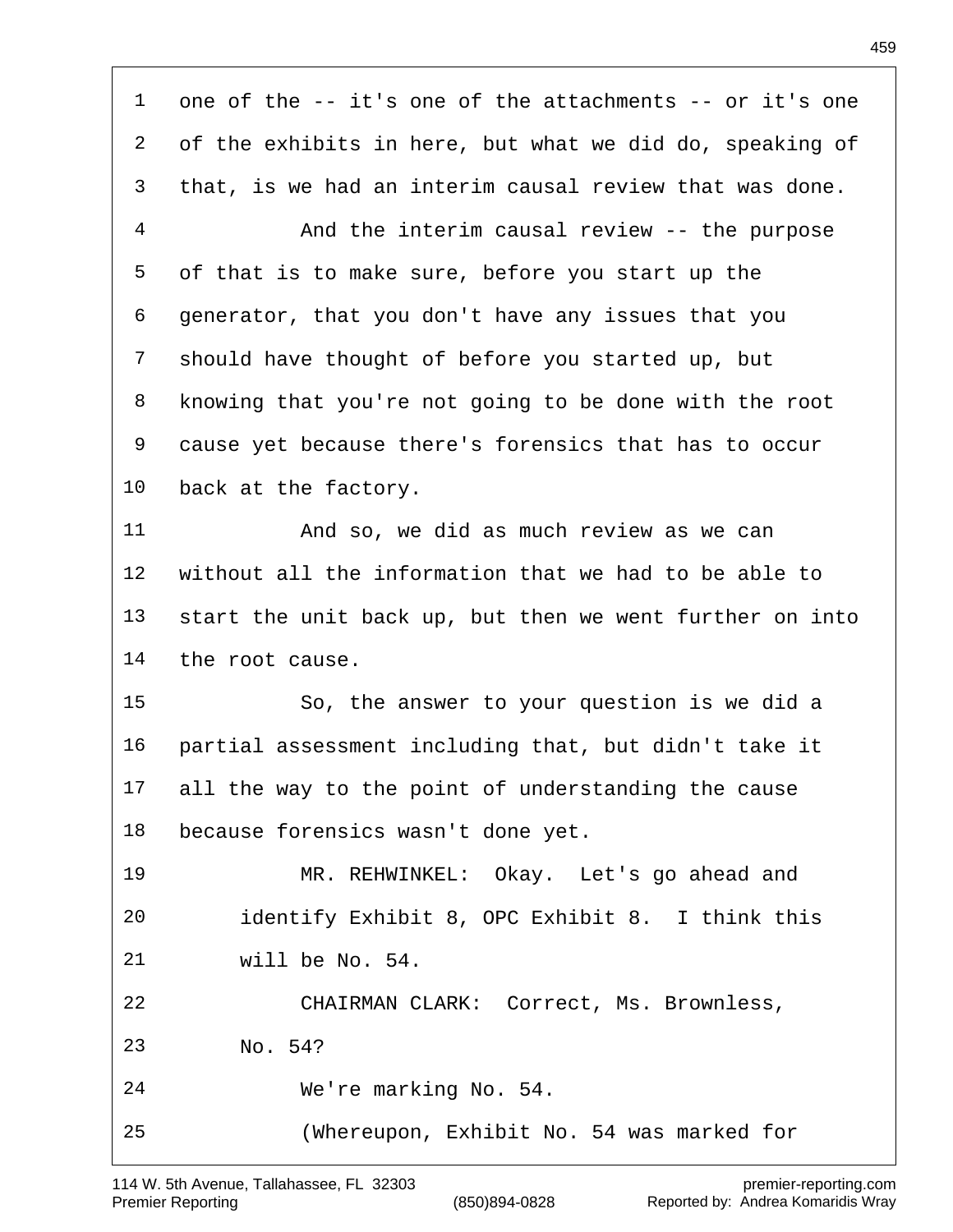identification.) BY MR. REHWINKEL:  **Q And, Mr. Coffey, if I could get you to turn to Page 42 -- Bates 42.** A Okay. I'm there.  **Q And this is a list of sources-cited documents, in Section 11.** A Oh, I'm on the wrong Page 42. Okay. Yes, now I'm on the right 42.  **Q Yeah, you see it?** A Yes.  **Q Is that what you were trying to direct me to? Is it --** A No, I was --  **Q When you said --** A Pardon me?  **Q You were -- you were talking about there was -- there was something related to Siemens and FME that was part of a document.** A Oh, no, I was talking about their original contract, but we have a -- if you were to go to Attachment -- or Exhibit 9, Exhibit 9 is an interim root-cause evaluation dated -- the event date is dated April 25th, but there's two signatures on it, May 31st of '19.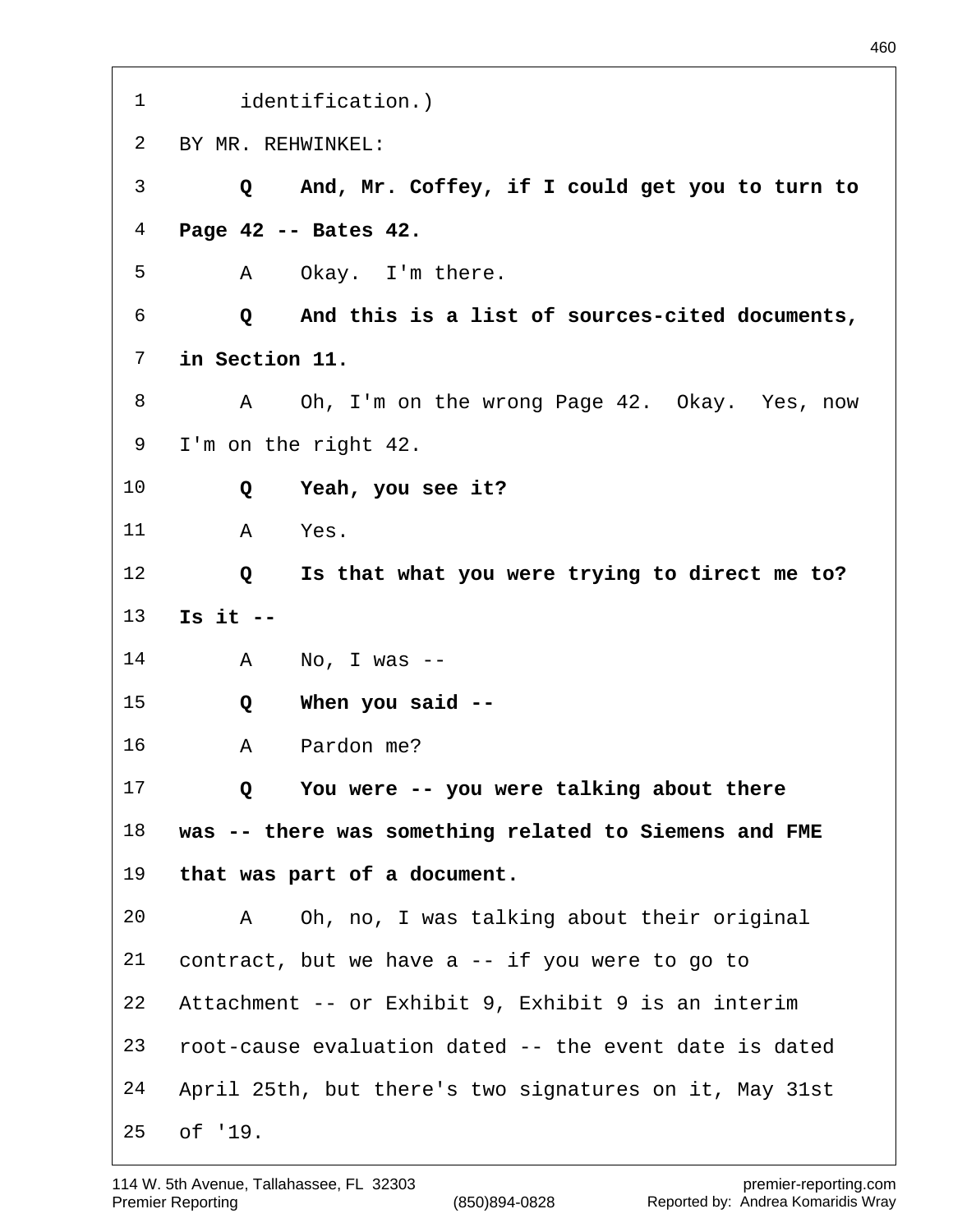This was an interim -- interim causal review that was done prior to starting up the machine, but before the final root cause was done, which assessed elements of the program that were in question.  **Q Okay. I apologize. Somewhere in here, you said there is a -- a discussion of the FME activities of Siemens?** A Well, it's not in the discussion of the FME activities of Siemens; it is a review of what the potential causes are for the generator rewind -- for the generator issue, and FME is one of those potential causes. So, we were assessing an FME cause as part of this even while we were doing the generator rewind, itself. And I was answering that in context of your question, were we doing any assessment of the FME during the April 25th time period when we were doing this. And we were, but we weren't done with it yet.  **Q Okay. All right. But that -- that interim assessment, if you will, was before you restarted the generator, not before you awarded the -- the work to Siemens to do the rewind; is that correct?** A That's true. That's true, yes. MR. REHWINKEL: Okay. All right. Let's go, if we can, to Exhibit 2, OPC Exhibit 2. And I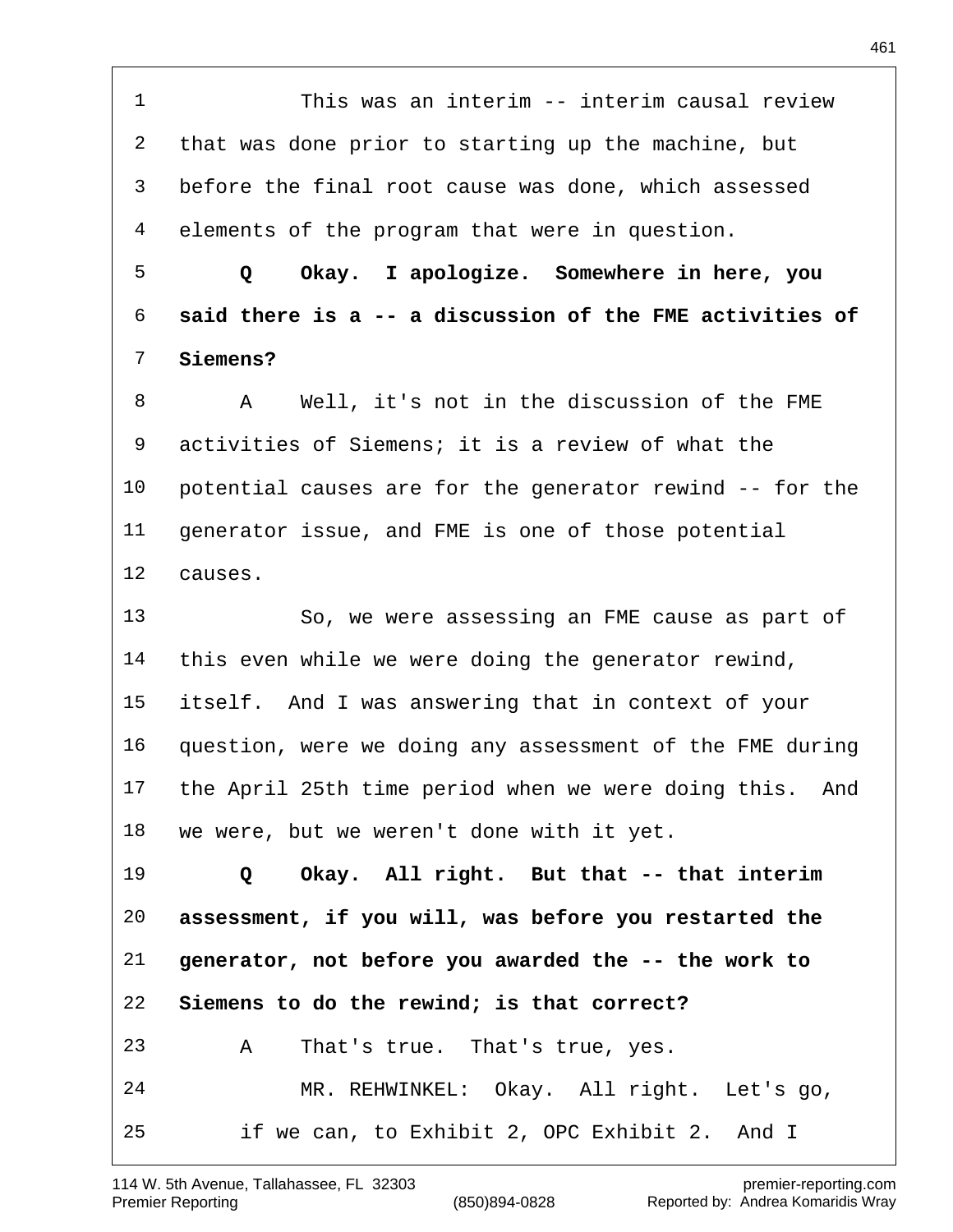| $\mathbf{1}$    | guess this will be No. 55.                        |
|-----------------|---------------------------------------------------|
| $\overline{2}$  | CHAIRMAN CLARK: That's marked No. 55.             |
| 3               | (Whereupon, Exhibit No. 55 was marked for         |
| 4               | identification.)                                  |
| 5               | BY MR. REHWINKEL:                                 |
| 6               | This is Staff Interrogatory 41 response.<br>Q     |
| 7               | Yes, sir, I'm there.<br>Α                         |
| 8               | And -- okay. Is it fair to say that this --<br>Q  |
| 9               | this response, No. G, which refers you over to    |
| 10 <sub>o</sub> | Attachment 1, shows the replacement power costs   |
| 11 <sub>1</sub> | associated with the outage of 18,361,621?         |
| 12              | MS. MONCADA: I'm going to object,                 |
| 13              | Mr. Rehwinkel. That subpart of the interrogatory  |
| 14              | was not sponsored by Mr. Coffey.                  |
| 15              | MR. REHWINKEL: Okay. Are you asking that he       |
| 16              | not be allowed to answer that question?           |
| 17              | MS. MONCADA: I'm saying that that's a subject     |
| 18              | matter outside of his testimony.                  |
| 19              | MR. REHWINKEL: Well, Mr. Chairman, I'm trying     |
| 20              | $\overline{t}$ o --                               |
| 21              | MS. MONCADA: If you want, I can stipulate --      |
| 22              | I can stipulate --                                |
| 23              | MR. REHWINKEL: Okay. I'm just trying to           |
| 24              | establish -- all I want to ask in this is, is the |
| 25              | replacement power costs, the repair costs, and -- |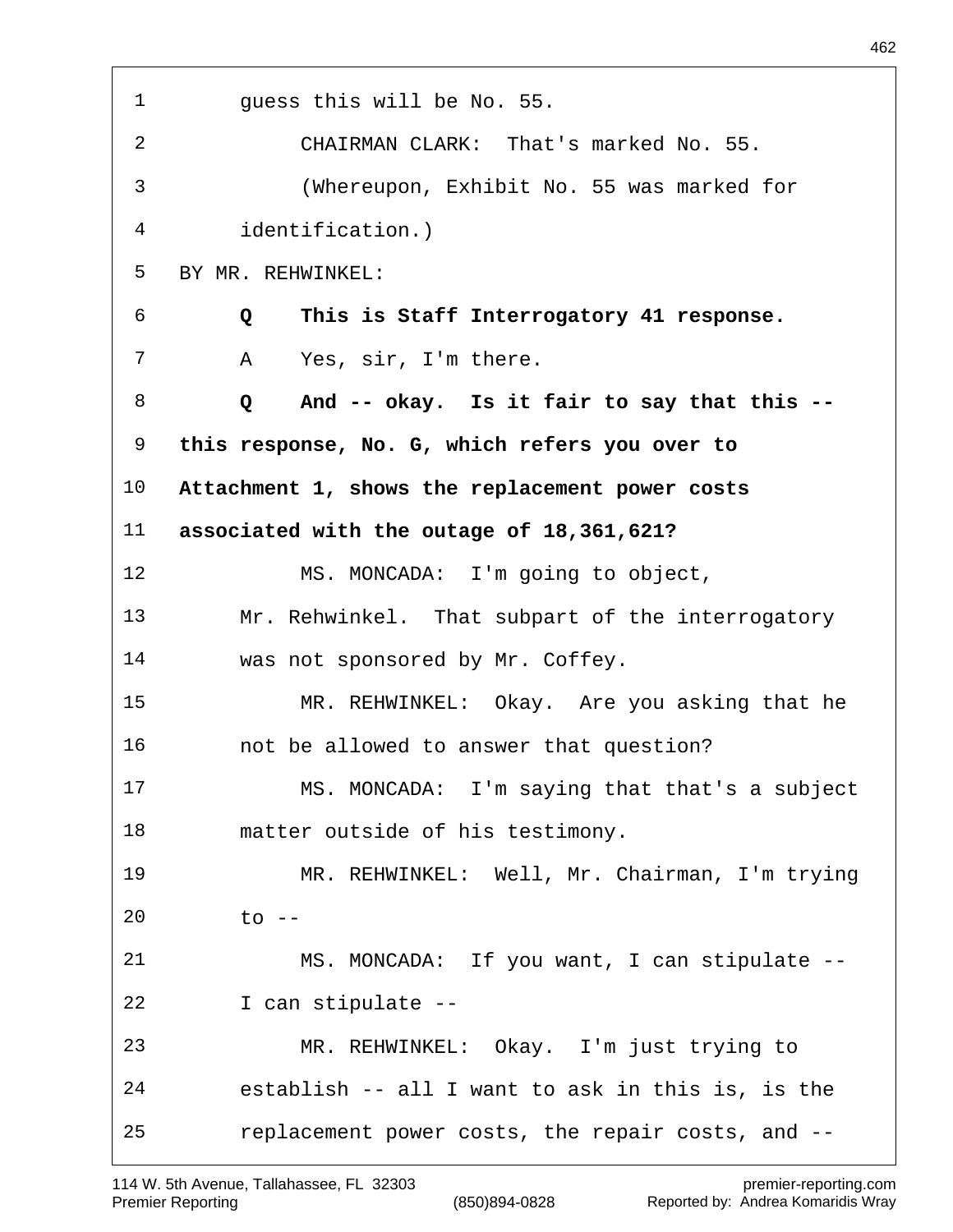and the inspection repair costs recovery method. Mr. Coffey testified about insurance proceeds and repair cost recovery in his testimony that he filed. So, I -- MS. MONCADA: That's -- that's fair. We stand by the numbers that are in this exhibit, if you want to just have him read it. I -- I don't think 8 that he is the appropriate person to talk about dollars; he's an operational witness. So, what we have here is the yin to yang, Mr. Menendez. 12 MR. REHWINKEL: I understand. Let -- let me do this and I'll ask these -- I'll ask a question one way and see if Ms. Moncada has any objection to it. And my question would be -- and this -- would be this: Is it true that the replacement power costs associated with the outage was 18,361,621; and was the repair cost attributable to the outage approximately \$29 million. And -- and I would ask if -- if we can either get a stipulation that that was the case or if he can answer it just based on review of this document. MS. MONCADA: I will stipulate to those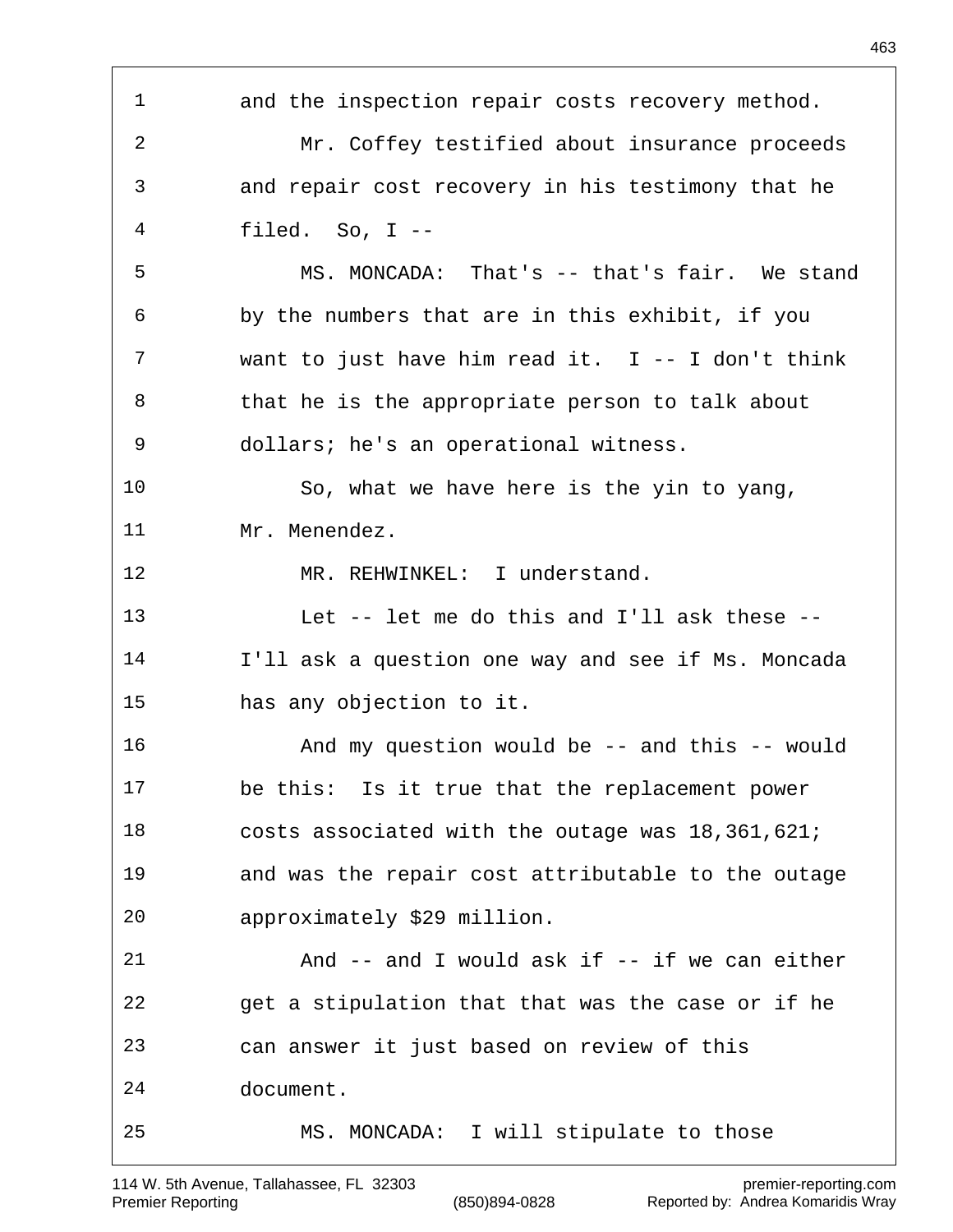numbers, but I will pose a further objection that, yes, we did provide the amount of the repair costs in the response to the interrogatory when staff requested it, but that is outside the scope of what's being -- or what would be recovered through the Fuel Clause; it is a base cost. 7 MR. REHWINKEL: I understand, except that -- yeah. I -- I would -- I appreciate that stipulation and I -- I also acknowledge that repair costs are not the subject of this hearing. BY MR. REHWINKEL:  **Q On Page 5 of your -- of your July 27th testimony, Mr. Coffey --** 14 A Yep, I'm there.  **Q -- you -- on Line 21, you state that the company filed a re- -- an insurance claim for reimbursement of costs incurred as a result of the event and that it does not include replacement fuel costs; is that right?** A That's -- that's right. Replacement fuel costs had a 12-week limiting factor associated with it. So, we did file for a NEIL insurance claim.  **Q Okay. NEIL is N-E-I-L, Nuclear Electric Insurance Limited?** A That's right, yes.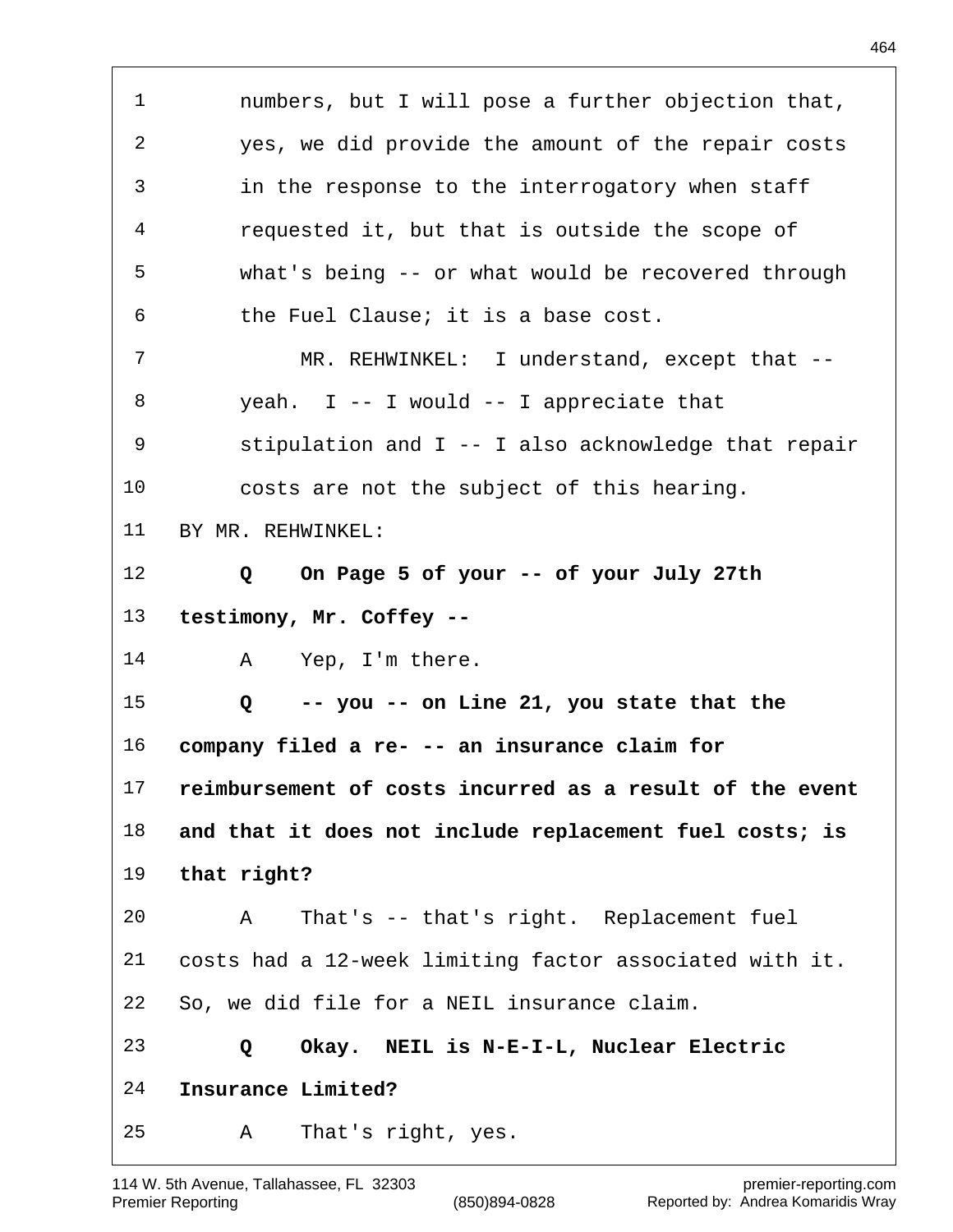| $\mathbf{1}$    | Okay. And -- all right. So, it says here<br>Q           |
|-----------------|---------------------------------------------------------|
| 2               | that FPL submitted a claim for approximately            |
| 3               | \$25.9 million for expenses associated with the event.  |
| $\overline{4}$  | That's on Lines 4 and 5; is that right?                 |
| 5               | That's right. Less the -- subject to being<br>A         |
| 6               | less the \$10-million deductible, that's correct.       |
| 7               | Okay. And then there is a 10-percent quota<br>Q         |
| 8               | share. Was that sort of like a premium in the -- in the |
| 9               | NEIL industry?                                          |
| 10              | $I$ -- I don't know if that's a -- I know that<br>A     |
| 11              | that's something that we have, but I don't know that    |
| 12 <sub>1</sub> | it's something that's in the industry.                  |
| 13              | Okay. All right. So, can you tell me -- it<br>Q         |
| 14              | says here in Lines 8 through 10 that you were expecting |
| 15              | a final coverage decision in the third quarter of this  |
| 16              | year, which would have ended, I think, on               |
| 17              | September 30th.                                         |
| 18              | Yeah, we don't have --<br>A                             |
| 19              | $--$ that $--$<br>Q                                     |
| 20              | Yes, we don't have the final report back from<br>Α      |
| 21              | NEIL yet, but our conversations with them yesterday did |
| 22              | not look like that would be favorable and that we would |
| 23              | be granted that insurance claim, but we're still -- we  |
| 24              | don't have the final report yet.                        |
| 25              | Okay. All right. I'm going to ask you this<br>Q         |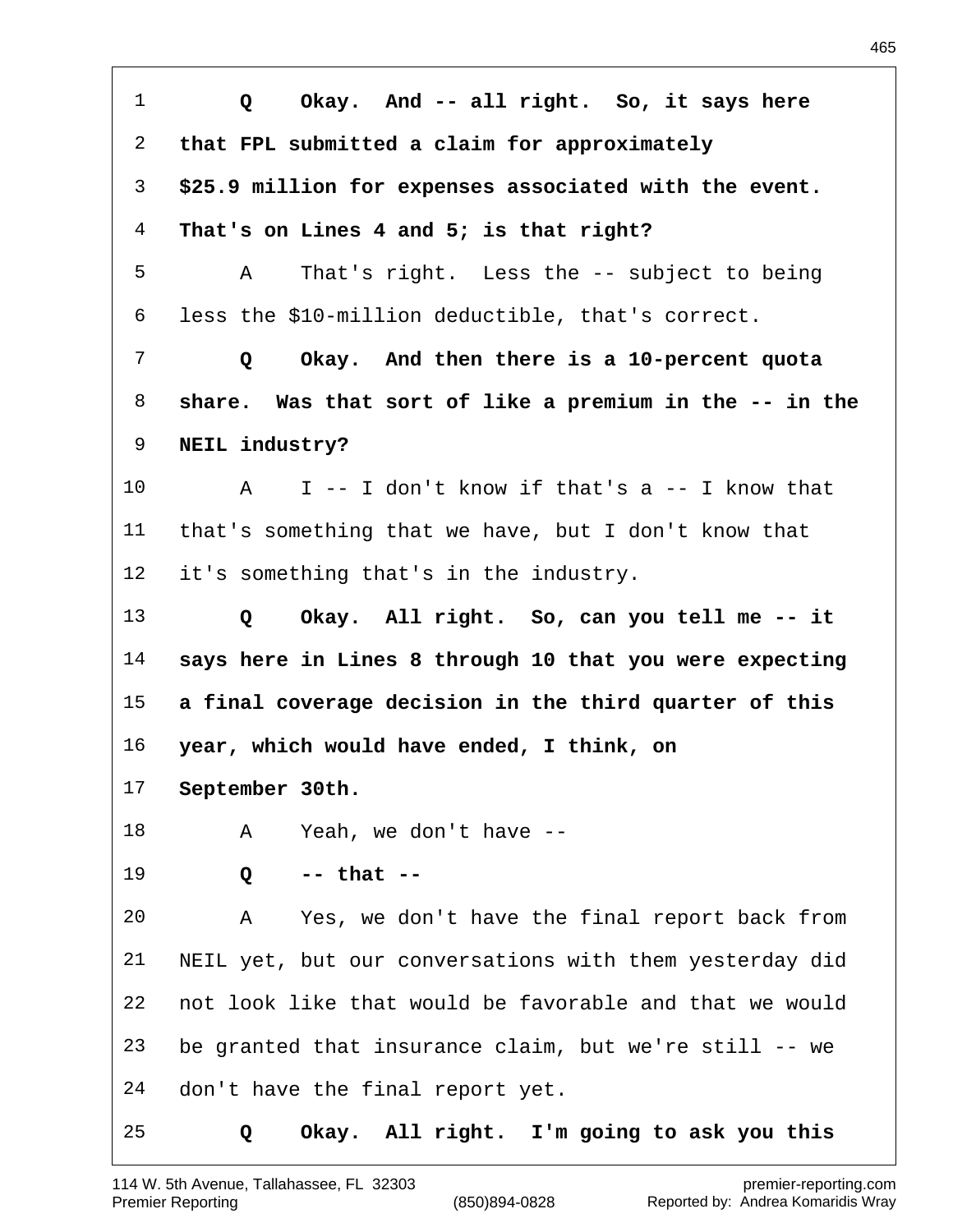**question -- you may not know the answer and I would understand if you don't: Do you know whether this \$25.9 million that you state is expenses -- is that really expenses or is any of it capital?** A You know, I don't -- I don't know the answer to that. I would have to -- I would have to look that up to get the answer to that question because it's my belief that some of it might be capital, but I don't know that for sure.  **Q Okay. That's fair. Since -- do you know whether the -- there were any costs in addition to the 25.9 that's in your testimony and the 18.361 that -- replacement power costs that were incurred by the company as a result of the outage?** A I'm not aware of any additional costs.  **Q Is it your testimony that the customers of FPL are solely responsible for the retail portion of all the replacement power costs per incurred -- associated with this -- the 2019 St. -- PSL 1 outage?** A I'm not -- I'm not sure I understand your question, Mr. Rehwinkel.  **Q I guess --** MS. MONCADA: And I'm going to object, as this is outside his subject matter expertise.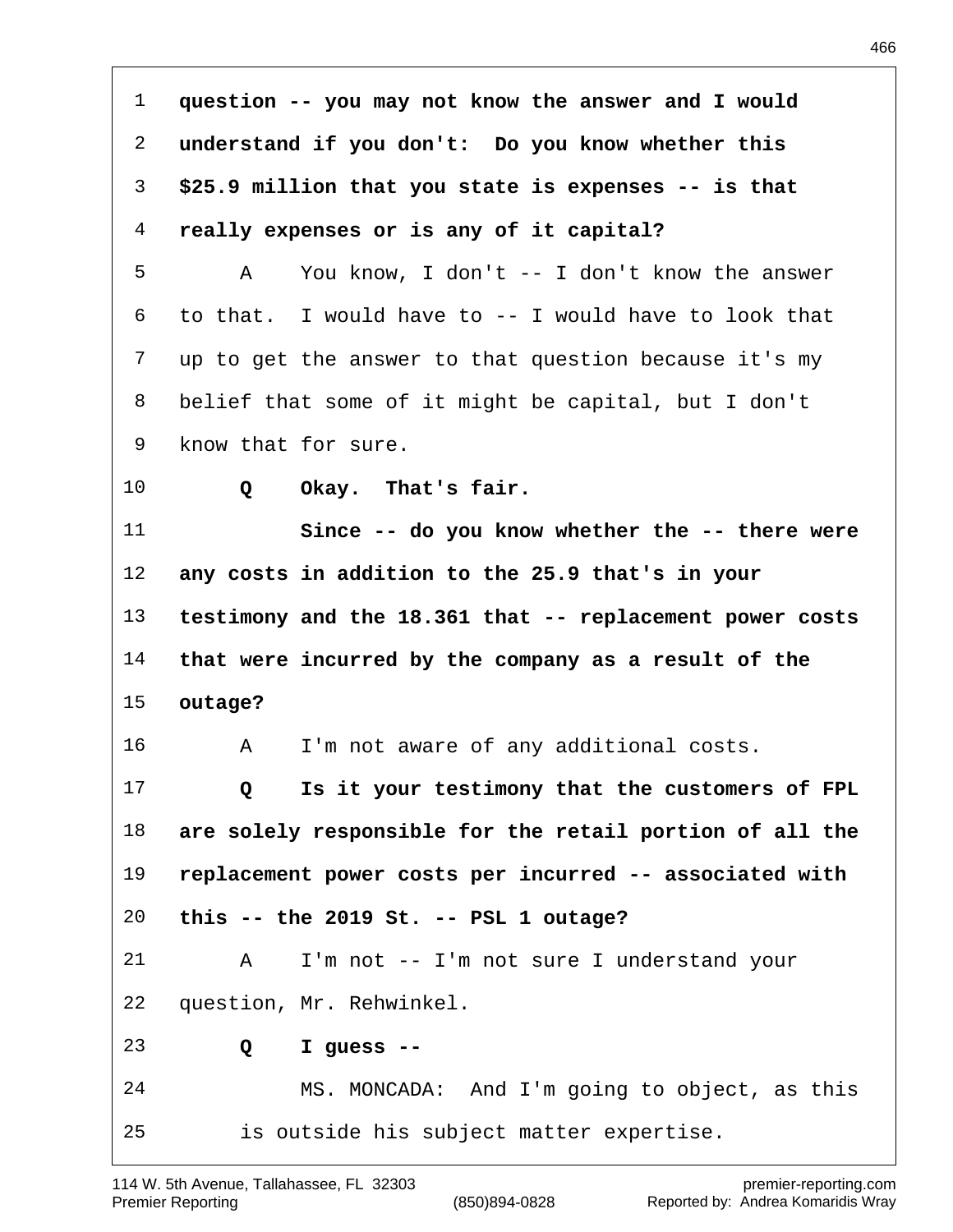| 1              | MR. REHWINKEL: Okay. I will -- I will accept             |
|----------------|----------------------------------------------------------|
| 2              | that.                                                    |
| 3              | BY MR. REHWINKEL:                                        |
| $\overline{4}$ | Is it fair to say that FPL did not hold<br>Q             |
| 5              | Siemens responsible financially for their contribution   |
| 6              | to the cause of the outage?                              |
| 7              | I would not say that that is a fair statement.<br>Α      |
| 8              | The contract delineated the warranty terms for the       |
| 9              | generator rewind and we were outside of those terms,     |
| 10             | but -- but that does not mean that the senior personnel  |
| 11             | in our organization are not in contact with senior       |
| 12             | personnel in their organization, exhibiting our          |
| 13             | displeasure or dissatisfaction with where we were on how |
| 14             | we ensure we're going to get success going forward as we |
| 15             | work with them.                                          |
| 16             | So -- but we were outside the warranty period.           |
| 17             | So, we followed the contract, Mr. Rehwinkel.             |
| 18             | Okay. So, just -- just to be clear on this<br>Q          |
| 19             | point, the work occurred in January, February of 2012,   |
| 20             | related to the uprate; is that right?                    |
| 21             | Α<br>Yes.                                                |
| 22             | The work being the -- the generator rewind<br>Q          |
| 23             | associated with the increased output of the generator,   |
| 24             | right?                                                   |
| 25             | Yes.<br>Α                                                |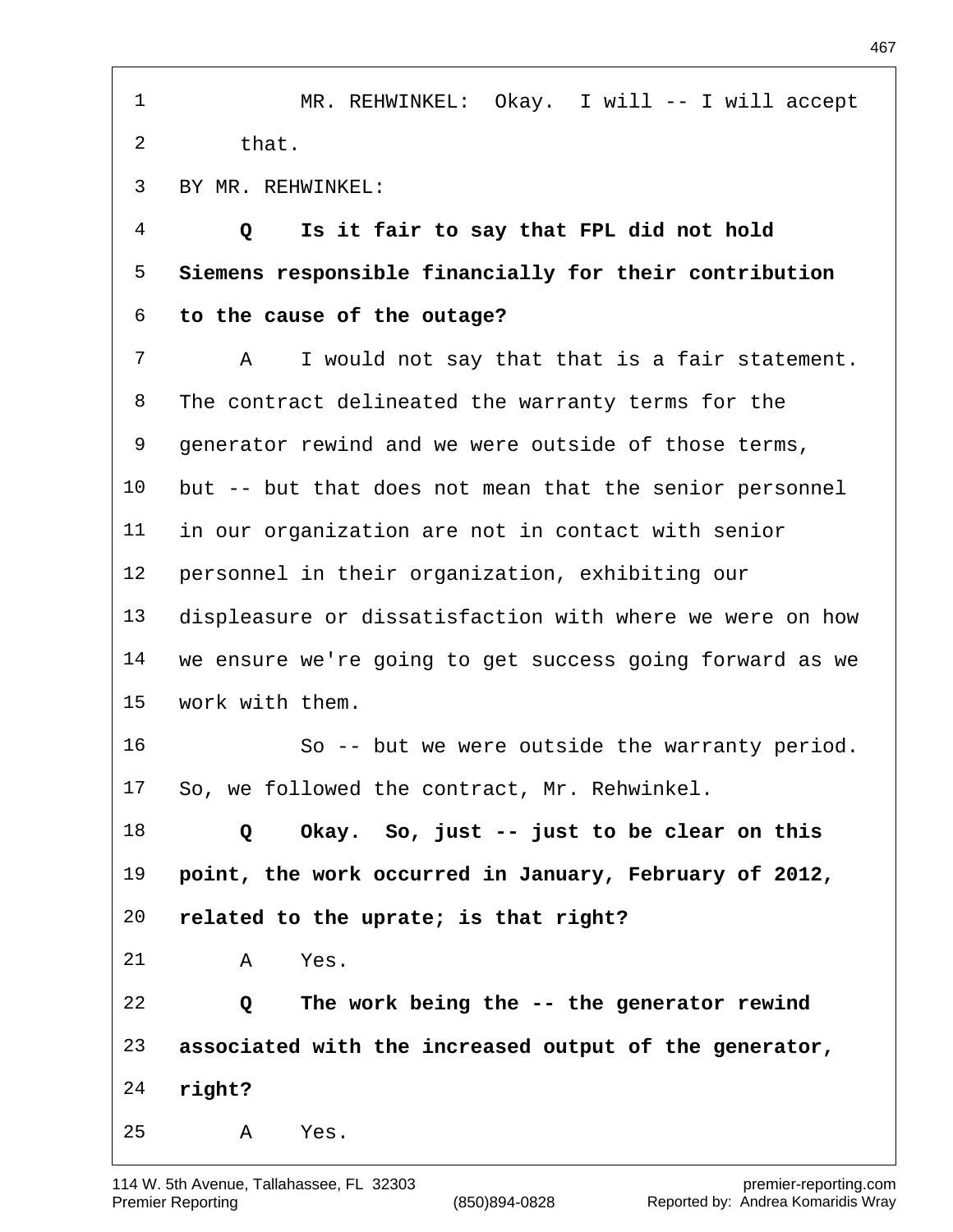**Q And it's that work that the warranty expired on under your contract terms; is that right?** A There were -- there were -- I did read the contract, myself, and in that contract, there were several different warranties that were involved with it, the longest of which was 24 months. So, any warranty claim in that contract would have expired after 24 months of operation, worst case. So, I didn't -- I didn't compare which were a year, which was 18 months, and which was 24 months, but 24 months was the longest of the warranty periods.  **Q That's fair. It would be -- based on your experience in the industry, it would be highly unusual for there to be a seven-year warranty on -- on a maintenance or repair work; is that right?** A Based on my experience with the contracts I've -- I've reviewed, yes, but that does not mean that does not exist.  **Q So, would it be fair to say that you did not pursue compensation from Siemens because of the warranty condition, not because FPL believed that Siemens was not responsible for introducing the mechanism that caused the fault that tripped the unit that caused the outage; is that fair?**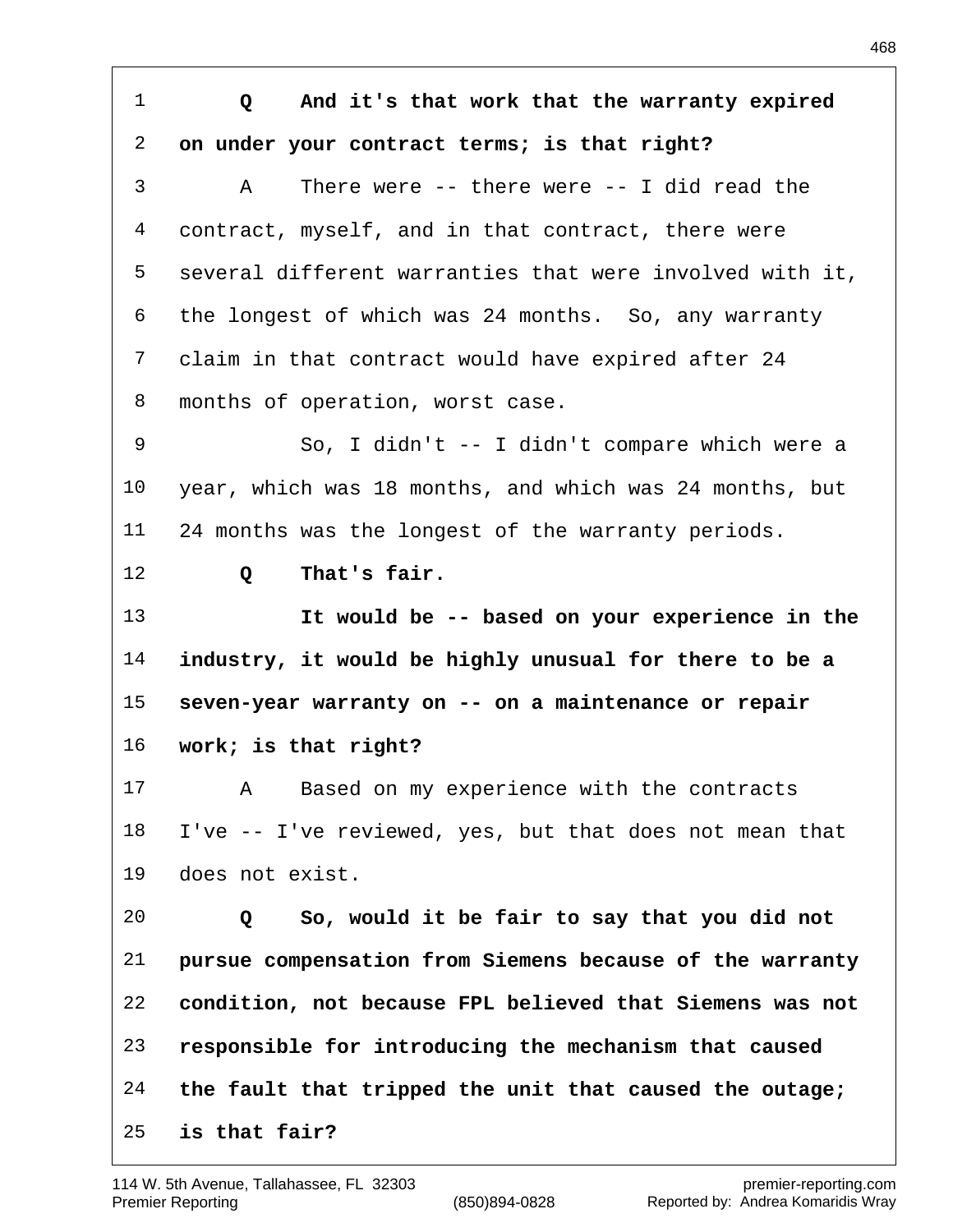A Yes, I would say that's correct.  **Q Would you agree with me that the customers of FPL also pay for the original work that was done in 2012 that was part of the uprate, that, once it was completed, went into -- went into base rates?** A I would be making an assumption if I gave you the answer to that question, but I don't know it to be other than that.  **Q Okay. That's a fair answer. I just have to ask this question, but did FPL, in any way, seek compensation from Siemens, either at the -- the PSL 1 or PSL 2 sites or was there work at any other units within the NextEra family?** A I'm not -- let me make sure I understand the question. Are you talking about -- obviously you're not talking about the generator rewind in 2019, but are you talking about with Siemens, as a whole, at any time?  **Q Yes, sir.** A Yes, every --  **Q Related to that.** A Not related to the -- not related to the 2012 rewind, but every single time we do work with Siemens, there's a process that we go through on the things that we think met or did not meet expectations, and there's financial restitution that's reviewed on a score card to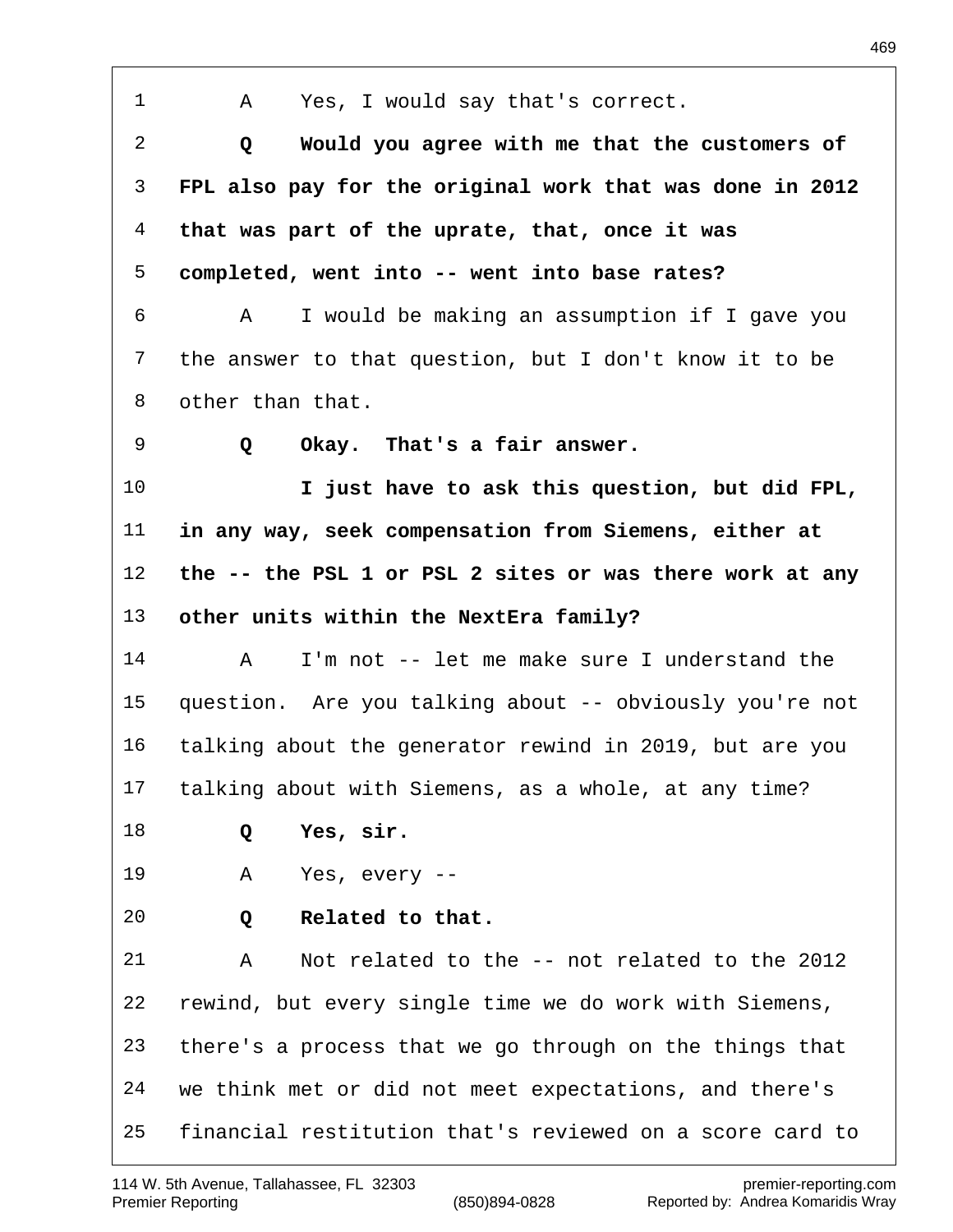determine whether or not -- how we award funds or not. So, there's always an assessment for that that I -- that goes on.

 In this particular case, for the rewind, we pulled the contract immediately, as you can probably imagine, to review what the contract terms were. And it was, like I said, two years. So, we did not go, financially, after anything associated with 2012 with Siemens.

 **Q All right. So, let me just make sure I ask this question the right way, just to close the loop on this. Point Beach is an affiliated -- well, it -- let me just ask you to open up Exhibit 3.**

A Okay. It's open.

 **Q Okay. So, this is a document that was about the generator ground fault, and it was performed by your EOSS organization; is that right?**

A That's right.

 **Q And on Page 3, there at the bottom, it says, "Operational risks: No change is recommended to operational or maintenance plans for the remaining Siemens rewound units, PSL 2, PBN 1, PBN 2, PTN 3, PTN 4. Details below. Maintaining spare winding is not economical." Did I read that right?** A You did.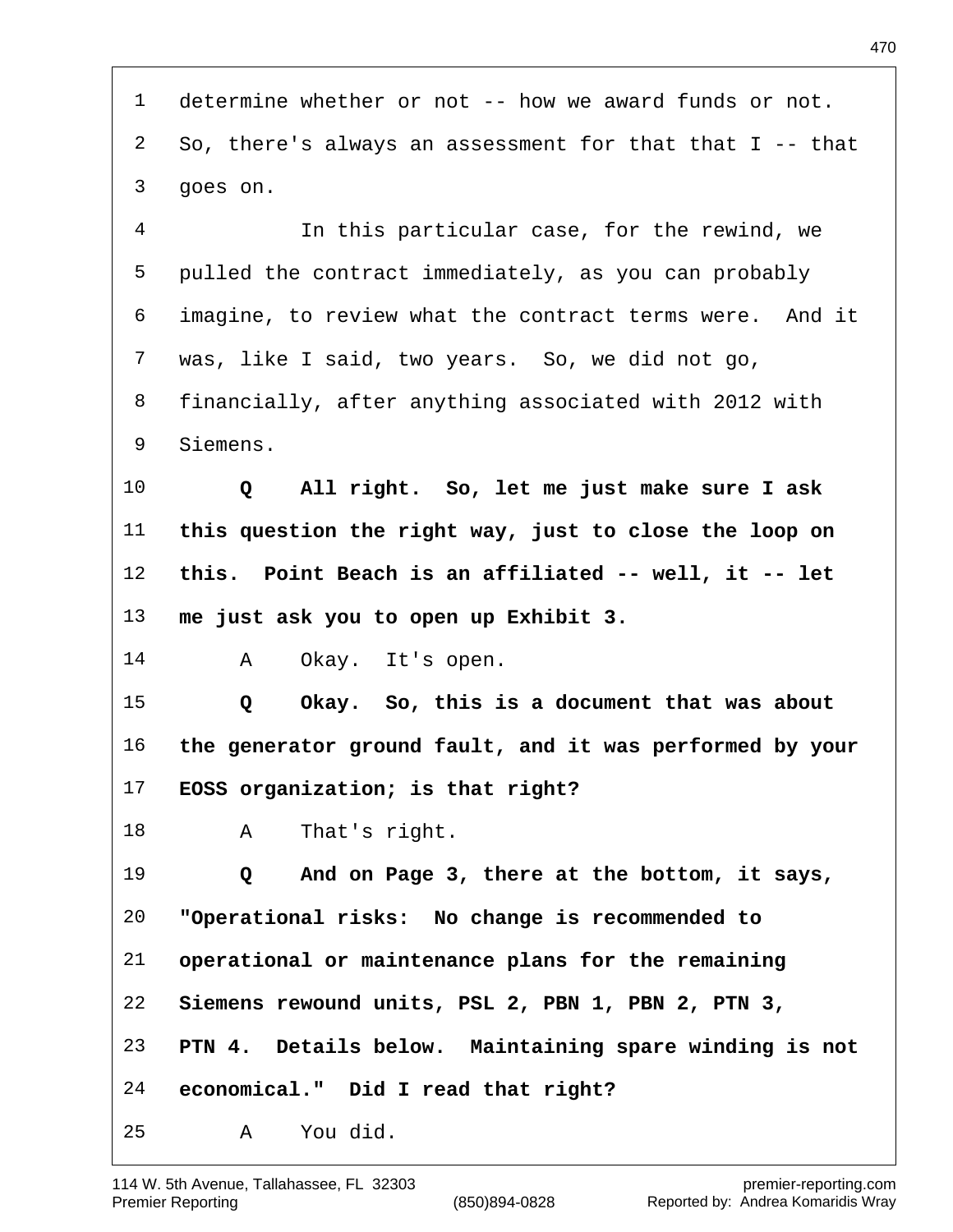**Q You -- okay. So, my question to you is -- is, as a result of what you saw as the error by Siemens at PSL 1 in 2012, did you ask them to make up for it or compensate you at any of these other units where they might have done work?** A We went back -- we went back and reviewed their program associated with foreign-material exclusion, ex- -- with testing protocols, witnessing proto- -- witness and sign-off and validation protocols for inspections, and we did not find discrepancies with any of those practices, but what we did do is make sure that we bolstered -- I shouldn't say bolstered, but we -- we did make sure that those activities were conducted with rigor for these upcoming outages, given the information that we learned from 2012. And we did go back and review documents to see if we saw anything that was discrepant for St. Lucie Unit 2, as well as the other sites, but that was only part of their outage planning to make sure that we wouldn't have issues and we didn't find any discrepancies. And so, we basically just bolstered our oversight of the program to make sure there were no weaknesses because we didn't find any with our document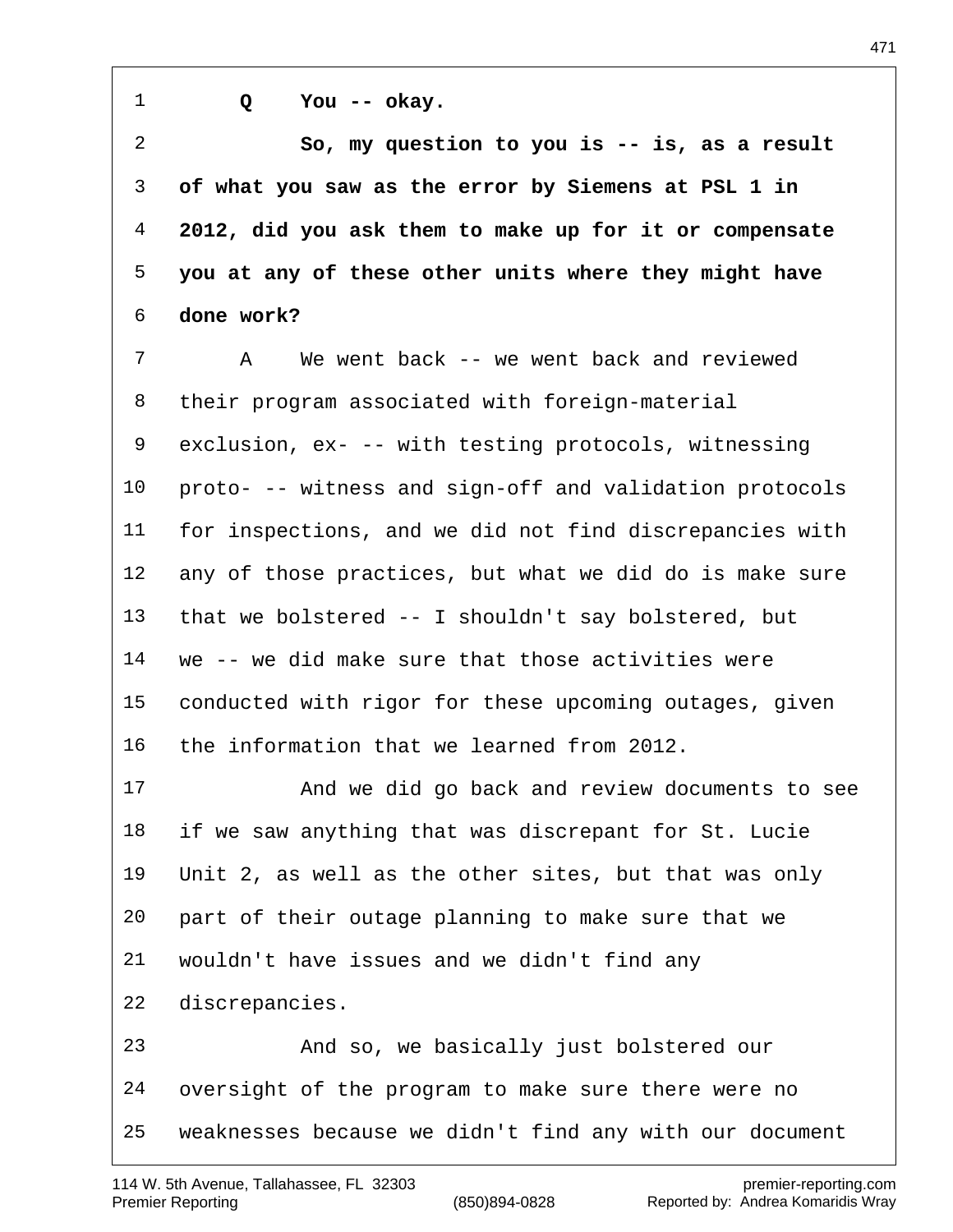reviews or interviews of personnel that were a part of those activities in the first place.  **Q Okay. And I appreciate that operational response. I would ask it another way, which is: Did you ask them for any discounts or compensation on future work to compensate you or the harm that they caused as -- as a result of the outage that occurred at -- at PSL 1?** A Yeah, I'm -- I'm not aware that we asked them for any discounts for this work based on the generator rewind; however, every contract negot- -- contract negotiation with us, whoever the vendor is, is -- is a pretty rigorous process where we're going after best achievable prices from all of our vendors. And so, it's -- it's -- it's something that's built into our DNA to start with.  **Q Okay.** A So, not in response -- so, the answer is not in response to the work that was done in 2012; it's just our normal course of business to do that regardless.  **Q All right. And just to be clear, when -- in your testimony, so I can -- I can understand the record here on Page 3 at Line 10, you --** A Okay.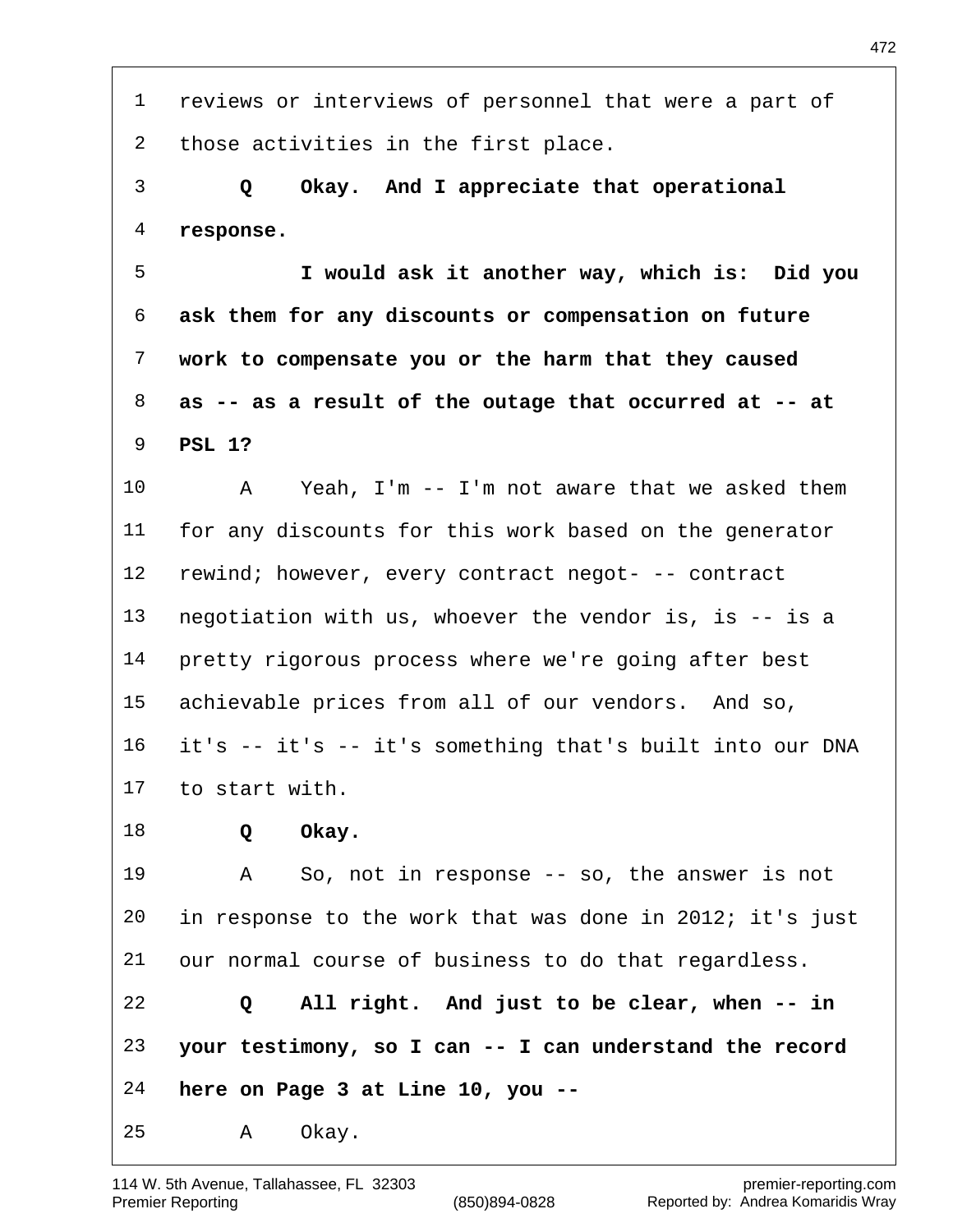**Q You -- this is in your July 27th testimony. You used the word "investigation".** A You -- you said -- did you say Page 10?  **Q Page 3, Line 10. I'm sorry.** A Page 3, Line 10. Okay. I'm there.  **Q The investigation here is generally referring to the RCE --** 8 A Right.  **Q -- and that process; is that right?** A That's correct. One of those three causes, yes.  **Q Okay. Let's look at what I think we're calling Exhibit 54, which is the RCE.** 14 A On the Exhibit -- Exhibit -- **Q -- 8.** A -- 8? Yes.  **Q Yes. All right. Now, I want to go to Page 2, under the executive summary.** A Okay. I'm there.  **Q And under the heading "causes," the summary conclusion of the RCE report is stated in those two sentences; is that right?** A I don't -- I'm not sure exactly what you asked, Mr. Rehwinkel.  **Q Okay. It -- well, it says "causes" -- can you**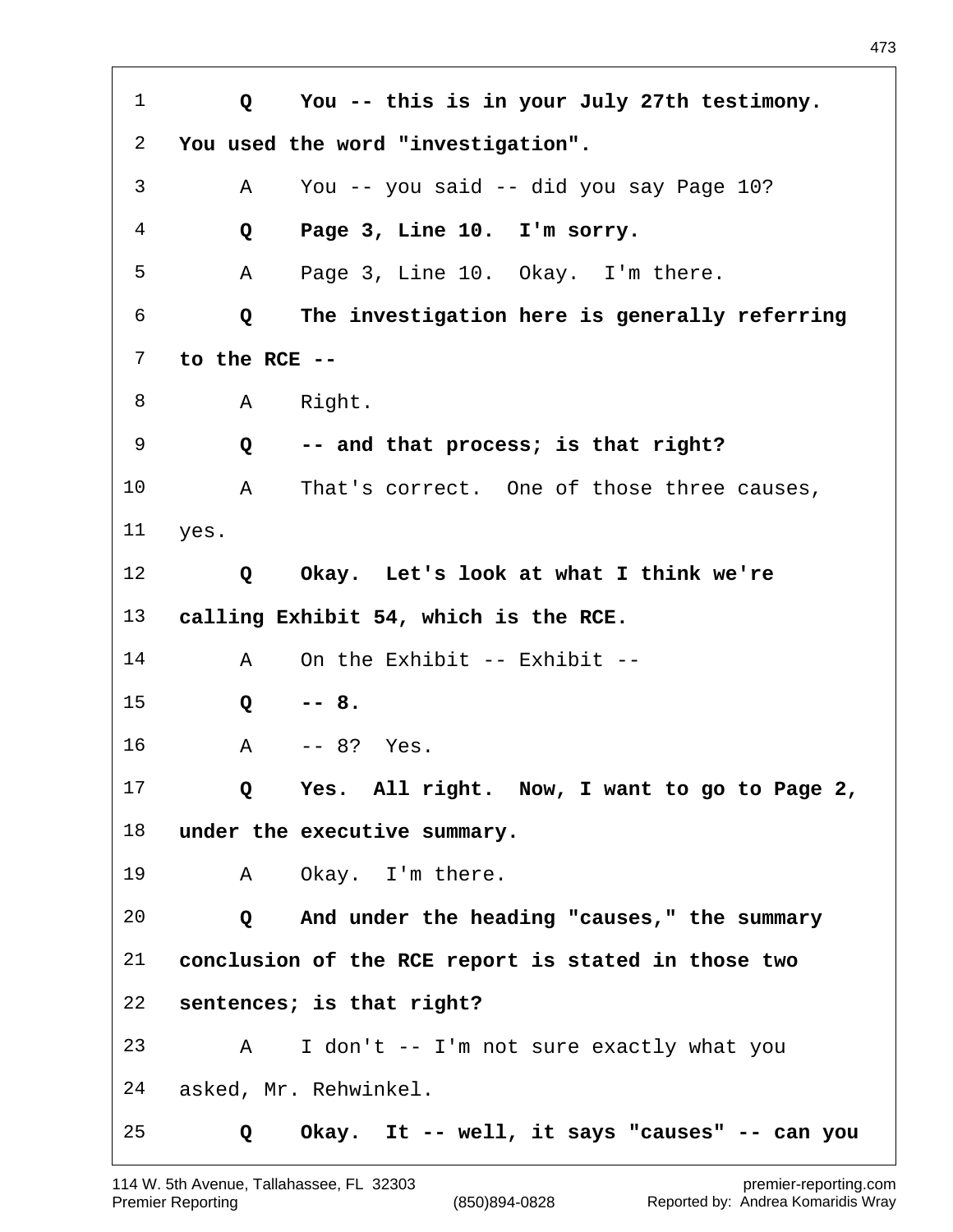**read those -- those two sentences, for the record?** A Oh, yes, sir: A small puncture developed through the ground wall insulation of stator bar "Bravo" 17 and Phase "Charlie" Stator Winding resulting in a fault current path to ground. The root cause of the puncture is indeterminate.  **Q And for the court reporter, you used military terminology for the letter "B" and "C," right?** A I did, yes.  **Q Okay. So, I'm just trying to understand about the phrase "puncture." The -- the "puncture" terminology sounds, to me, like something comes from the outside and it goes inside; is --** A So -- so, what it's basically trying to say, Mr. Rehwinkel, is that either a contaminant of some sort in one of the two causes has worked itself out of the insulation and gave out, causing a fault path; or impact had occurred on the inner part- -- portions of the machine and worked itself in. So, either one of those could have happened, whether it was a contaminant or magnetic termite or impact that had worked itself inward from impact. So, it's -- it's trying to capture that either it worked itself from inside out or outside in to create the path to ground.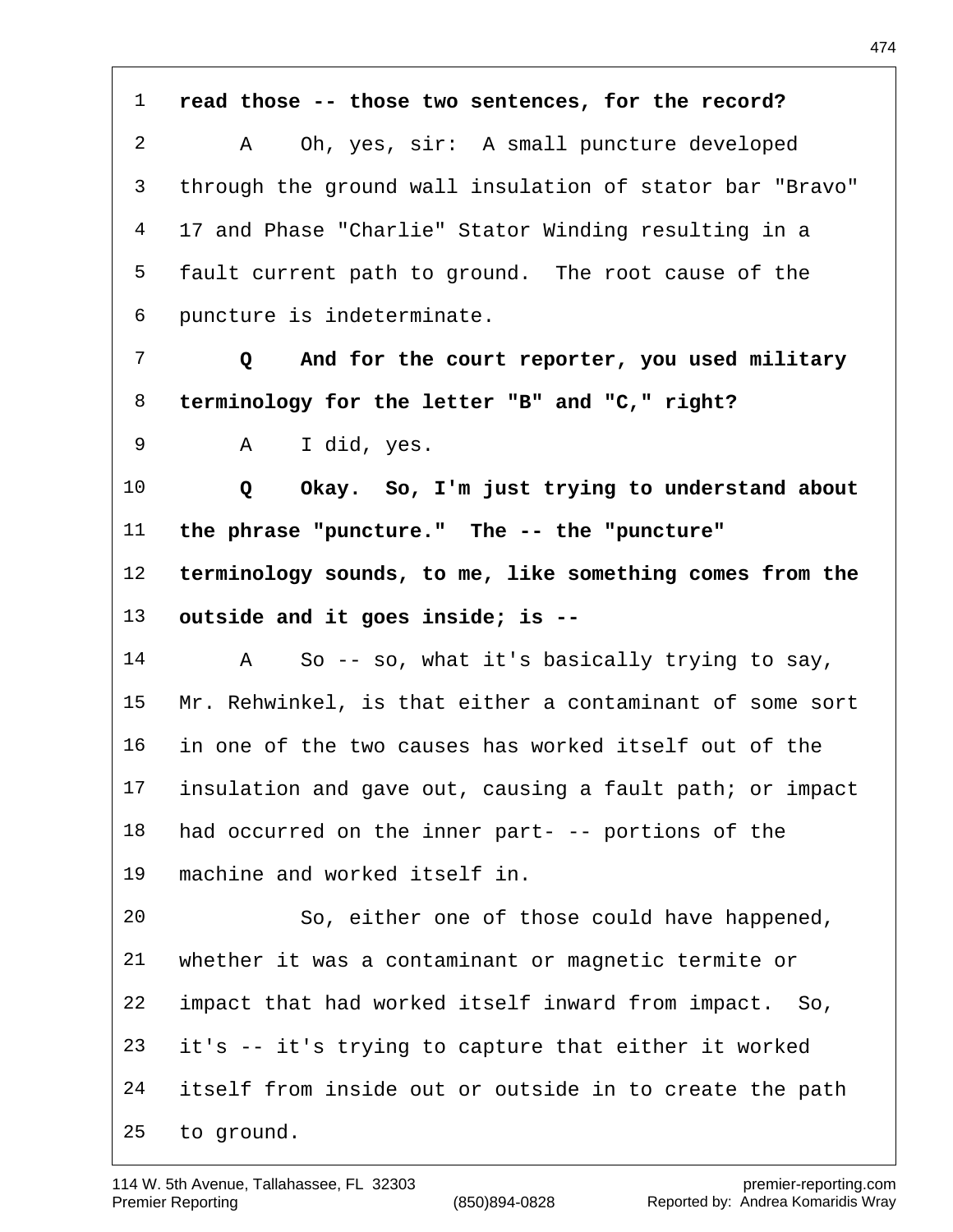**Q Okay. So -- all right. It's not --** 2 A And it took seven years -- it took seven years to do that.

 **Q Right. This isn't inconsistent with your testimony about, where you say on Page 2 -- starting on Line 19, it says: Based on the location of the insulation, FPL believes the mechanism that produced the fault was introduced in the stator during a generator rewind performed by Siemens Energy, Inc., (Siemens), in 2012 and degraded insulation gradually over the course of seven years in service.**

 A Right. So, if I were to -- if I were to liken this, Mr. Rehwinkel, to an extension cord, for example, inside of an extension cord, there is a couple of layers inside there. And that -- maybe a -- a red one, a white one, and a green one -- or a black one, a white one, and a green one. The outer sheath of the extension cord is completely intact, but inside that extension cord, the white wire, itself, insulation is damaged underneath. And so, this is similar with the generator. The outer portions of the generator insulation were intact, but underneath, where the coils were -- that insulation was suspect and had an issue.

 **Q Does the RCE and your explanation there -- does that conclude that there could not have been a**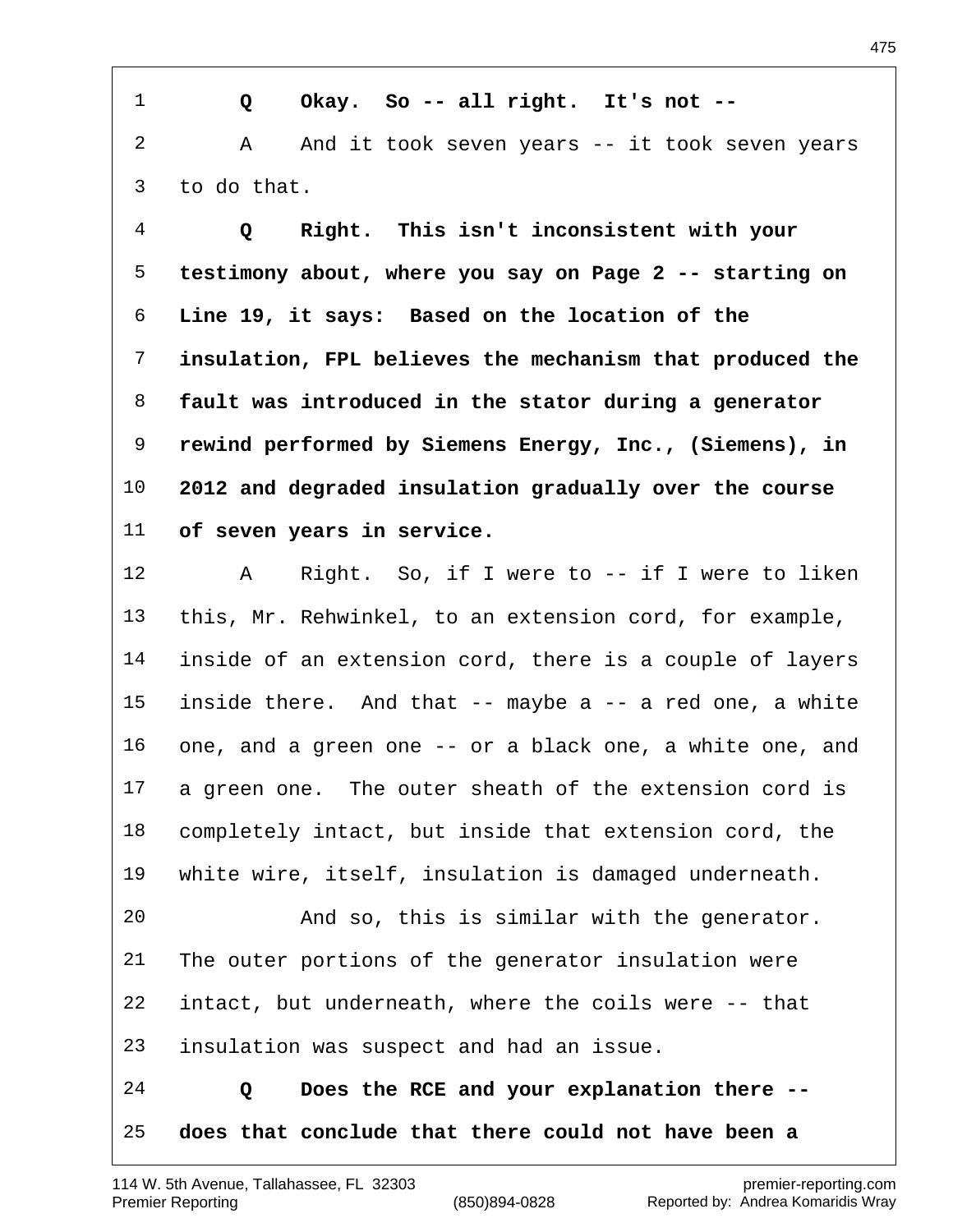**particle in the -- inside the generator that moved inside the stator insulation to the bar?** A It does conclude that because the outer -- the outer material and epoxy was all intact with no -- that's why it took us a week to find it. We couldn't -- we couldn't find a cause because the exterior was all pristine.  **Q Okay. And that goes back to one of my earlier questions to you about the logic is that it had to be Siemens.** 11 A That's right.  **Q Because they controlled the -- the stator bar and all the insulation and how it was produced.** A That -- yes, that's true. I don't -- I don't 15 know how they get their resin, and so, they -- they may say, well, the -- the vendor that supplies the resin to us came with a contaminant and -- we didn't -- we didn't go into that level of detail, but Siemens was in charge of making sure the quality of that work was done correctly. And, clearly, we didn't get the results that we expected, so Siemens had some culpability for that.  **Q Okay. Would this RCE be something you would provide to the NRC, Exhibit 8, Exhibit 54?** A It is, yes.  **Q Is it required?**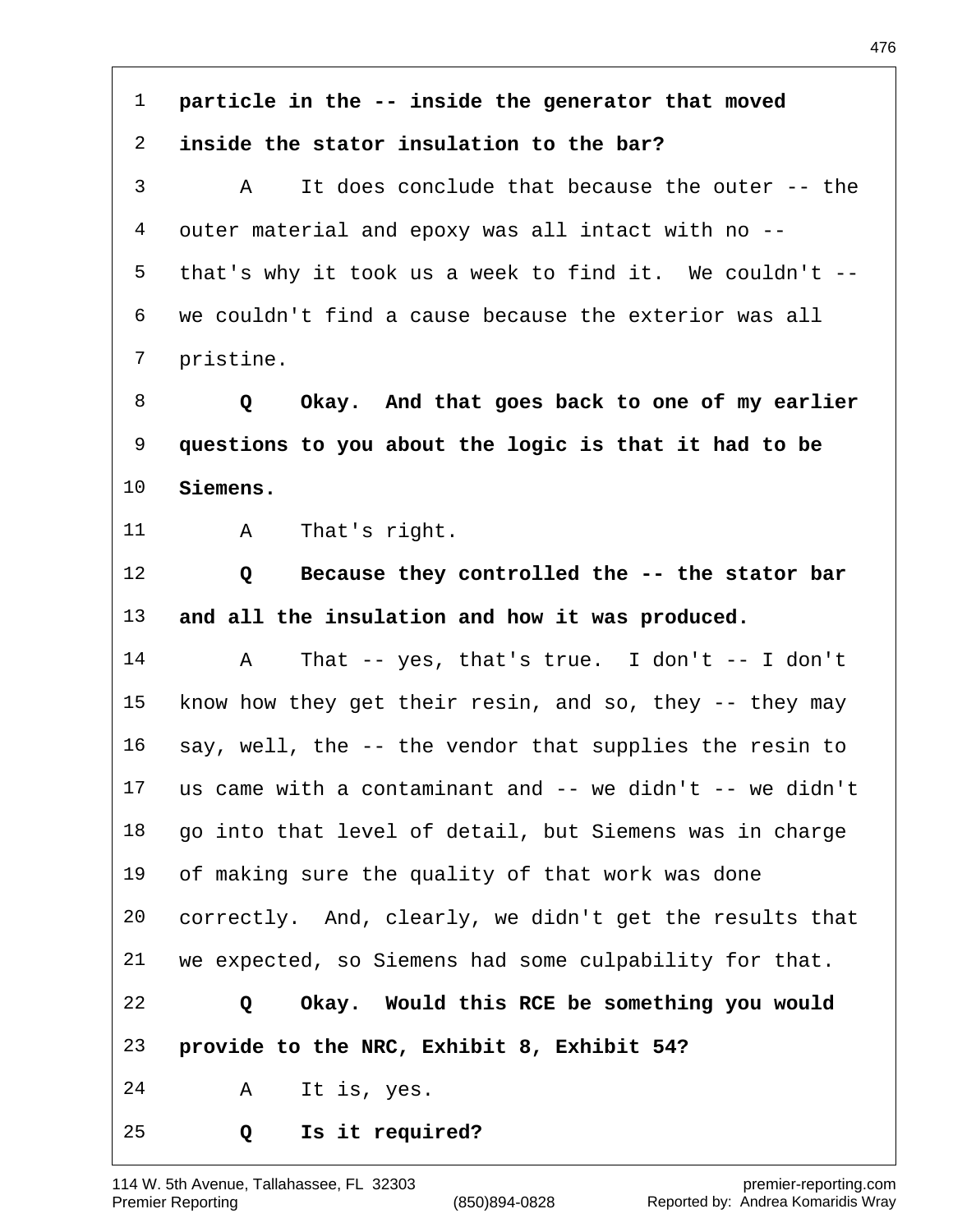1 A It -- it is -- it is not -- it's not required, no.  **Q Is that because the --** A If they -- if they -- if they requested it during an inspection, we would provide it to them, though.  **Q Do you know whether it was provided to the NRC?** A I -- I'm not aware that it was requested nor was it required.  **Q Okay. And it wouldn't be required because it's not an NSS component, the -- the main generator?** A Right. It's -- so, the trip, in and of itself, would hit the -- would be -- be an NRC-PI indicator, but unless they determine there was a performance deficiency at the site, they wouldn't request the product. And I'm not aware that there -- a performance deficiency was even a -- raised, based on this.  **Q Okay. I said NSS, but I mean --** MS. MONCADA: Can I interrupt, for the record? Thank you. I was just going to ask that. Can we define NSS and PI for PI indicator?  **Q I -- I only said two Ss, but there's three,**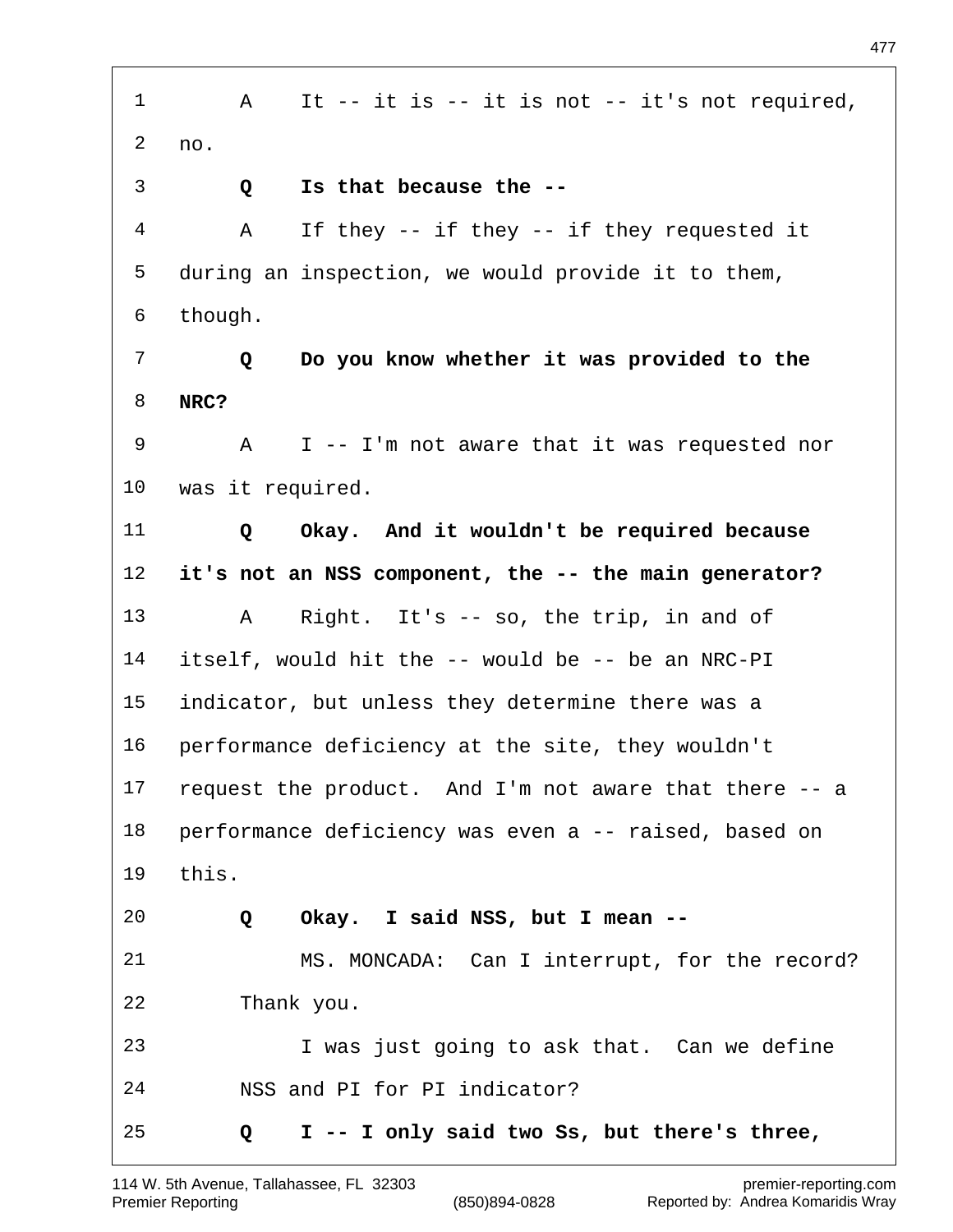**right, NSSS?** A That's right.  **Q Can you give the court reporter -- can you -- can you says what those stand for?** A Well, that -- N-triple -- go ahead -- NSSS systems are just -- are just a way of saying (unintelligible), so...  **Q And "PI" is what?** A Performance indicator. MS. MONCADA: Thank you.  **Q Look on Page 4 -- actually, Bates 6 -- I take that back. Bates 7, 8, and 9, there are photographs.** A This is on the Exhibit 8?  **Q Yes, sir.** A Okay. Let me switch back over. All right. I am there.  **Q Okay. Now, these are pictures from January of 2012 of the work that Siemens was doing in the rewind project -- project; is that right?** A That's right.  **Q These are two segments of the -- of the main generator, right?** A That's correct.  **Q All right. And the -- the tube in the middle is where the rotor goes. Everything else around that**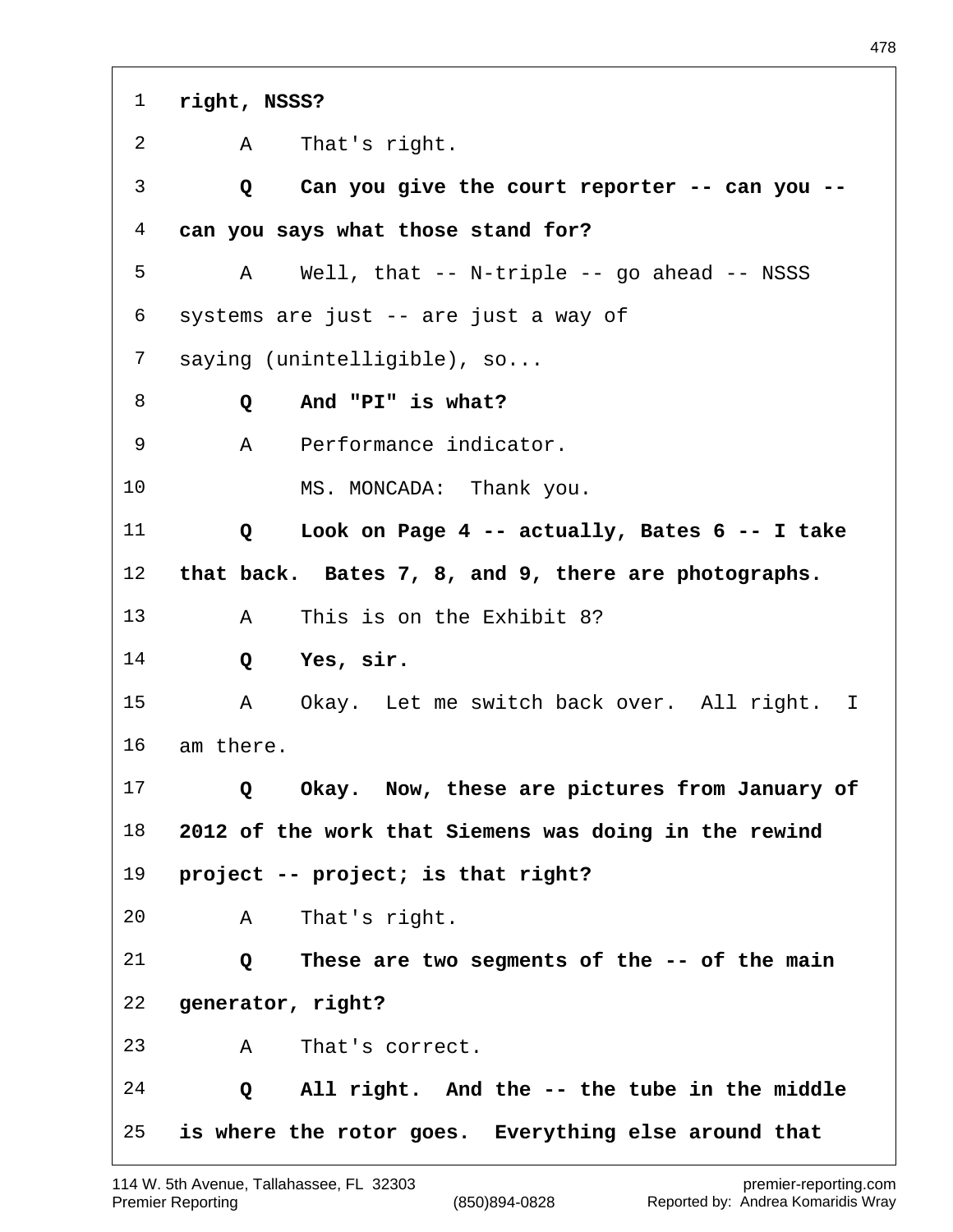| $\mathbf{1}$   | is -- are the st- -- the stator components; is that           |
|----------------|---------------------------------------------------------------|
| $\overline{a}$ | right?                                                        |
| 3              | That's right, yes.<br>A                                       |
| $\overline{4}$ | Okay. And if we look in the background there,<br>Q            |
| 5              | you see what looks like tent rigging -- this -- this          |
| 6              | shows that this -- this work is going on at the PSL 1         |
| 7              | site; is that right?                                          |
| 8              | That's -- that's right. This is the actual<br>A               |
| 9              | work, yes.                                                    |
| $10\,$         | Okay. So, somewhere around those blue bars is<br>Q            |
| 11             | that $-$ - that's one of the 17 stator bars; is $-$ - is that |
| 12             | right?                                                        |
| 13             | If you -- if -- if you look inside there, you<br>A            |
| 14             | see those on Page -- well, on any of the pages,               |
| 15             | actually, but you'll see there it shows the 42 slots in       |
| 16             | the core on Page 6, and then it shows the 42 coils in         |
| 17             | the stator. And then each one of those had 14 coils for       |
| 18             | each phase -- 14 times three, 42. So -- so, it's              |
| 19             | showing you that picture of them on slot -- Page 6            |
| 20             | there.                                                        |
| 21             | Okay. So, this is the environment where<br>Q                  |
| 22             | the -- that Siemens had control of, in your view, as far      |
| 23             | as the activities that occurred in the 2012 rewind; is        |
| 24             | that right?                                                   |
| 25             | Yes, that would -- that would be correct.<br>Α                |

 $\sqrt{ }$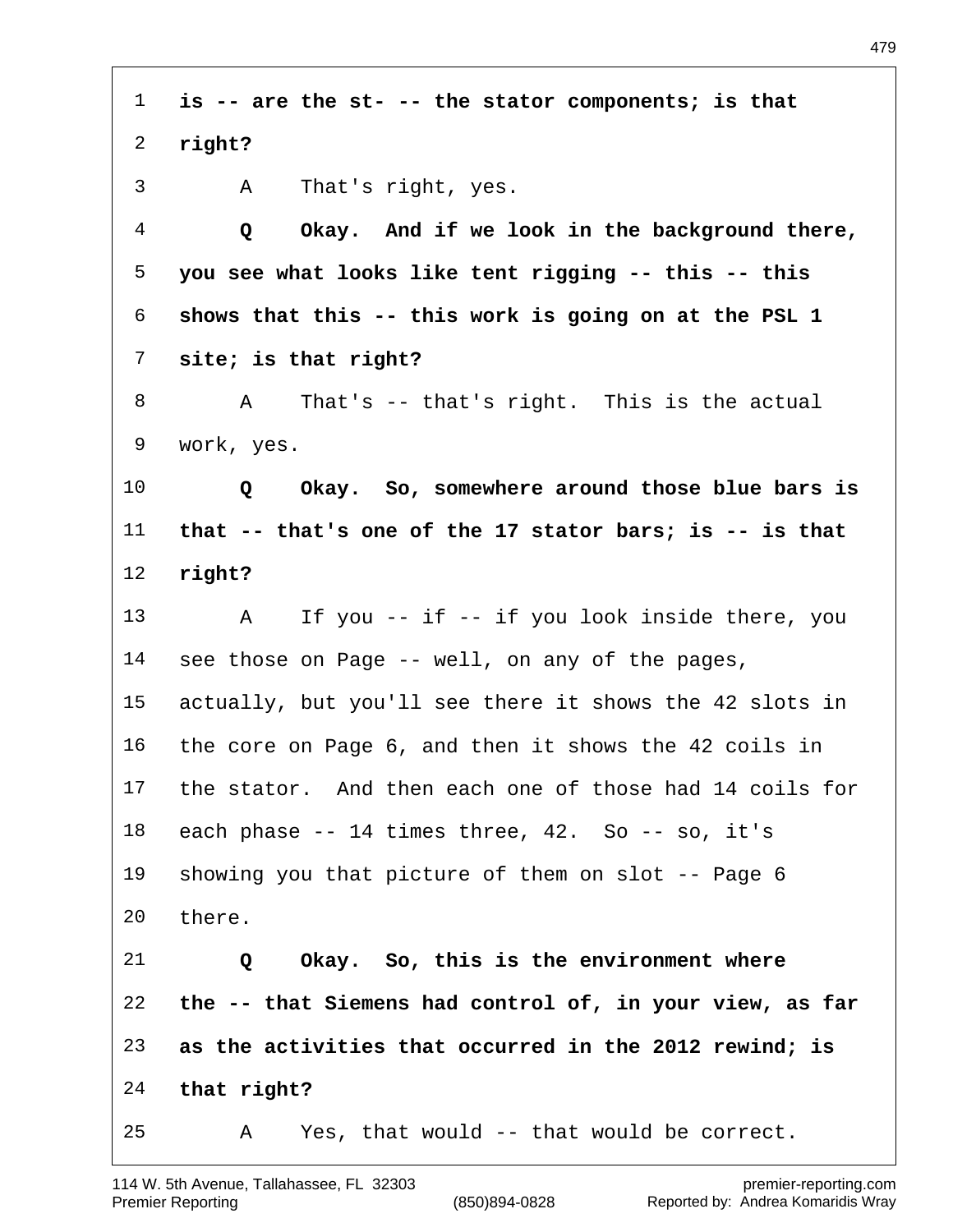**Q And that means the on-site environment. I'm not talking about at the manufacturing sites, but at PSL 1, Siemens still controls this site under their contract, right?** A They would. This -- this entire area that you can't see via these pictures -- this entire area is tented in. You can't access this area without going through a watch station there that logs -- when you see materials in these pictures, they're all logged in. They're in an accountability log to make sure that they come out. So, yes, this would all be within the purview of Siemens as work that's ongoing. And we have obvious access to it.  **Q Okay. Now, who is responsible for FME exclu- -- or FME procedures inside that tent during this rewind operation?** A They -- they are responsible for that, but that does not free us from having oversight of it --  **Q "They" meaning --** A -- and inspection --  **Q -- Siemens?** A Siemens has control of it and it's their FME program; however, Florida Power & Light makes sure that they qualify to our standards, even using our training,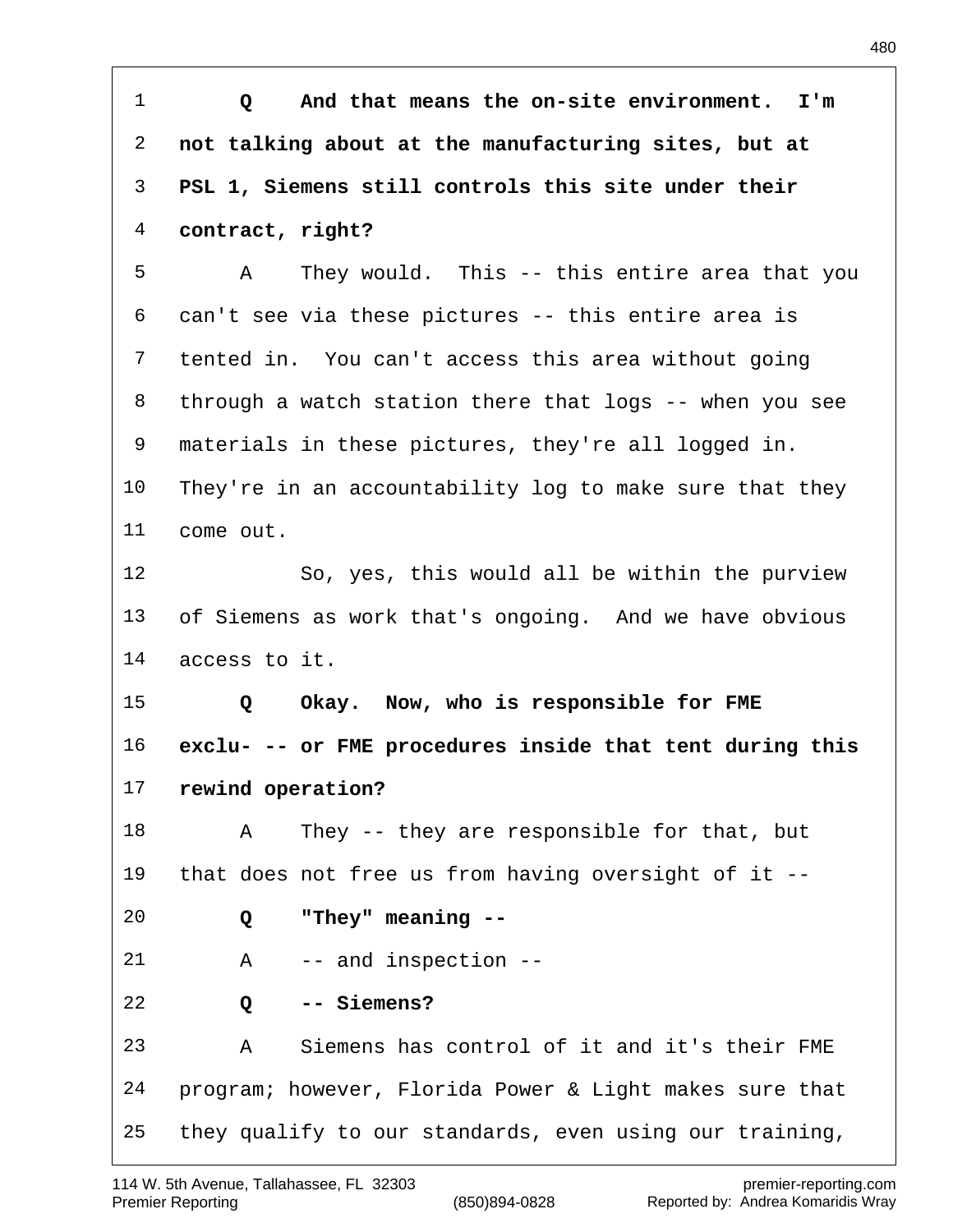| 1  | and we still oversee these activities when they're --   |
|----|---------------------------------------------------------|
| 2  | when they're ongoing.                                   |
| 3  | Okay.<br>Q                                              |
| 4  | So, we make sure they are compliant with our<br>Α       |
| 5  | program and their program is compliant with ours.       |
| 6  | All right. Now, once they start the process<br>Q        |
| 7  | inside that tent of -- of assembling the kit components |
| 8  | to complete the rewind, does FPL monitor or oversee     |
| 9  | their FME procedures?                                   |
| 10 | Yes.<br>A                                               |
| 11 | "Their" meaning Siemens.<br>Q                           |
| 12 | Yes, we do.<br>A                                        |
| 13 | So, who has responsibility for keeping that<br>Q        |
| 14 | site clean, pristine -- whatever your terminology is -- |
| 15 | in accordance with the -- the appropriate FME           |
| 16 | procedures?                                             |
| 17 | Siemens -- Siemens has that, but FPL still has<br>Α     |
| 18 | governance and oversight to make sure that they are     |
| 19 | complying.                                              |
| 20 | So, you -- it's not -- wouldn't be your<br>Q            |
| 21 | testimony that FPL has no responsibility to ensure that |
| 22 | the vendor takes appropriate steps to ensure that FME   |
| 23 | procedures are followed at this -- at their rewind work |
| 24 | site on -- on the PSL 1 location.                       |
| 25 | We absolutely have ownership of making sure<br>Α        |

 $\sqrt{ }$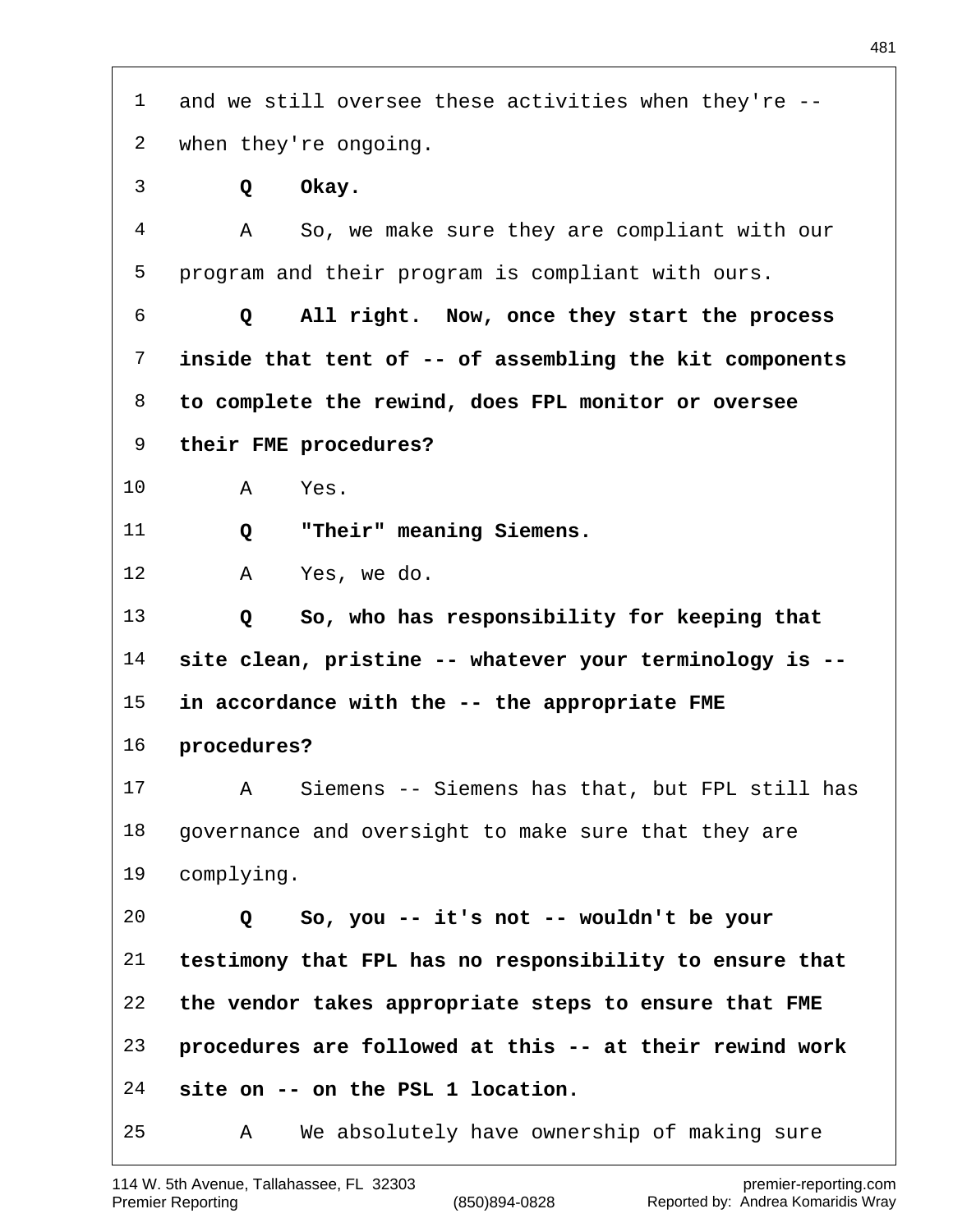they're on our property, operating and performing as we would expect.  **Q Okay. So, it would -- I -- it would not be correct for me to assume that you had contracted away the responsibility for FME at that site -- FME-procedure adherence at that site?** A 100-percent absolutely not, did not contract that out.  **Q Okay. So, in your July testimony at Page 4, Line 18 through 21 --** 11 A I'm there.  **Q -- when it says, "Additionally, contract requirements with Siemens for quality assurance were imposed in accordance with industry standards. These included expectations for inspection, testing, packaging, shipping, nonconformance process, customer communication and facilities access for mutually-agreed- upon witness points" -- did I read that right?** A Yes, you did.  **Q Is -- is there -- where would FME-process adherence fit into that description, if at all?** A Nonconformance process. So, that -- that contract with Siemens was nearly 400 pages in length and it delineated -- it delineated everything in great detail: the tests to be done, what the witness points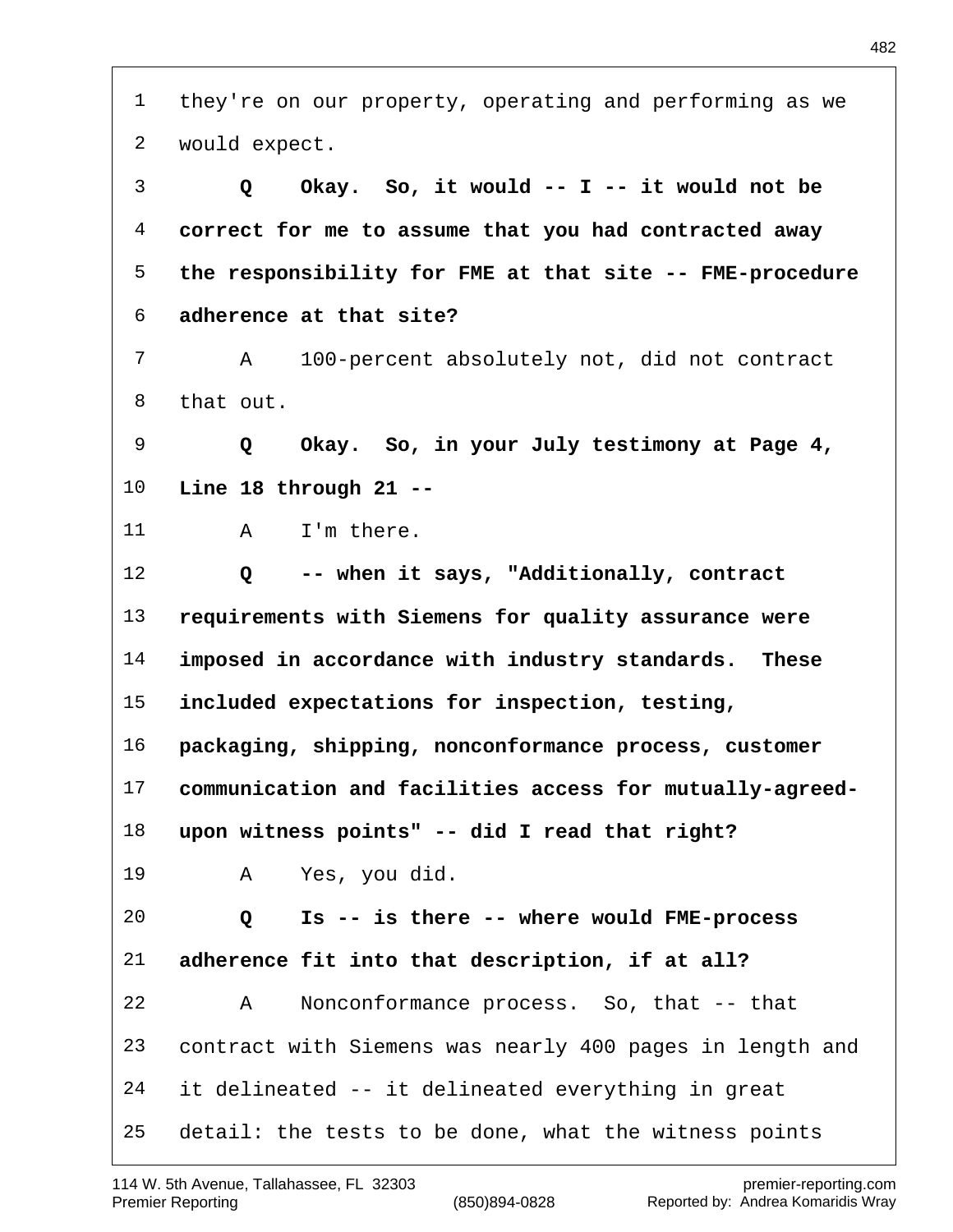| 1  | were, what programs had to be followed, the                   |
|----|---------------------------------------------------------------|
| 2  | qualifications of the personnel including that they had       |
| 3  | to go to FME training -- our FME training.                    |
| 4  | And so, when we say "nonconformance                           |
| 5  | processes," that's intended to encompass things like the      |
| 6  | foreign material exclusion, material handing and              |
| 7  | lifting, our scaffolding program, and various other           |
| 8  | elements that would have been tedious to put all those        |
| 9  | in there. So, nonconformance process is what their            |
| 10 | (unintelligible) says.                                        |
| 11 | MR. REHWINKEL: Okay. Let's go, if we can,                     |
| 12 | back to Exhibit 3. And I want to now introduce                |
| 13 | this exhibit. I don't think $I$ -- we gave it a               |
| 14 | number. I think, Mr. Chairman, it would be No. 56.            |
| 15 | CHAIRMAN CLARK: Yes, sir, Exhibit No. 56.                     |
| 16 | (Whereupon, Exhibit No. 56 was marked for                     |
| 17 | identification.)                                              |
| 18 | BY MR. REHWINKEL:                                             |
| 19 | And this is entitled "St. Lucie 1 Generator<br>$\overline{Q}$ |
| 20 | Ground Fault Analysis." Do you have that document?            |
| 21 | I do.<br>A                                                    |
| 22 | Are you familiar with it?<br>Q                                |
| 23 | I'm very familiar with it.<br>A                               |
| 24 | This was produced in your organization; is<br>Q               |
| 25 | that right?                                                   |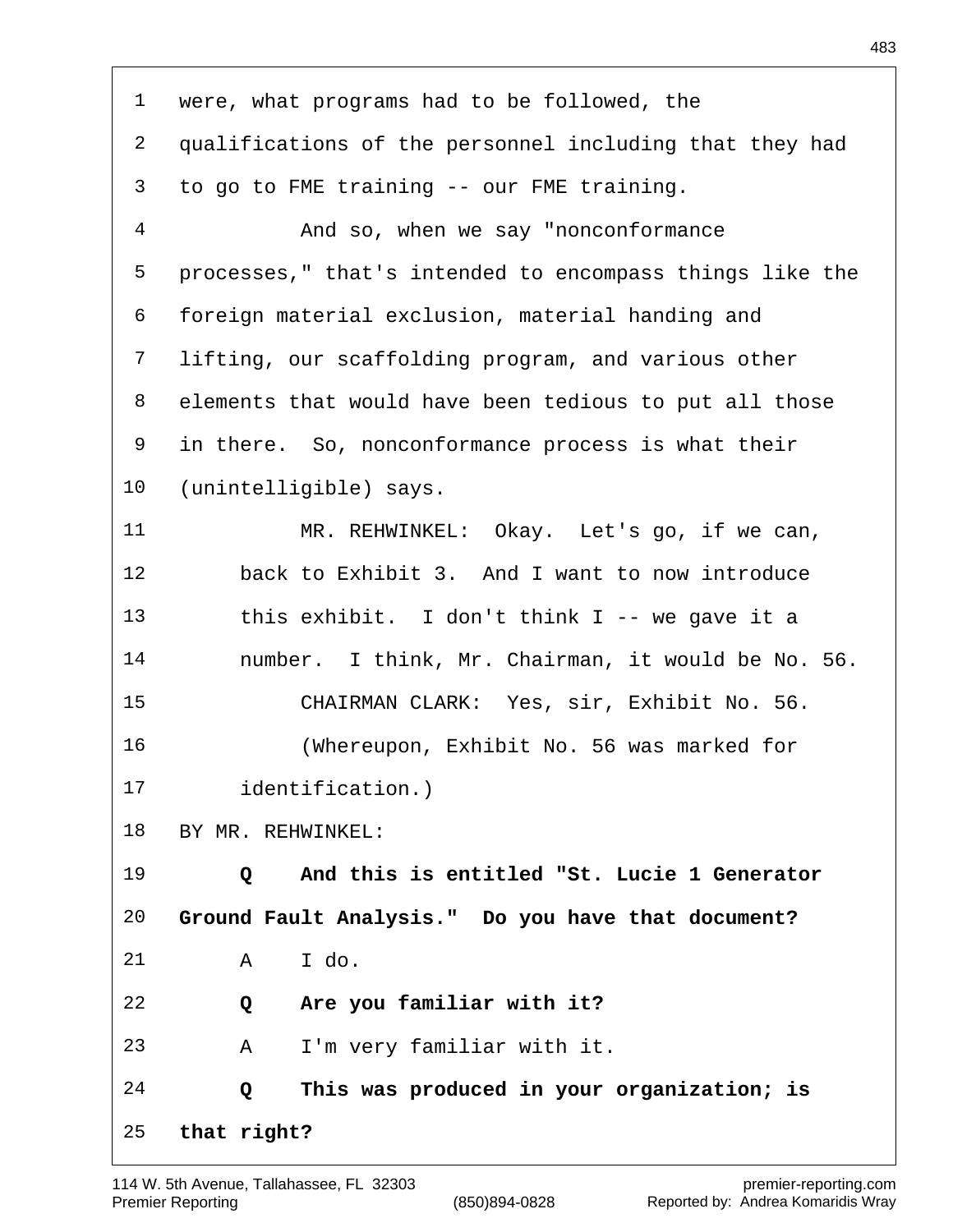A That's not correct.

 **Q It's not. Where was it produced?**

 A So, it was produced by the EOSS organization, Engineering and Operations Support Services group. That group owns, I would say, responsibility for maintenance programs of secondary systems like generators and large pumps and motors and such.

 And so, this presentation was put together by that group, who, we have a dotted relationship with them. They work for -- they don't work for nuclear, per se, but they're dotted to nuclear, works with us -- they work with all the business units, operational business units.

14 And they put this leadership presentation together. This wasn't a formal root cause; this was a leadership presentation that was put together exclusive of the root cause, and then it had root-cause elements added to it along the way, but it's not a -- it's not a causal document; it's a leadership presentation.

 **Q Okay. Yeah, I -- I guess I -- I probably didn't ask the question right when I asked if -- if your operations over- -- oversight in your -- in your description of your responsibilities included EOSS. I guess your answer was that the dotted-line aspect includes that?**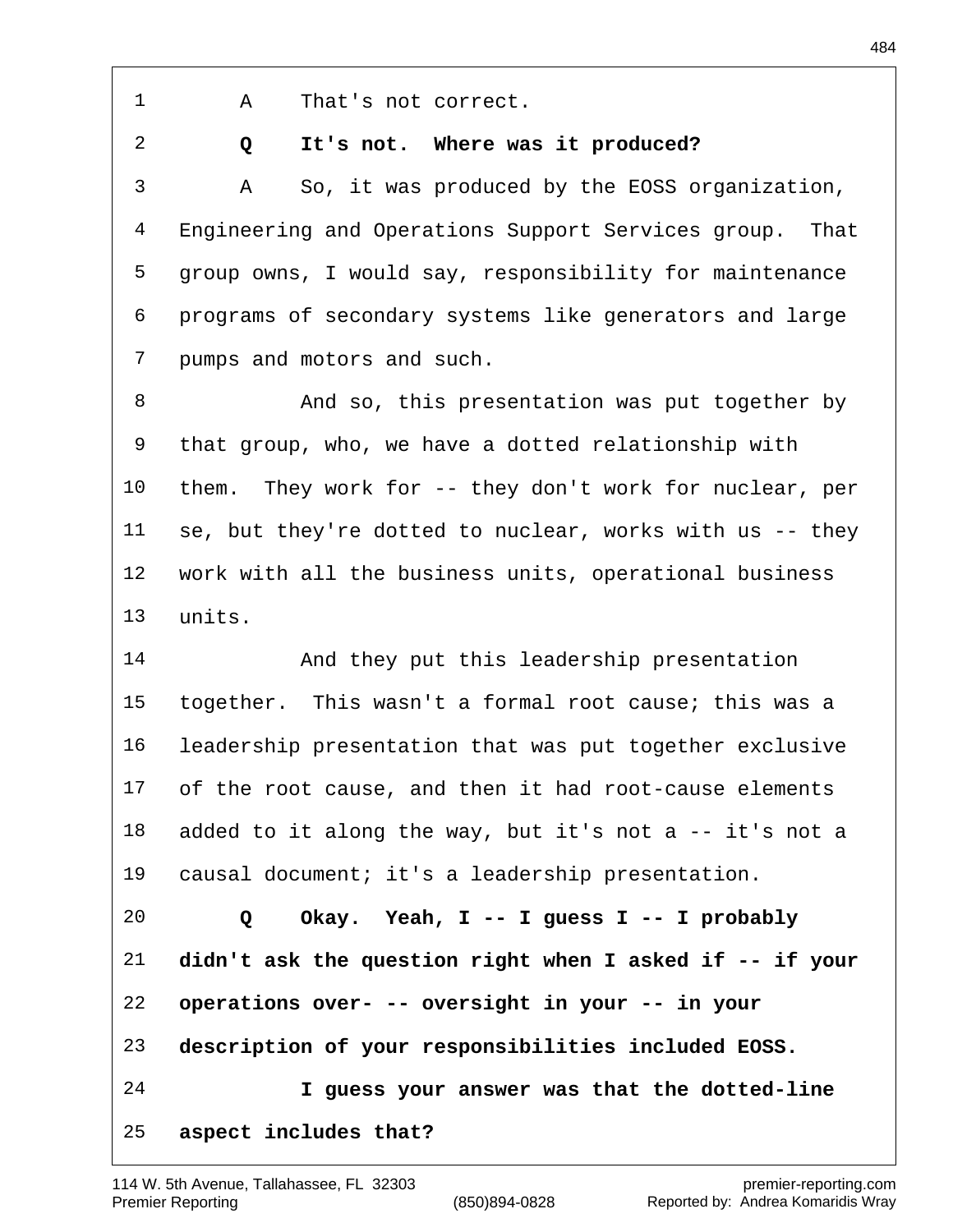A Yeah, they -- yeah, they -- they don't report up through me in nuclear. They report to a separate business unit than nuclear, but they are on our -- they're on our daily engineering call and they are in our actu- -- in our daily plan-of-the-day meetings, our review meetings, our progress meetings. And so, they are incorporated into our core business, is what I'd say, but they report up to our generation rather than nuclear.  **Q Okay. Fair enough. They -- would it be fair to say this is kind of a centralized engineering-support organization that supports the south region as well as the other nuclear units?** A Yes, that would be -- that would be fair to say that, yes.  **Q Okay. So --** 18 A And not just nuclear units, Mr. Rehwinkel, the -- all operational units. A generator is a generator, and so --  **Q Right.** A I treat them as nuke generators. They're generators.  **Q Right. They're just part of the balance of plant.**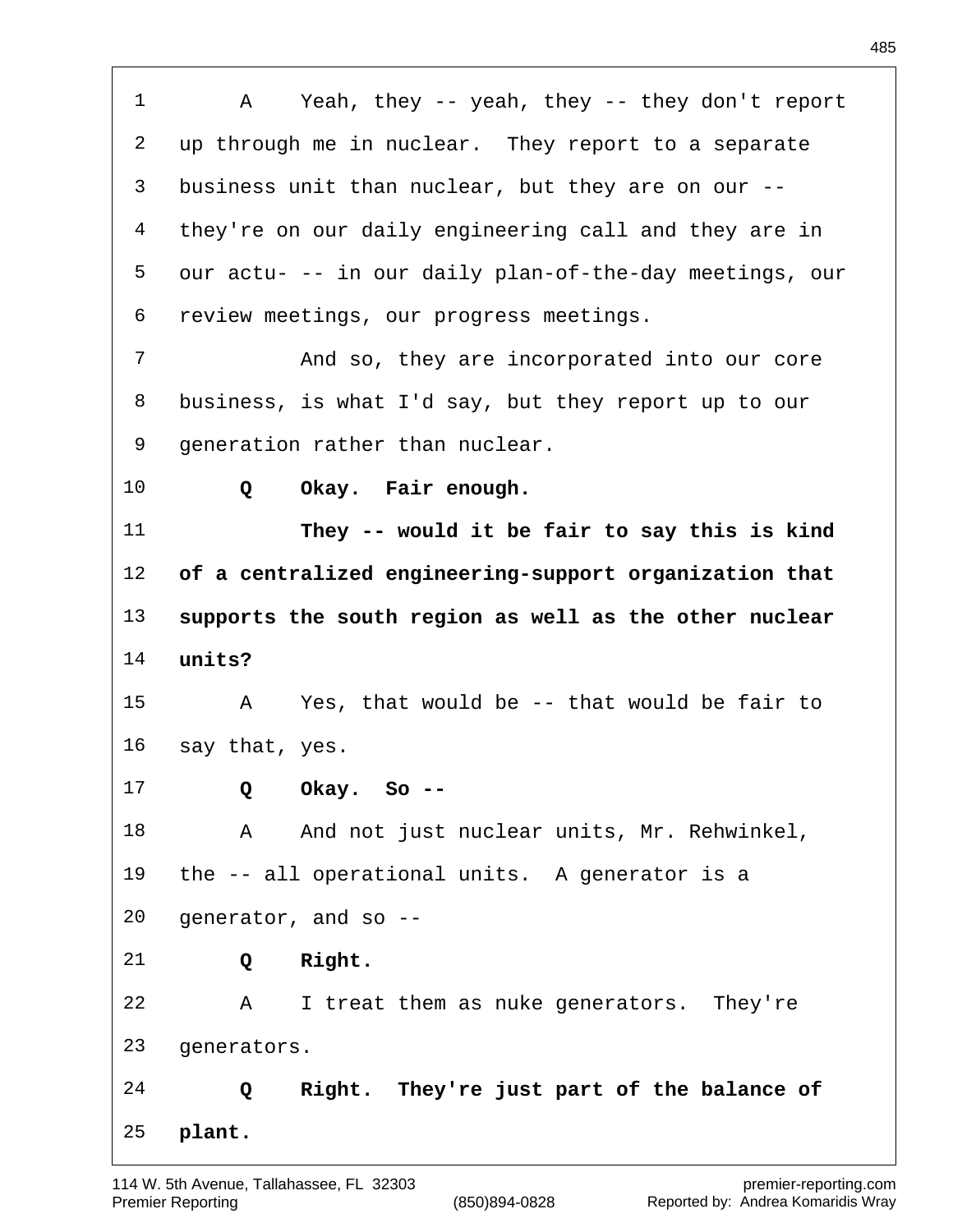A That's right.  **Q Okay. So, this document, it says -- if I look on Page 6, there's a reference to a Greg Stone, who said he agreed that magnetic termite is the most -- well, let me -- let me stop that question and say the date of this document is July 11th, 2019, right?** A That's right.  **Q And the date of the RCE is August 19th --** A That's right.  **Q -- 2019. So, is it -- is there information in the -- in what's now Exhibit 56, or OPC 3, that is inaccurate or incorrect in the -- in the light of hindsight?** A Well, I wouldn't say inaccurate or incorrect. What I would say is this presentation was not informed by the forensics of the root cause until later. And so, I know that the -- so, this is -- there's -- there's -- there was five revisions to this document. It started out as a leadership presentation, given what we knew, and it grew over time, but this did not have the final conclusions of the forensics. It had some forensics data as we went along, but had we used this as a causal product, we would have only went after the magnetic termite, and it could have been something completely different. And we went after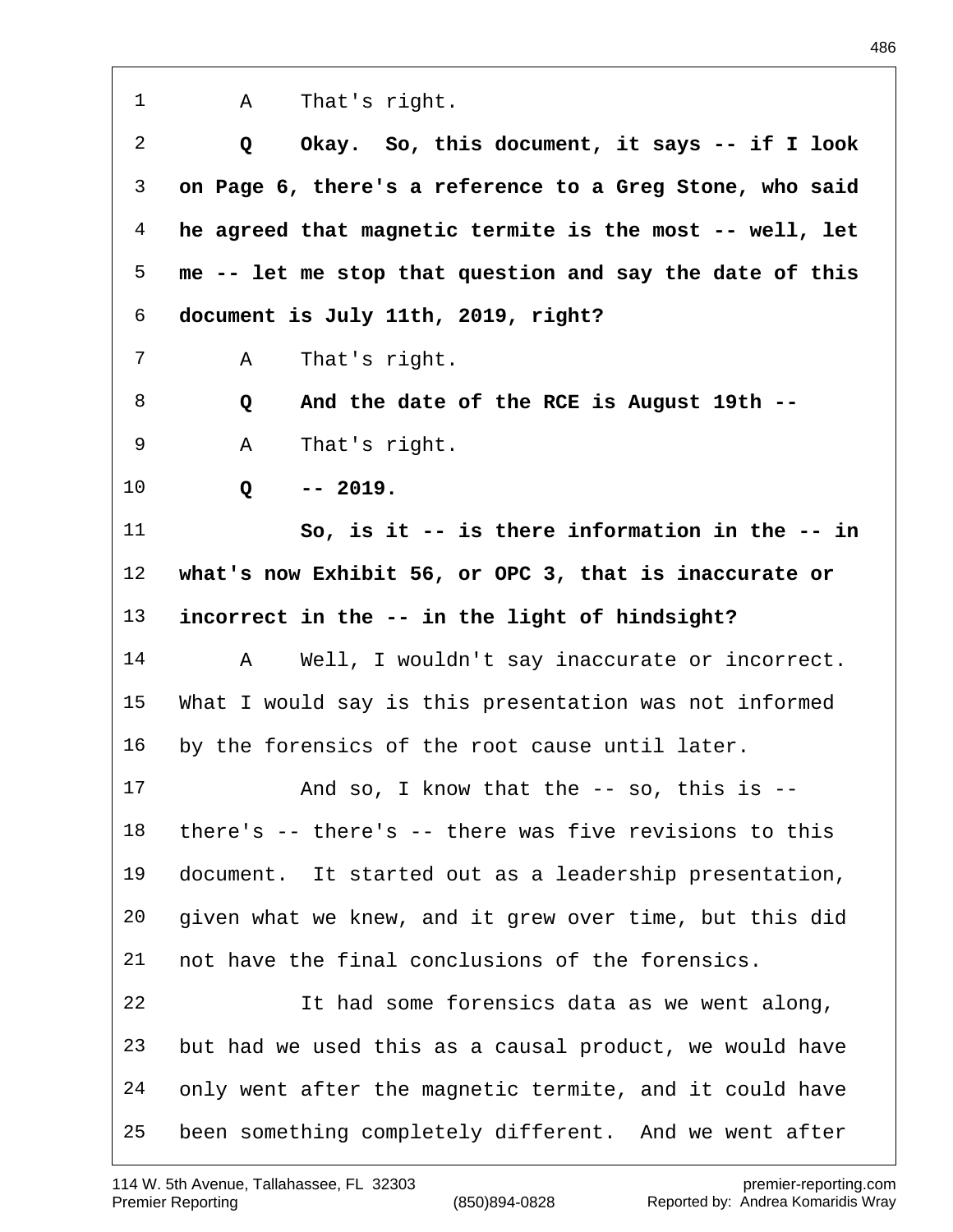corrective actions for all three of those causes rather than just the one cause that was listed in here to prevent it from happening again. So, I would just say that the document has some accurate information in it; it's just not holistic of everything that would have -- that could have occurred.  **Q Okay. So, what you said isn't that you determined that it wasn't a magnetic termite that caused the problem; you just said it's one of three things that you think is most likely to have caused the problem -- the problem, right?** A Right. The magnetic termite -- that's the particle that we talk about in the root cause, and same -- same thing. Yes, that is one of the three causes. Some -- some would believe that that's -- that that's more likely than others, but all three of them cannot be refuted. None of the three can be refuted.  **Q Okay. So, let me just go to Page 15 of this**

**document.**

21 A All right.

 **Q And I want to ask you about the first bullet. It says: EOSS analysis concludes the failure mode is a, quote, "magnetic termite." And then the first dash under that says, "Based on available evidence, the**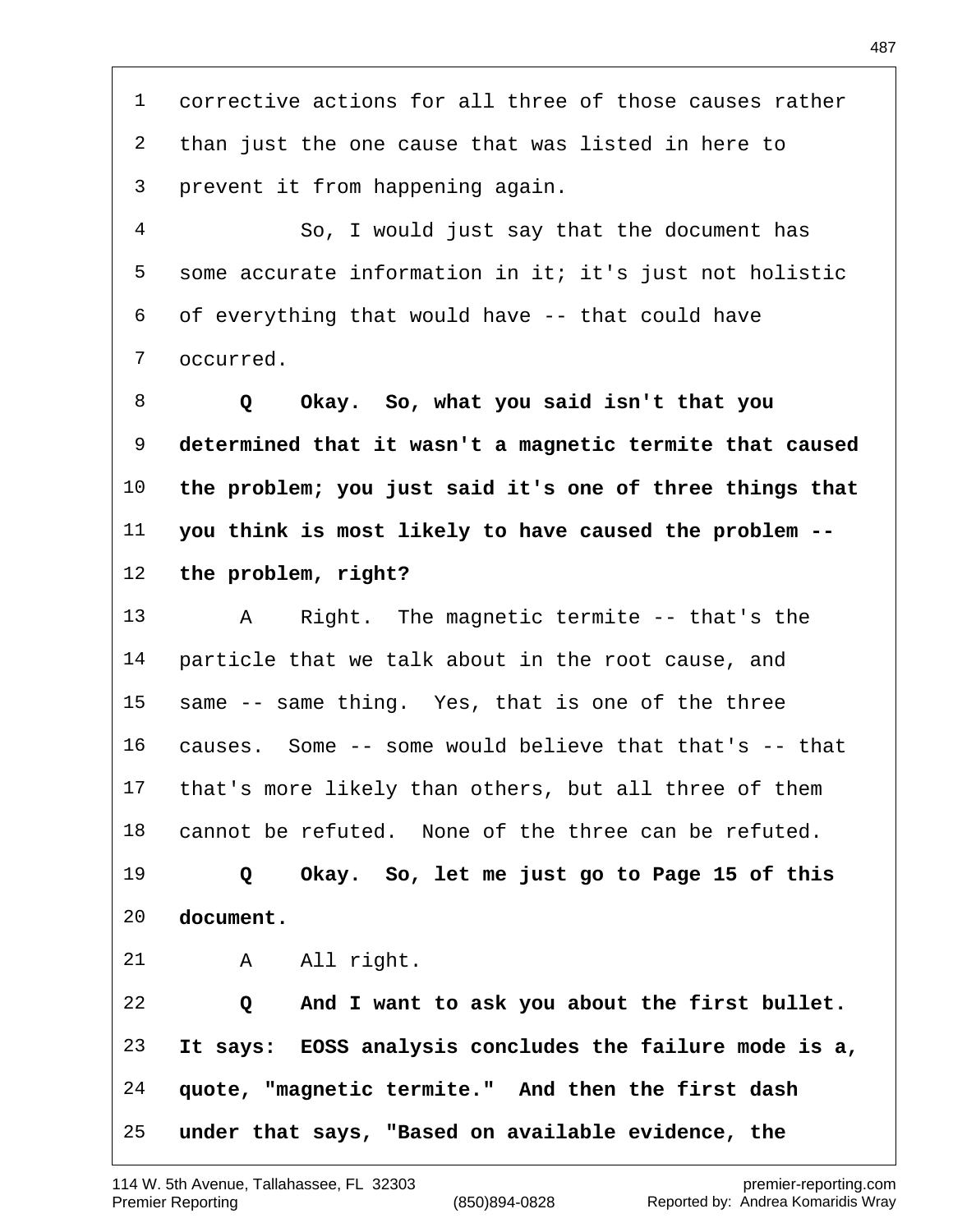**failure was caused by a magnetic termite introduced by a failure of FME process." Did I read that right?** A You did.  **Q Okay. So, I'm -- I'm going to ask you: Is that information inaccurate?** A I -- I am not aligned with the statement on this document; however, it's hard to argue -- the particle that we're talking about here -- they call it magnetic termites on purpose. They're not something that's easy to -- to see. 11 And why I said our FME programs are very strong and they're try- -- they try to be perfect, it is -- it is possible, in this particular case, that something like that could have occurred. I will tell you, though, that the gentlemen that produced this report are aligned with the root- cause evaluation from St. Lucie, and they did a review of that after this was completed. And they are aligned with that root-cause evaluation that was conducted because this was more of a presentation than it was a formal evaluation.  **Q Okay. Well, these guys -- and you said this document went through five revisions; is that correct?** A This document had mult- -- this document -- my understanding is it went through multiple revisions.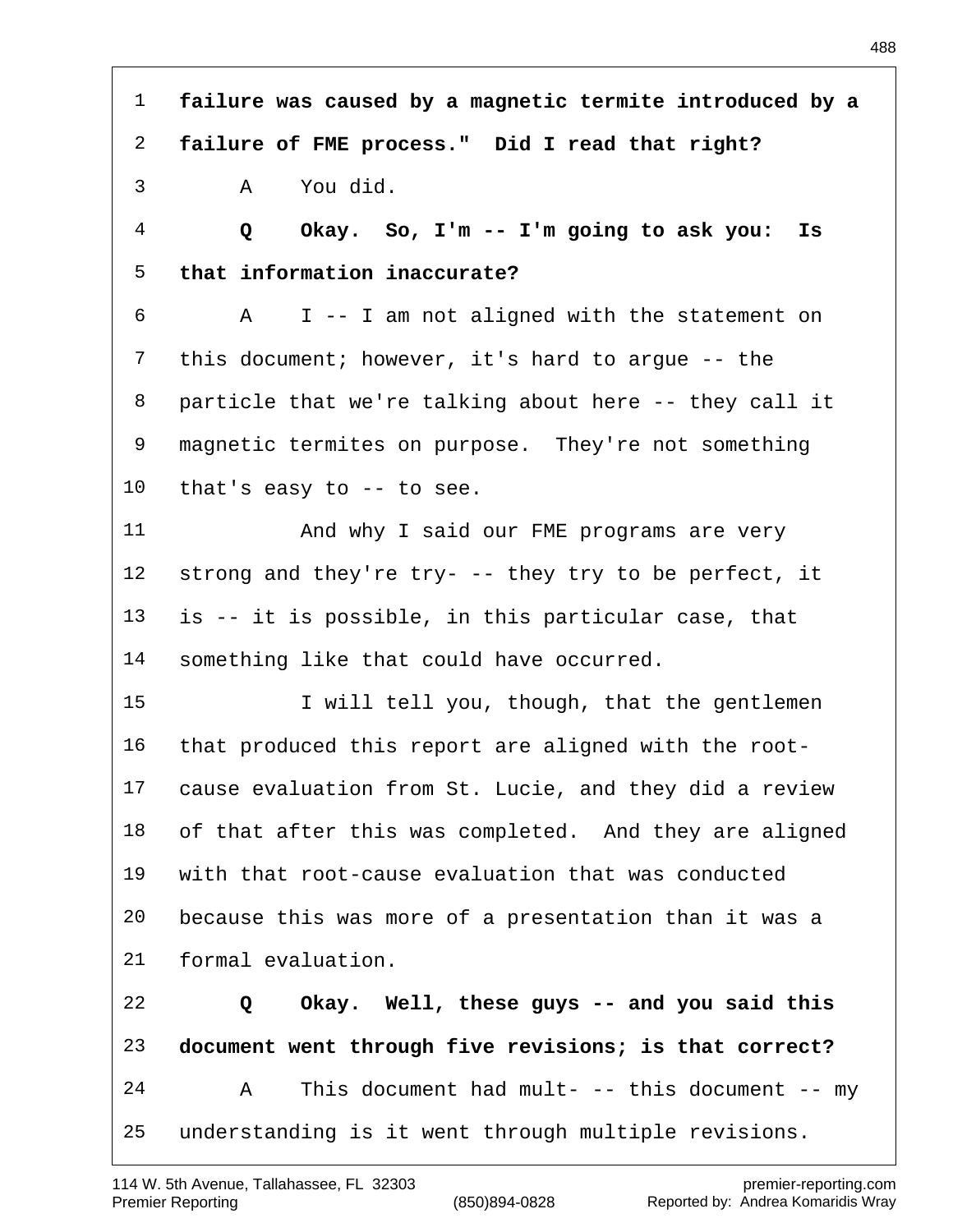This might have been revision five.

- 
- **Q Okay. That's --**

 A That's just like our -- just like we had an interim root cause and a final root cause and multiple drafts throughout, as we were learning information, leadership presentations were getting updated as were the causal documents, but the most effectual references we have are the root causes from both Siemens and from St. Lucie.

 **Q Okay. But to your knowledge, this may well be the most -- the most authoritative version of this document within the process these guys did; is that right?**

 A They -- at the time that they did this, they believed that the magnetic termite was the most likely cause. At the end of the root cause, they agreed that the root cause was accurate and that those three causes could not be refuted.

 **Q Okay. After -- at the bottom of this, the EOSS recommends that there's no change needed to current NEE -- that's NextEra Energy -- operation or maintenance plans, right?** A That's correct because when we -- we went and reviewed our program and process documents against

industry standard and best practices, and they were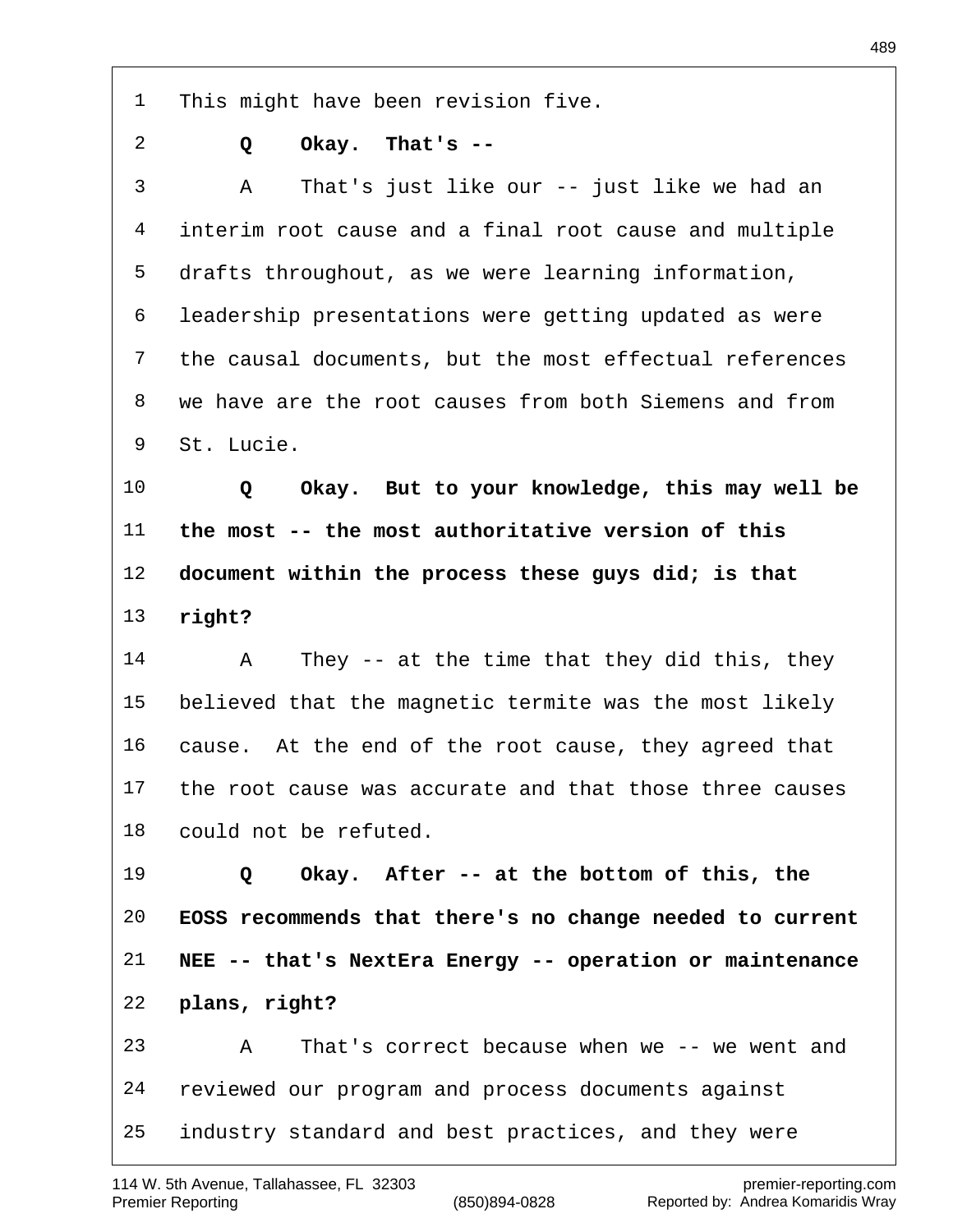consistent or exceeded those standards. So, that's why they -- they didn't recommend that there be any changes.  **Q Okay. And it says, "... ensure strict adherence to FME process during generator work." That was their other recommendation.** A Right. That seems -- it's seems pretty self- evident, but yes, which is why we bolstered our inspection activities during the 2019 rewind. Our process was sound, but we needed to make sure that we were doubling down on those processes so that we don't have it occur again.  **Q Okay. So, in concert with this recommendation and the dash under Bullet 1, no one determined that there was not a failure of the FME process; is that right?** A Right. There -- it's not conclusive that the FME processes failed, that's right.  **Q But it wasn't conclusive that it didn't fail either, right --** A That -- that --  **Q -- of the possible cause?** A That -- that's true. That is true. MR. REHWINKEL: Okay. Mr. Chairman, it's 3:30. I'm about to change topics a little bit in -- in this line of cross. I'm happy to keep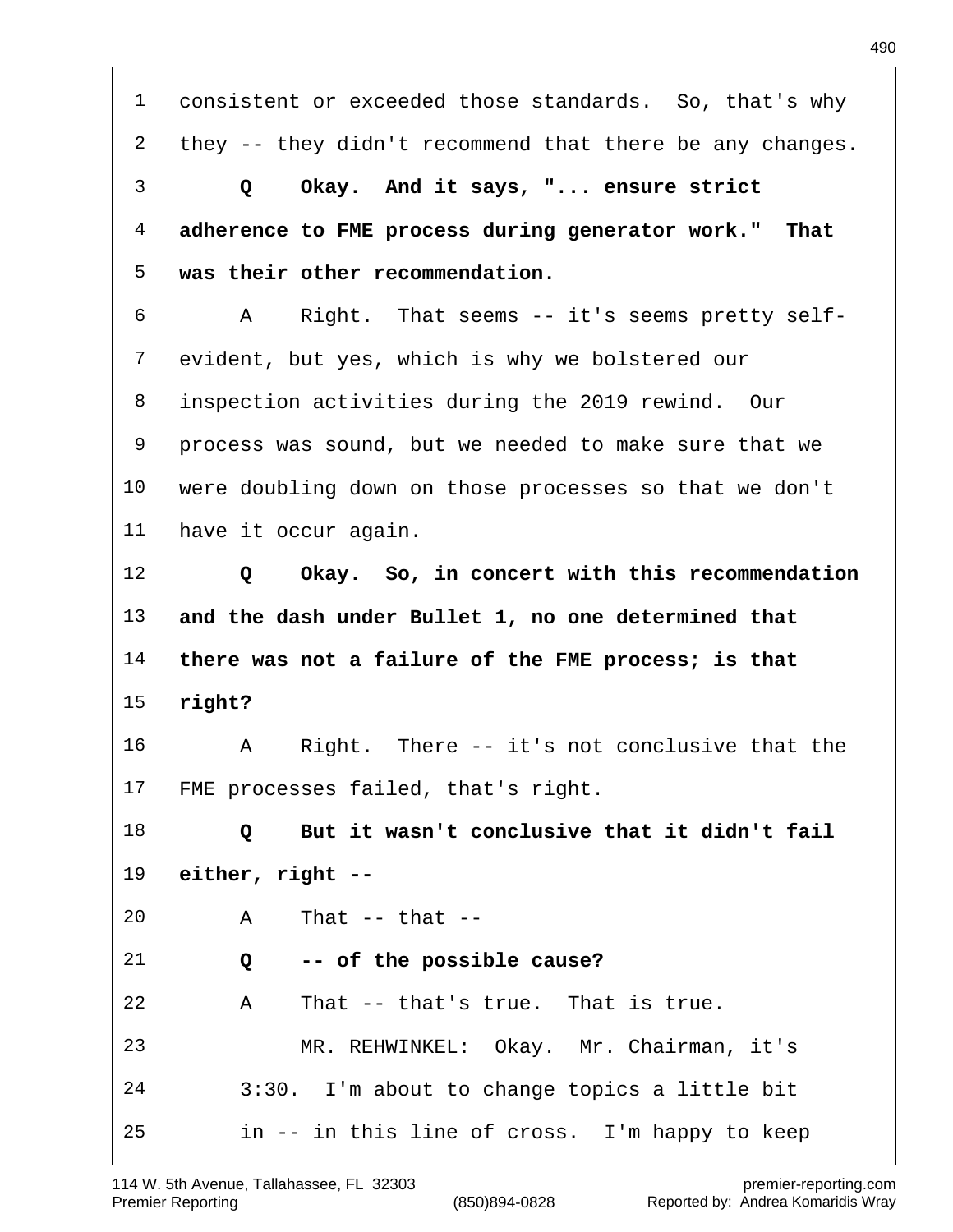going, but I thought I would ask if anyone -- if we need a break. CHAIRMAN CLARK: Yes, sir. We can -- I tend to agree. We'll give our court reporter just a few minutes. Let's take a ten-minute recess. Ten-minute recess. MR. REHWINKEL: Thank you. CHAIRMAN CLARK: Mr. Rehwinkel, let me ask you, before we do that -- I'm just going to try to make determinations for the afternoon. How long do you anticipate the remainder of your questions for this witness? MR. REHWINKEL: I think I'm a little beyond halfway. I believe that, given some of the testimony and some of the facts that we've elicited, that we probably will be able to cut out what I had anticipated. So, I think I can conclude before 5:00. CHAIRMAN CLARK: All right. Let me check with Ms. Putnal and Mr. Brew. What's your anticipation? MS. PUTNAL: Thank you. This is Karen Putnal. FIPUG has no questions. CHAIRMAN CLARK: Okay. And Mr. Brew? MR. BREW: Mr. Chairman, I have no questions for --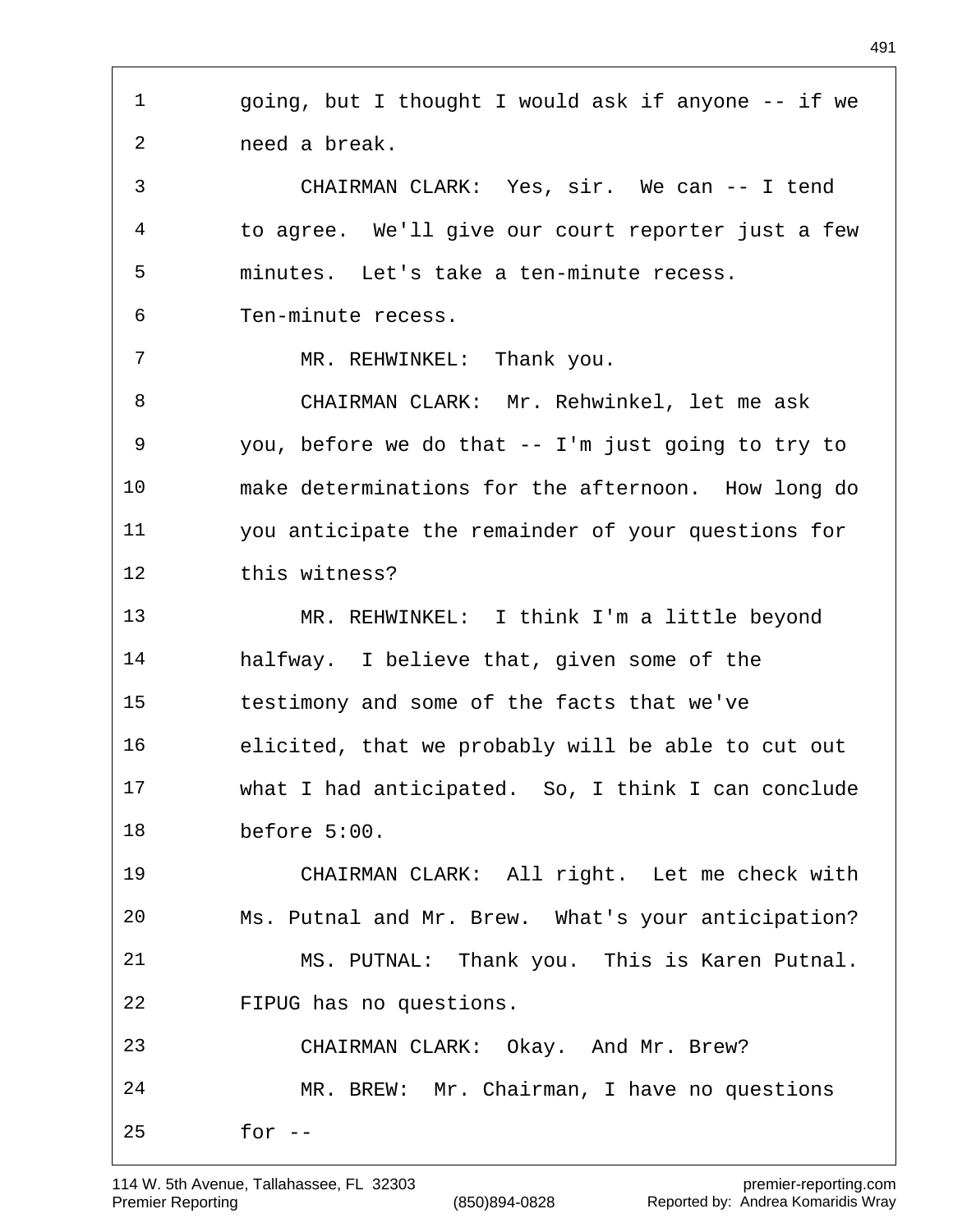CHAIRMAN CLARK: Okay. MR. BREW: -- FPL. CHAIRMAN CLARK: Sorry about that. Staff, just a few? You have some questions? Okay. No problem. All right. Good. That's just giving me the indication that we're going to go ahead and try to wrap this up this afternoon. After that line of questions is up, we're probably looking at 45 minutes to conclude everything. So, we're going to try to wrap this hearing up this afternoon. Let's take a quick ten-minute break, come back, and we'll trudge through the rest of it. Thank you. (Brief recess.) CHAIRMAN CLARK: Let's get at least two more commissioners -- or at least one and we'll go. We've got one. Let's roll. MR. REHWINKEL: All righty. BY MR. REHWINKEL:  **Q Okay. Mr. Coffey, if I could get you to go to Page 2, it's a sentence we've looked at before, but on Lines 18 and 19, it says, "The cause of the insulation fault was investigated, but could not be definitively confirmed." Do you see that?**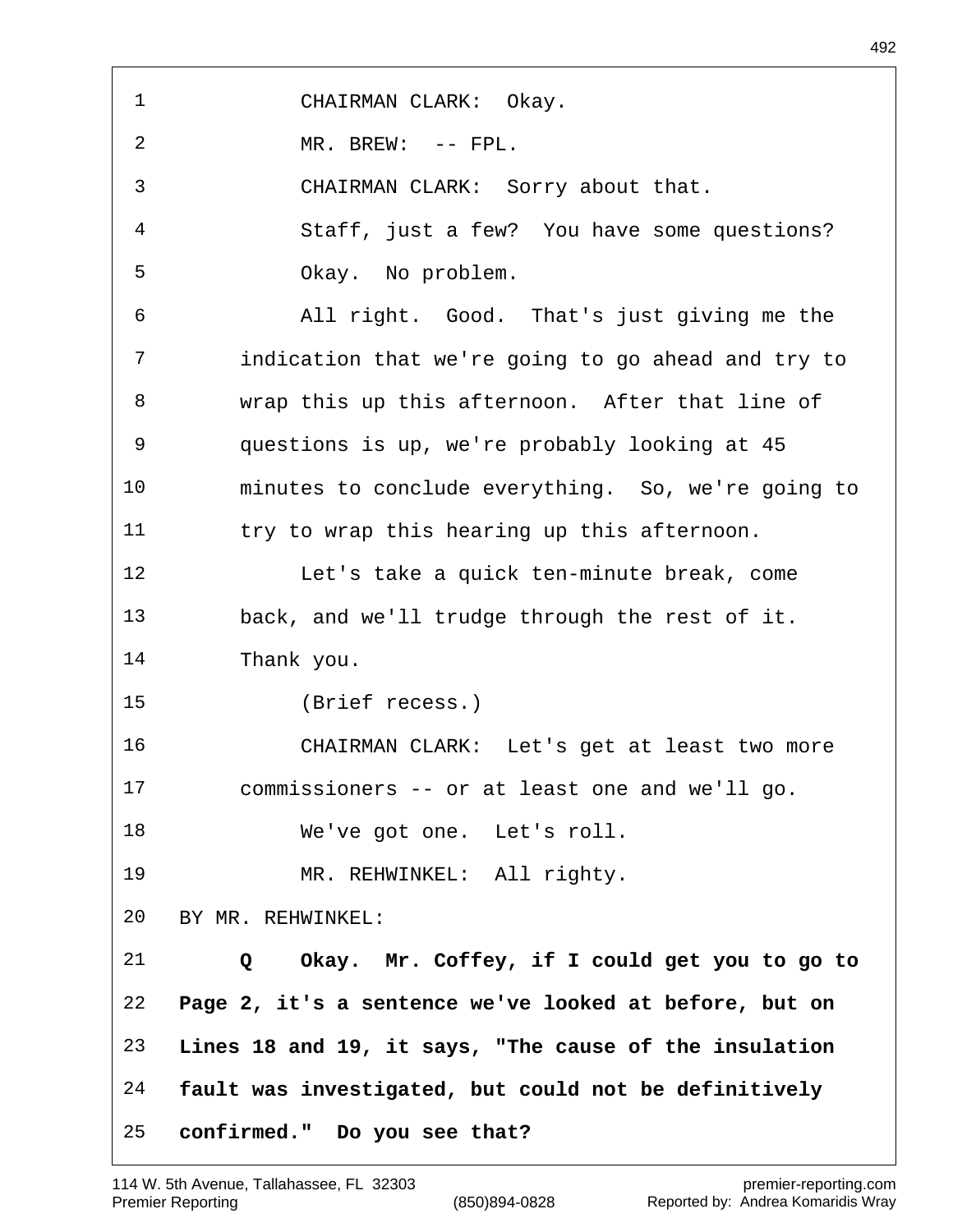1 A Are you on the presentation still?  **Q I'm sorry. I'm on your July testimony. I think you can put the presentation aside.** A Okay. I'm on my July testimony and I'm on Page 2 now.  **Q Yes. And the sentence I read is -- is the one that starts and ends on 18 and 19.** 8 A Okay. I'm there.  **Q And then if I could get you to turn to Page 20 of the RCE, Exhibit 8 -- or Exhibit 54.** 11 MS. MONCADA: What page? 20? MR. REHWINKEL: Page -- Bates 20, yes. It's... 14 THE WITNESS: Okay. I'm there. BY MR. REHWINKEL:  **Q The heading is -- it's Section B: Based on the above documentation, categorize the results using the causal factor characterization matrix below -- do you see that?** A Yes.  **Q Is -- is this discussion here the basis for the phrase "could not be definitively confirmed"?** A It -- it is. All that's really -- yes, it's really trying to state that it could be one of the three things that it talked about, but we couldn't -- via the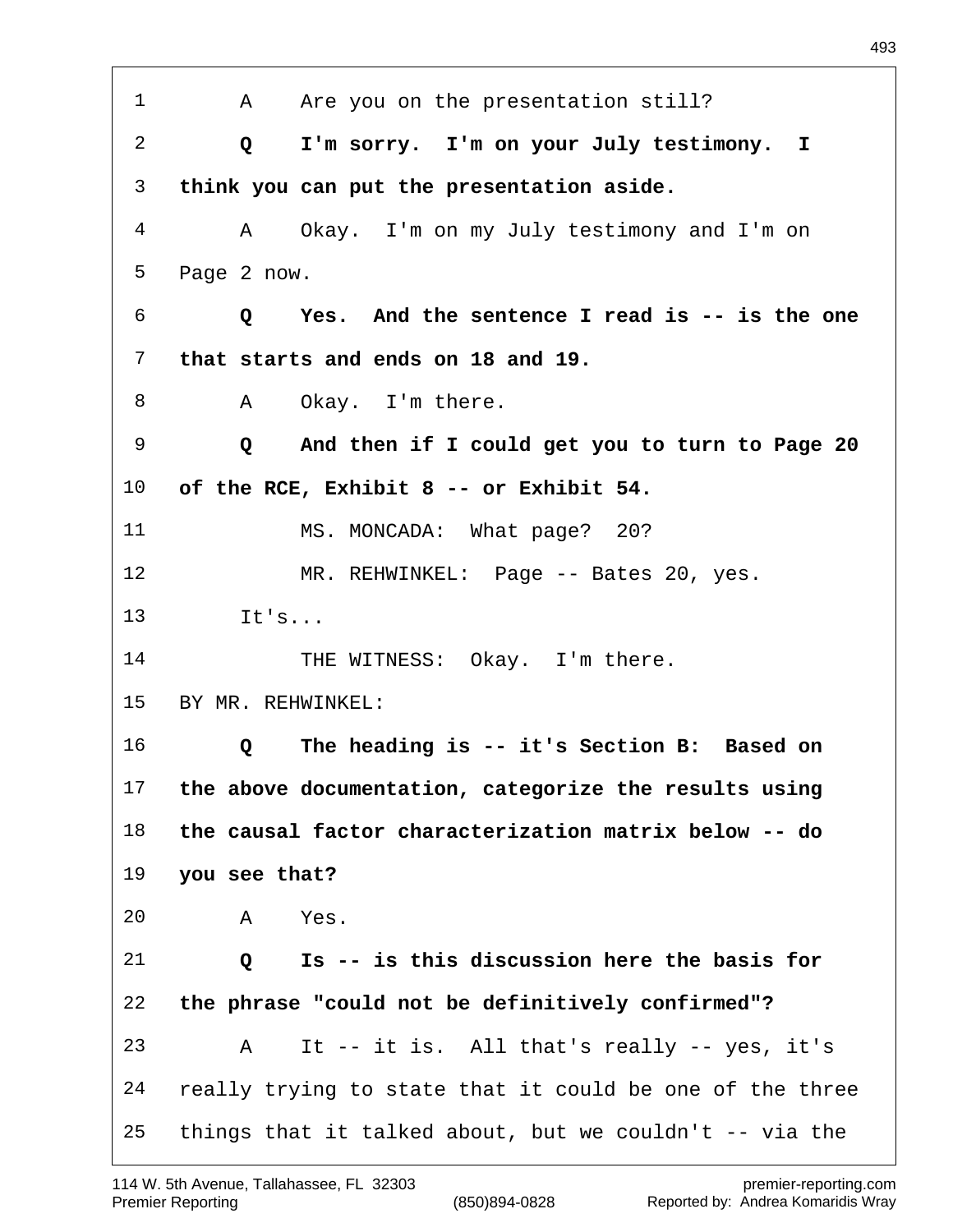| $\mathbf{1}$   | forensics that we had and the analysis that we did, we     |
|----------------|------------------------------------------------------------|
| $\overline{2}$ | couldn't say definitively that any one of the three was    |
| 3              | the cause.                                                 |
| 4              | Okay.<br>Q                                                 |
| 5              | So, in our minds, we have to address<br>A                  |
| 6              | corrective action for all of them.                         |
| 7              | All right. When I looked in this first<br>Q                |
| 8              | paragraph, about two-thirds of the way down, there's a     |
| 9              | phrase -- there's a couple of sentences that start:<br>The |
| 10             | nature of these possible failure mechanisms is such that   |
| 11             | the causal factor lies within the manufacturer and/or      |
| 12             | assembly process for this stator.                          |
| 13             | The causal factor is outside of the scope of               |
| 14             | the station. No gaps in the station process or external    |
| 15             | oversight were identified. The root cause is               |
| 16             | indeterminate.                                             |
| 17             | Did I read that right?                                     |
| 18             | You did. That's what it -- that's what it<br>A             |
| 19             | says -- states.                                            |
| 20             | And this means that basically it was on the<br>Q           |
| 21             | Siemens side of the fence and not FPL's side of the        |
| 22             | fence, where the cause was introduced into the             |
| 23             | generator.                                                 |
| 24             | Yeah $--$<br>A                                             |
| 25             | Is that right?<br>Q                                        |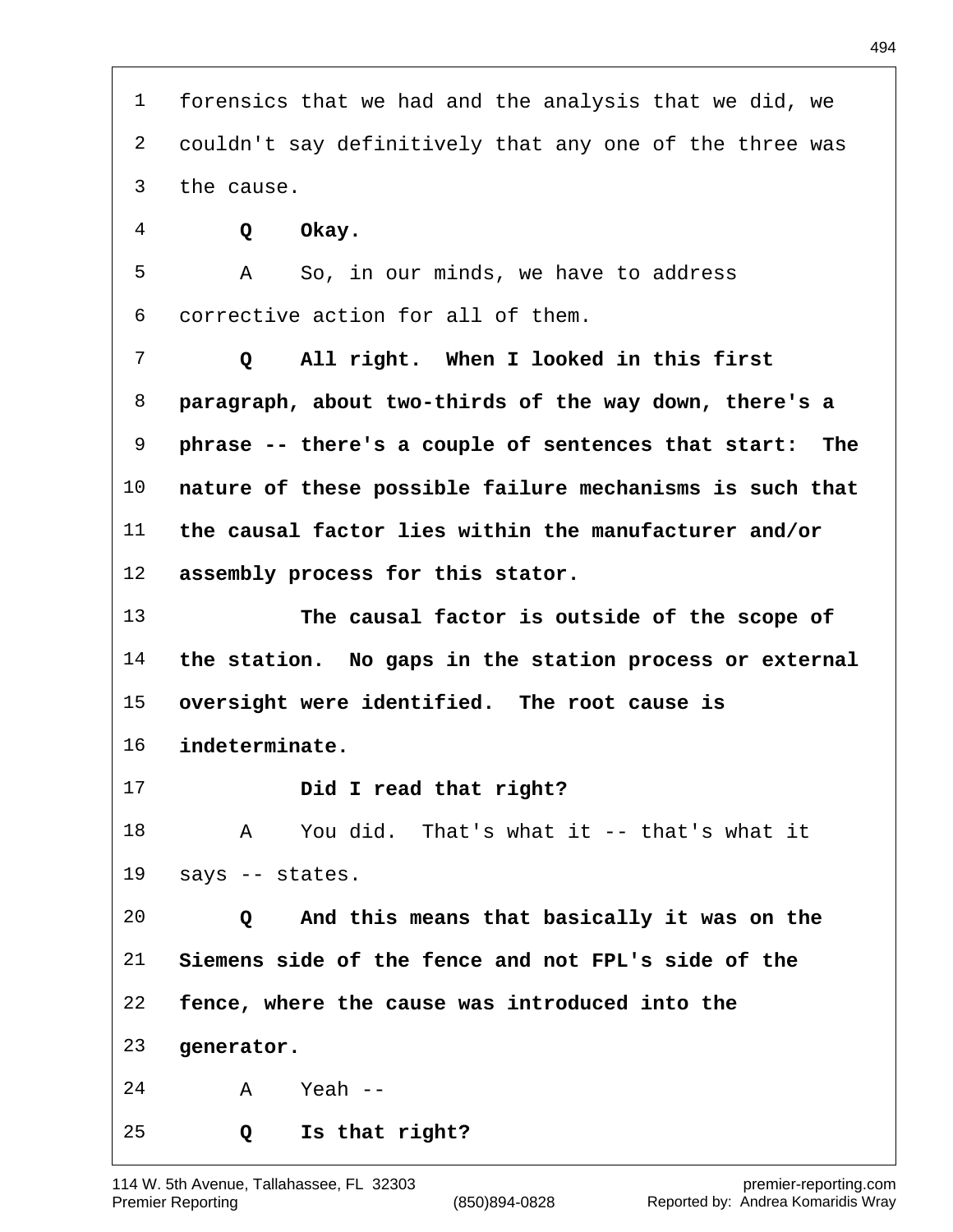A -- it means it was -- yes, it means it was within the context of the contract that we had with Siemens for their portion of the work, but I -- I just -- I want to make sure I am clear, it does not take away our oversight and inspection activities that go on during this as we do these activities, Mr. Rehwinkel.  **Q Okay. And there is a -- an asterisk under the table there. And it says: In accordance with the EI-AA-100-1005, quote, "If the lack of cause identification is beyond the scope of the plant, the team will issue a final report listing the cause as indeterminate." Is -- does that mean that -- that, because FPL -- because you saw the causal factor on the Siemens side, that -- that FPL personnel could not make a determination of exactly what happened because it was -- it was behind the veil?** A Well, that -- that TI- -- that's in accordance with TIAA. That's -- that's one of our performance- improvement procedures that dictates how we do causal evaluations. That -- that procedure is also under Nuclear Regulatory Commission's group need for a problem identification and resolution inspection. And normally, when you have a causal product, you would get a root cause on a single element and then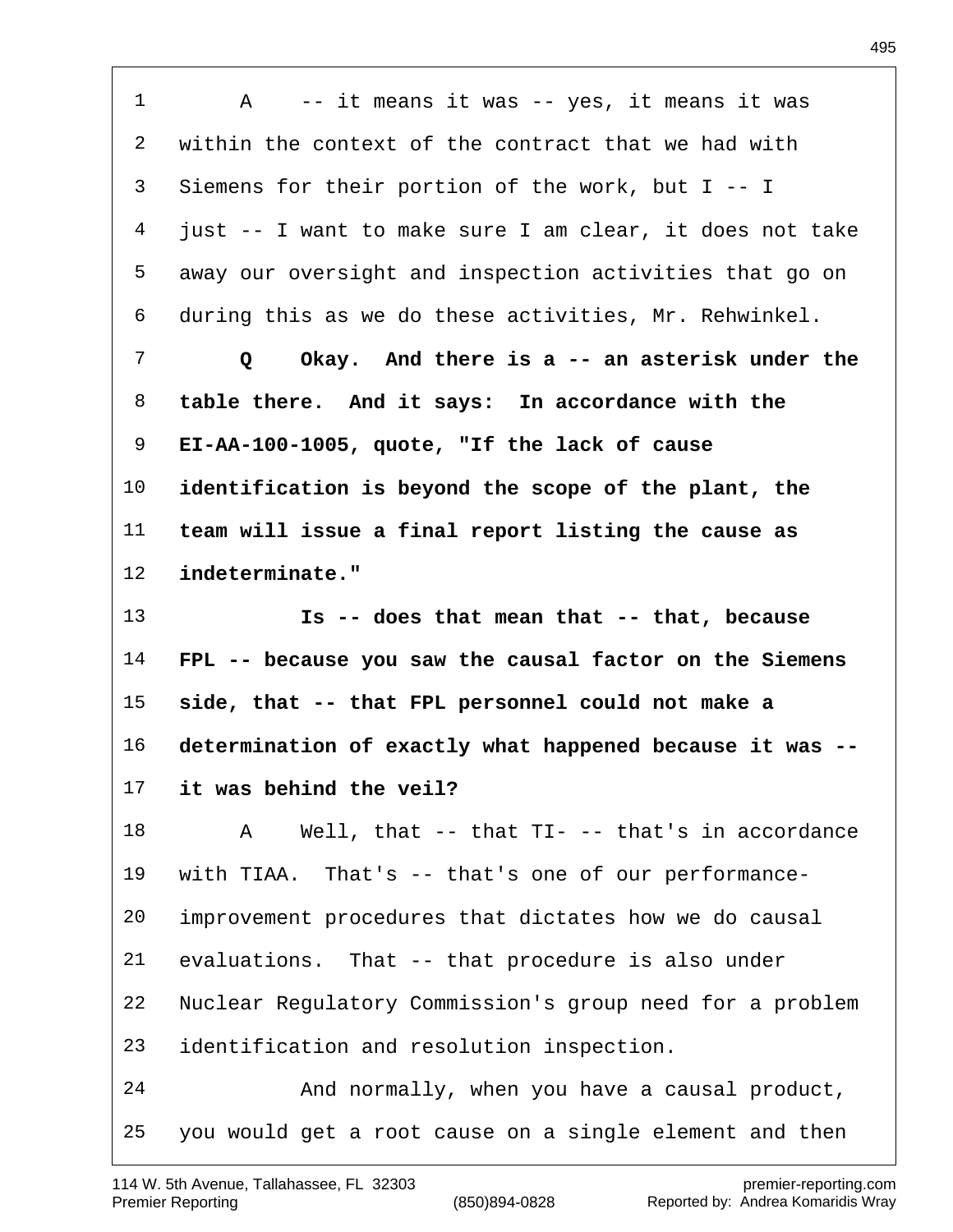| $\mathbf{1}$   | that would have the effect of actually preventing        |
|----------------|----------------------------------------------------------|
| 2              | recurrence.                                              |
| $\mathfrak{Z}$ | Since we couldn't do that in this particular             |
| $\overline{4}$ | case, and we had to have multiple, this is the way for   |
| 5              | us to follow our -- our problem-identification/          |
| 6              | resolution process to shore up that, while we couldn't   |
| 7              | conclude one item was it, we're going to blanket the     |
| 8              | three and take actions as necessary to try to prevent    |
| 9              | any -- prevent any one of them, if that makes sense.     |
| $10 \,$        | Okay. Yes. Thank you.<br>Q                               |
| 11             | All right. I told you to put away Exhibit 3,             |
| 12             | but I -- I do need to ask you a question about it again. |
| 13             | This is $-$                                              |
| 14             | All right. I'm there.<br>Α                               |
| 15             | Yes. On Bates Page 3 -- and I'm not trying to<br>Q       |
| 16             | be flip here, I'm just trying to put the context of this |
| 17             | document in the record. It says, "What is the pain?"     |
| 18             | Do you see that in the middle?                           |
| 19             | Yep.<br>$\mathsf{A}$                                     |
| 20             | Q And I guess EFOR means a forced outage of              |
| 21             | $about --$                                               |
| 22             | $A$ Equi--                                               |
| 23             | $-- 59 days?$<br>$Q \qquad \qquad$                       |
| 24             | Equivalent Forced Outage Rate, yes.<br>A                 |
| 25             | Okay. And lost generation of 1.3757- --<br>Q             |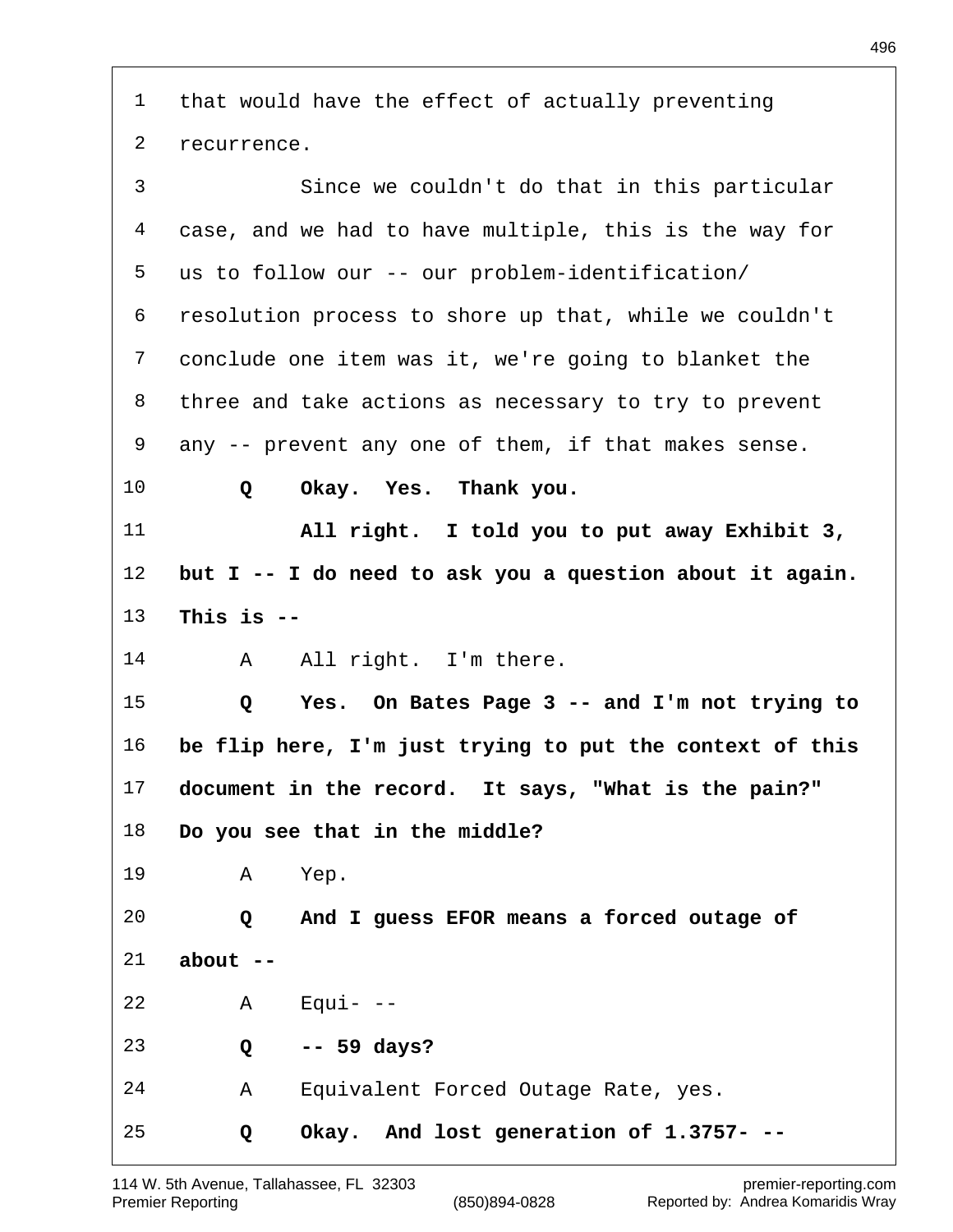| $\mathbf{1}$    | 75-megawatt hours, right?                               |
|-----------------|---------------------------------------------------------|
| 2               | Right.<br>$\mathsf A$                                   |
| 3               | Now, this was for a specific audience, but the<br>Q     |
| 4               | pain really is -- is suffered by the customers if they  |
| 5               | have to pay for the replacement power and the repair    |
| 6               | costs, right?                                           |
| 7               | I -- well, I guess the answer to your question<br>A     |
| 8               | is yes.                                                 |
| 9               | Shareholders don't absorb the pain if the<br>Q          |
| 10              | customers pick it all up, right?                        |
| 11              | I'm not -- I'm not sure I'd agree with that<br>A        |
| 12 <sub>1</sub> | statement. There's quite a bit of a pain that's felt by |
| 13              | all, Mr. Rehwinkel.                                     |
| 14              | That's a fair answer.<br>Q                              |
| 15              | Let me ask you to go to this Siemens RCE,               |
| 16              | which is Exhibit 4.                                     |
| 17              | A All right.                                            |
| 18              | MR. REHWINKEL: And it's 4C, Mr. Chairman. I             |
| 19              | think we need to give this an exhibit number, which     |
| 20              | I think is 57.                                          |
| 21              | Mr. Chairman?                                           |
| 22              | CHAIRMAN CLARK: I'm sorry?                              |
| 23              | MR. REHWINKEL: I was -- Exhibit 4C -- I want            |
| 24              | to give that Exhibit No. -- I think it's 57.            |
| 25              | CHAIRMAN CLARK: Yes, that is correct. My                |

 $\overline{1}$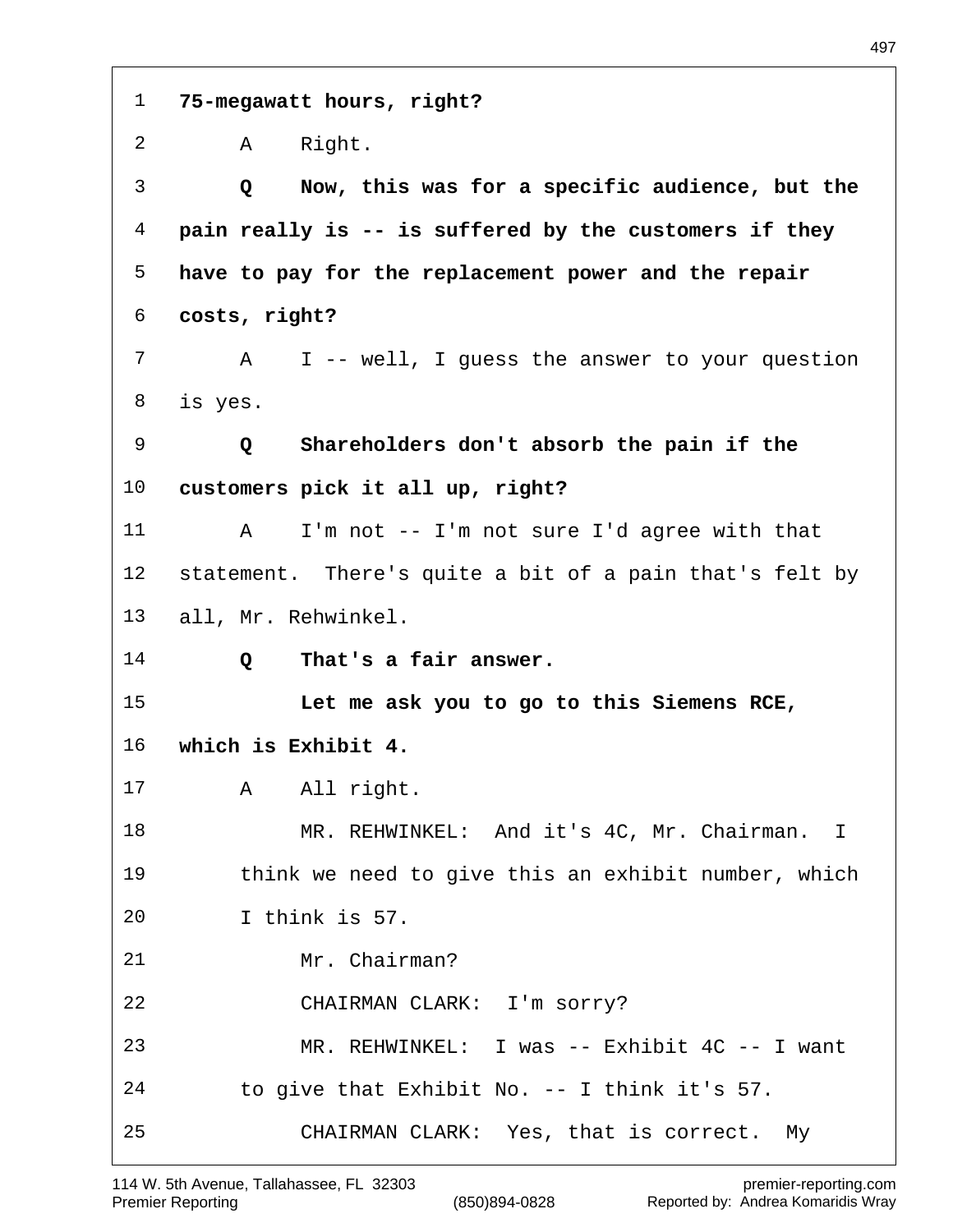| 1  | apologies.                                               |
|----|----------------------------------------------------------|
| 2  | MR. REHWINKEL: That's okay.                              |
| 3  | (Whereupon, Exhibit No. 57 marked for                    |
| 4  | identification.)                                         |
| 5  | BY MR. REHWINKEL:                                        |
| 6  | And this is a confidential document, so I'm<br>Q         |
| 7  | going to ask you not to verbalize any information unless |
| 8  | you're absolutely sure --                                |
| 9  | Okay.<br>A                                               |
| 10 | -- that it is not confidential. And I think<br>Q         |
| 11 | my first question is -- to you is can you tell me the    |
| 12 | date of it?                                              |
| 13 | The date of this?<br>A                                   |
| 14 | Is that confidential?<br>Q                               |
| 15 | No, the date is not confidential.<br>Α                   |
| 16 | Okay. And that's April 20- -- August 23rd,<br>Q          |
| 17 | 2019?                                                    |
| 18 | Well, this $--$ this is $--$ this is when $--$ this<br>A |
| 19 | is when this document here is dated, but the actual root |
| 20 | cause, itself, for Siemens finished in July. And then    |
| 21 | they had a review and approval process for it. So,       |
| 22 | their -- their root cause finished (unintelligible) our  |
| 23 | root cause.                                              |
| 24 | MR. REHWINKEL: Okay. So, if we look at                   |
| 25 | Exhibit $6C$ -- this is a letter dated -- well,          |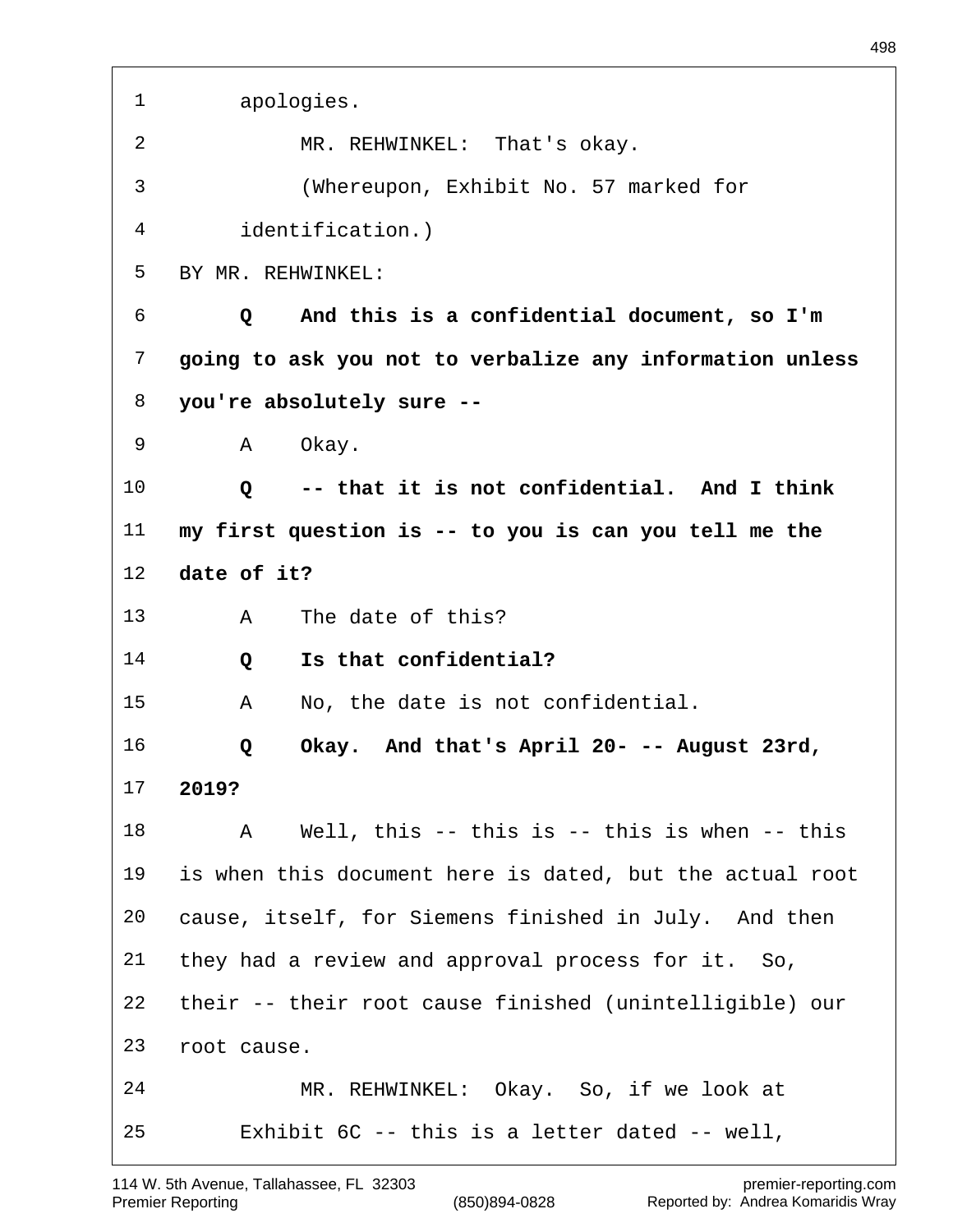Mr. Chairman, I would like to give this an exhibit number. This is a confidential exhibit, 6C. And that would be 58. CHAIRMAN CLARK: That will be 58. MR. REHWINKEL: That would be 58? Okay. (Whereupon, Exhibit No. 58 marked for identification.) BY MR. REHWINKEL:  **Q And this would be, Mr. Coffey, a letter from Siemens to FPL -- and this is confidential. So, this is just summarizing the conclusions that their RCE process reached with respect to the -- the fault; is that right?** A That's right. And this is why I said their documents were completed in July because they sent out this letter on July 24th.  **Q Okay. So, just for the record, this isn't showing that they reached a conclusion based on a phone call that's mentioned in the letter and then they wrote their -- their RCE to fit that conclusion.** A No, that's not ac- -- no, that's not accurate.  **Q Okay. And I wasn't trying to suggest that. I just wanted to make sure that, because they're kind of the cart -- appears to be ahead of the horse, that's not really what happened, right?** A That's right. That's exactly right.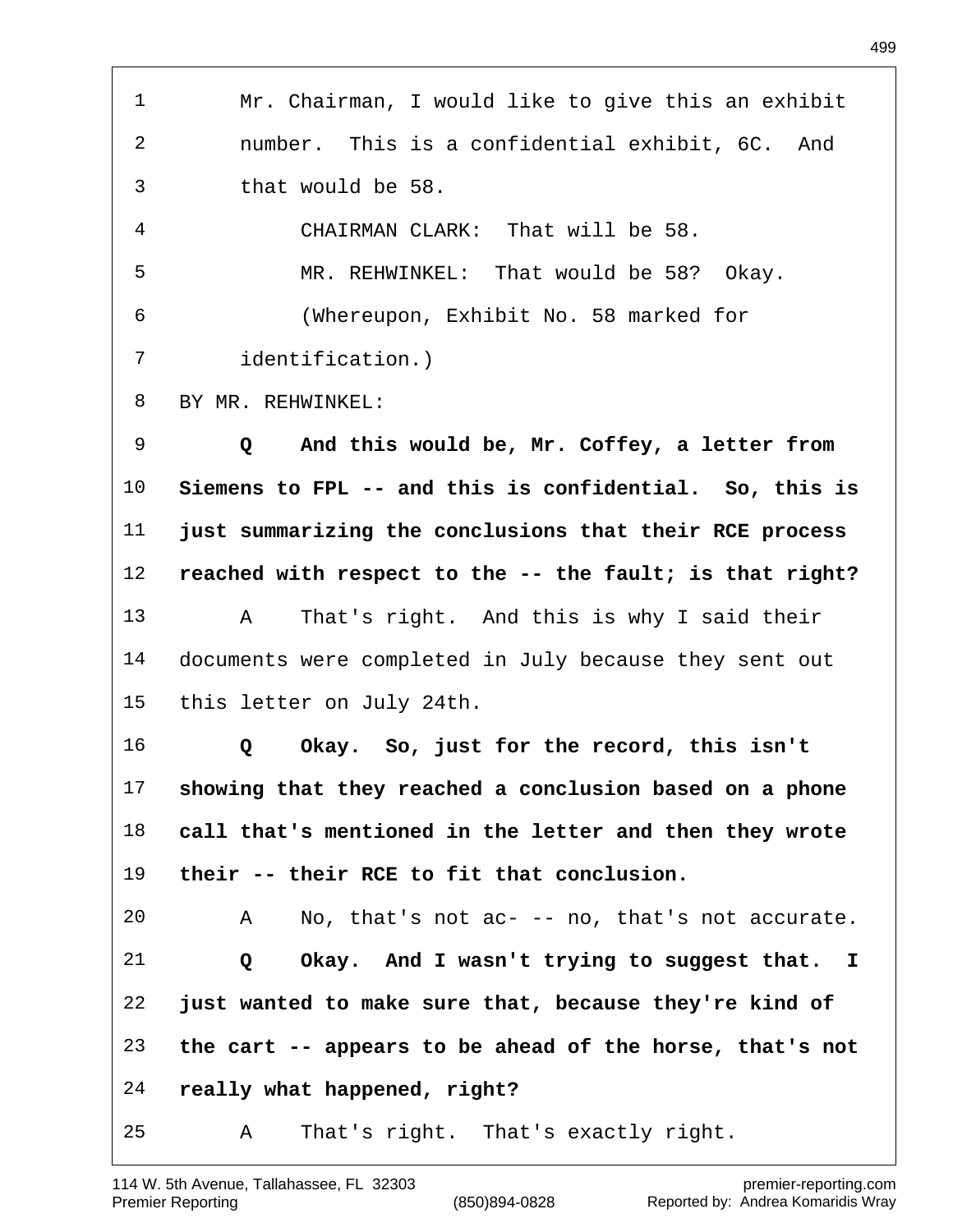**Q And this document --**

A Yeah, and I --

 **Q Go ahead.**

 A No, they -- the -- the date may be eluding me, but I thought they completed their root cause on July 19th and this letter came out on July 24th. I may be off by a day or two on the July 19th -- I can look that up if you need it -- but they were completed with their product in July.

 **Q Okay. So, you -- you didn't get out ahead of Siemens. They completed it -- and, in fact, this document, which is Exhibit 58, is referenced on Page 20- -- 43 of Exhibit 8 -- Exhibit 54. It has as -- in the table, it's D45 in the -- in the documentation;**

**is that right?**

A Right.

 MS. MONCADA: What -- what page of Exhibit 8 was it?

MR. REHWINKEL: 43.

MS. MONCADA: Okay. Thank you.

BY MR. REHWINKEL:

 **Q Yes. So, Exhibit 58 is what is D48 -- D45 in the sources-cited table, right?**

A I -- I don't -- I'm not sure I understand the

question.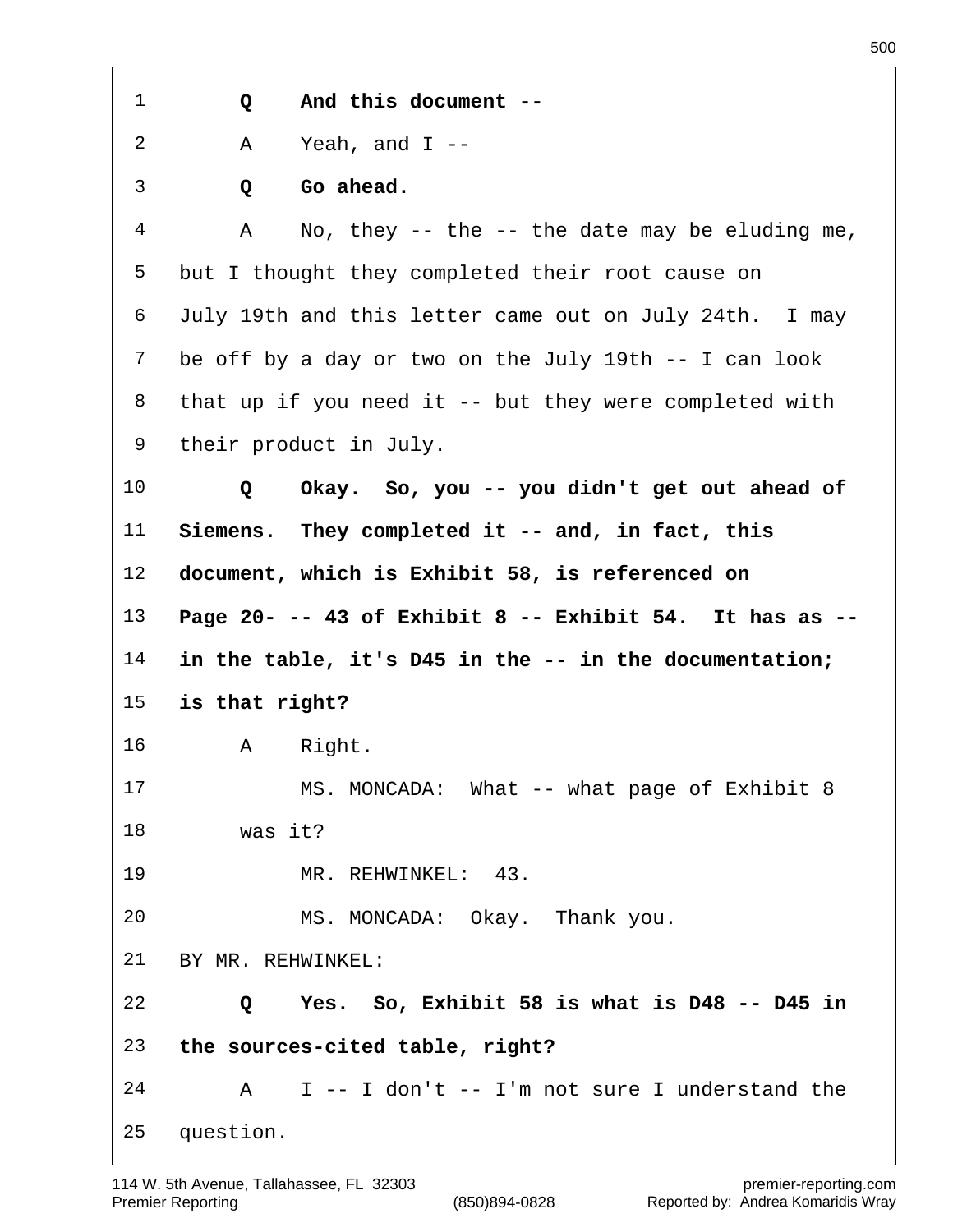**Q Okay. D45 on Page 43 -- it says, St. Lucie U1 stator ground fault root-cause statement, Siemens letter dated June 24th, 2019.** A June or July 24?  **Q Oh, June 24 -- okay. I -- I totally --** A Somehow -- somehow, I'm all confused right now.  **Q I apologize. I was reading -- I saw the 24th and 2019 and my mind transposed June and July. So -- all right. So, that may be a different document?** 12 A I'm not sure. Are -- I'm not -- I'm not sure of the answer to that.  **Q Okay. That's fine.** A To the question. I know that Siemens had their root cause that was in July. They had a letter that went out on July 24th giving an exec summary of their root cause, and our root cause completed and was signed off on August 19th.  **Q Okay. It's just -- if I look at on Exhibit 58, the July 24 letter, it said "subject," and it seems to say almost exactly the same thing that D45 says in that table, but it just has the date June.** A Okay. I'm not sure why -- I'm not sure why that's the case.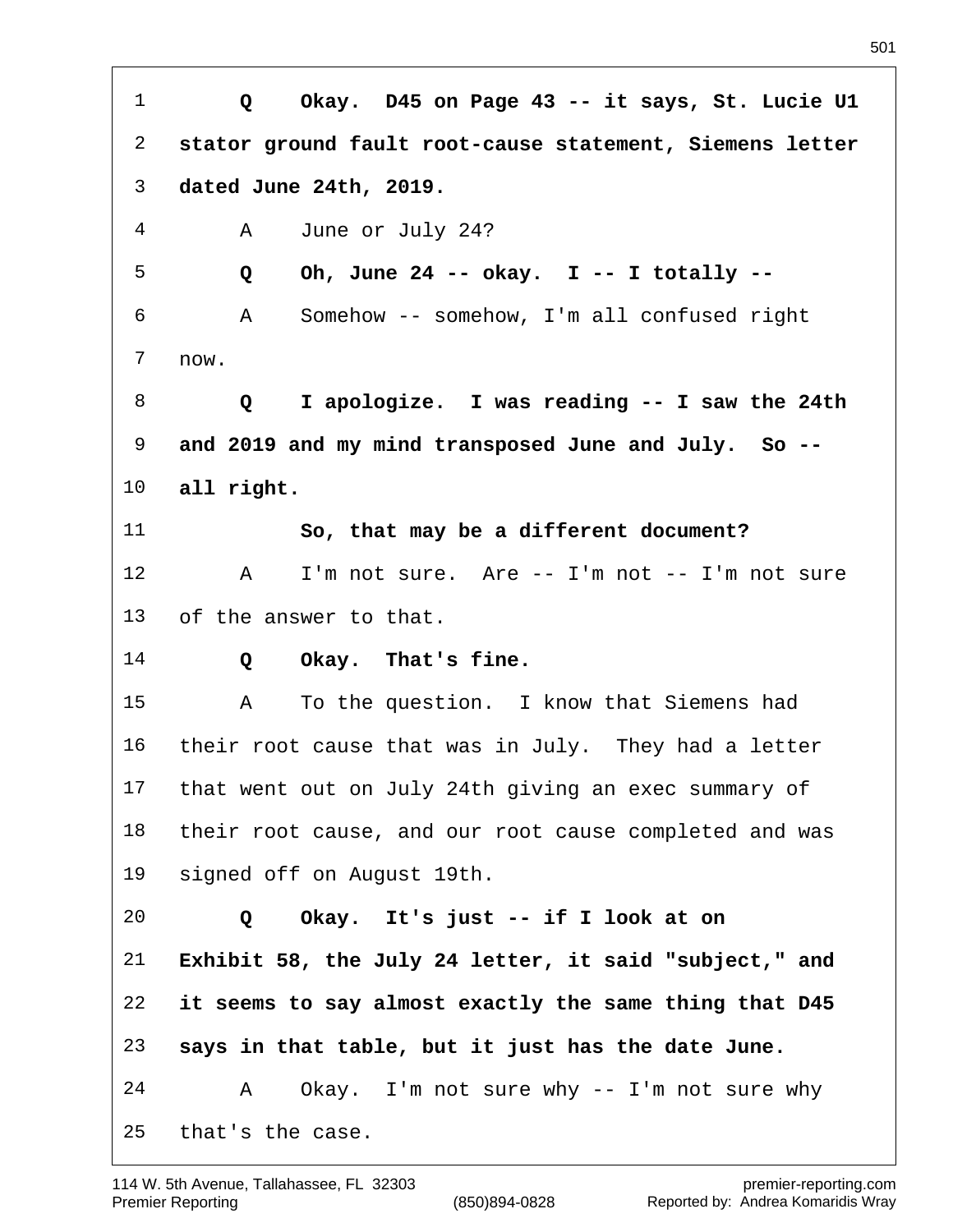**Q Okay. Is it probably -- is it probable that's a typo, the June, and it really is July 24th?** A It -- it's possible, but I don't know that for a fact.  **Q Okay. And -- yeah, I understand. All right. So, let's go back to the -- the Siemens RCE, which, again, is confidential.** 8 A Okay.  **Q And in the abstract section, it would probably -- if someone wanted to fly-spec this document and document Exhibit 6C, the summary in the July 24 letter in this abstract would probably be pretty close in the conclusion of the -- of the Siemens RCE; is that right?** A Yeah, I believe so.  **Q Can I get you to turn to Page 8 of the RCE, the Bates Page 8, which is confidential Page 7. And there's a heading, it says "2.3 general fleet data." Do you see that?** A Yes, I see that.  **Q Okay. Now, without reading this confidential information out -- aloud, can you look at it and answer me this question: Do you have any reason to believe or to disagree with this history of this type of generator?** A I -- I don't have any reason to believe that,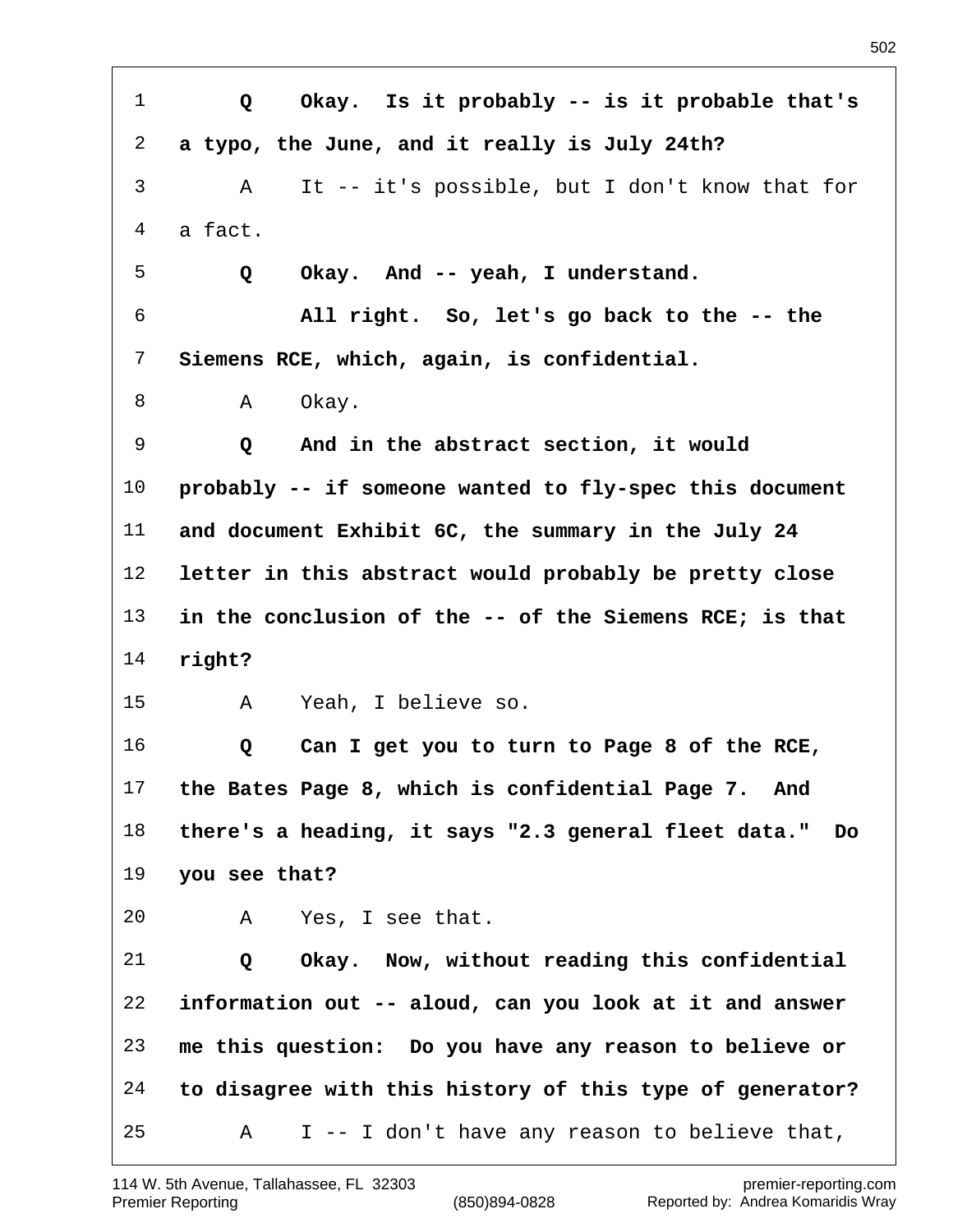no.

 **Q I -- I asked do you have any reason to disagree with -- with their characterization of their fleet experience.**

 A Yeah, I don't -- I don't have any reason to disagree, no.

 **Q Okay. All right. All right. I'm going to ask you a question that I want to make sure I don't ask -- or elicit confidential information. Do you believe that the Siemens RCE, which is Exhibit 57, reached a conclusion about Siemens' responsibility for the -- the mechanism that caused the ground fault?** A I believe that their root cause -- so, I believe that their root cause was a technical root cause, and it came up with technical causes for it and not much more than that.

 **Q Okay. Do you think that Siemens accepted responsibility for causing the ground fault? And I'm not asking with respect to any particular document.** A I don't have any knowledge that supports or refutes that they do. I do know that they were well- aware of the warranty period, themselves, and knew themselves to be outside of it.

 They were -- so, I'm not aware of any information that -- that acknowledges that -- supported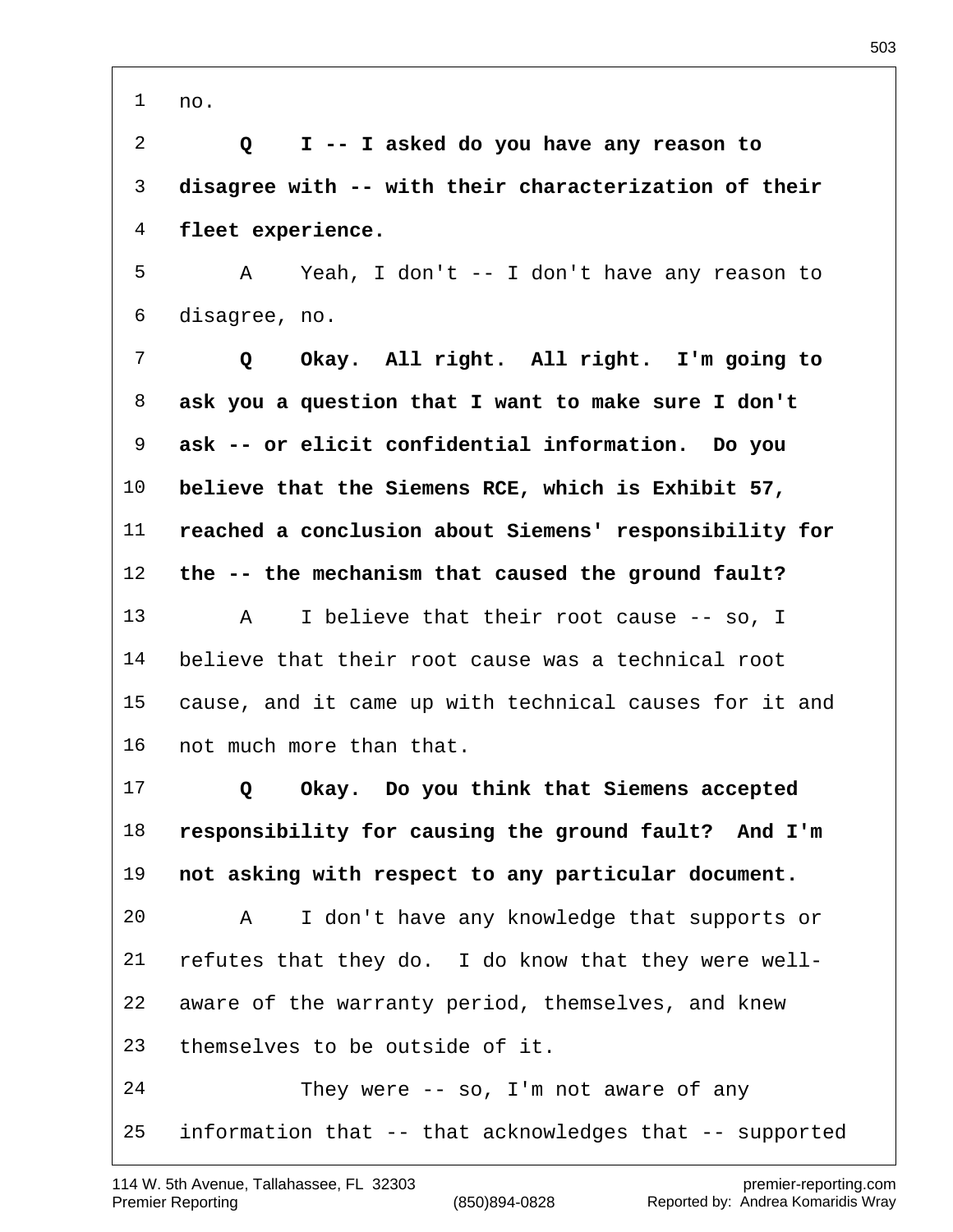or refuted it.  **Q Okay. All right. I want to turn away from the April 2019 events. Now, in your September testimony -- I think we can put the July testimony away. As soon as I say that, I'll probably ask you a question about it, but let's try -- move to the September 3rd testimony.** 8 A Okay.  **Q Here, you discuss outages at PSL 2 and Turkey Point 3 and 4 right?** A Yes.  **Q Now, isn't it true that the Turkey Point 3 outage was really a series -- as you discuss it in your testimony -- really a series of related outages that -- events that occurred over a three- to four-day period?** MS. MONCADA: I object to this line of questioning. What's at issue before the Commission today are Issues 2F and 2G. 2F has to do with the St. Lucie outage at Unit 1 in 2019; and 2G has to do with the St. Lucie outage in March of this year. The Turkey Point outages are not at issue in this docket. MR. REHWINKEL: Mr. Chairman, can I respond -- MS. MONCADA: I do recognize -- MR. REHWINKEL: All right. Go ahead.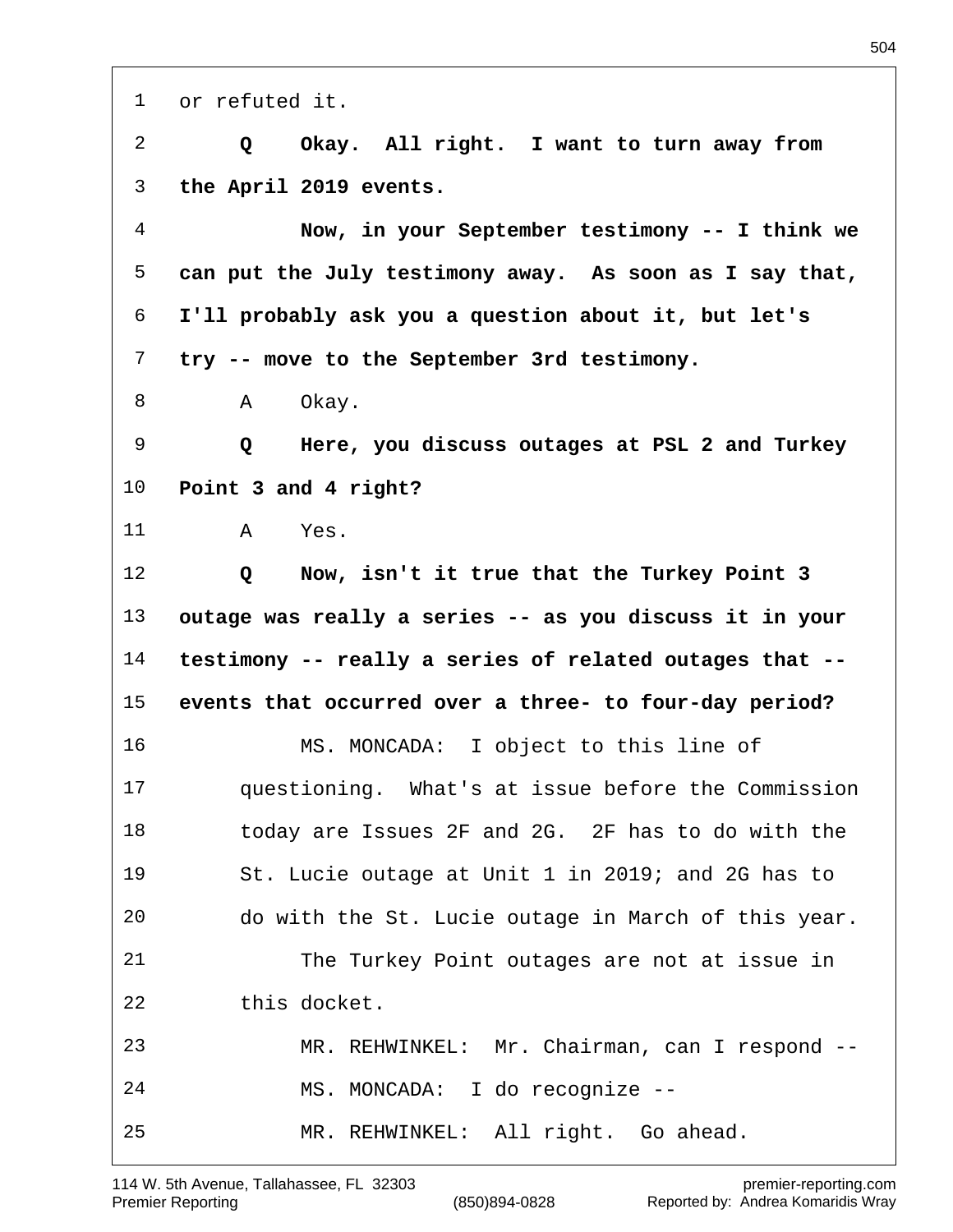1 MS. MONCADA: I recognize they are in his testimony, but they are not at issue now. And, Commissioners and Mr. Chairman, they are not included in the factor that we would ask the Commission to approve in this docket. CHAIRMAN CLARK: Mr. Rehwinkel? MR. REHWINKEL: Yes, Mr. Chairman, I am well- aware of that, but we are here to determine whether FPL was prudent in its actions with respect to the Turkey Point -- I mean, the Port St. -- Port -- the Port St. Lucie Unit 1 and the Port St. Lucie Unit 2 as described in Issue -- I forget -- is it Issue 2H? And part of the -- MS. MONCADA: It's 2- (unintelligible). MR. REHWINKEL: Part of the factors that the Commission needs to consider is the overall readiness and responsiveness of the FPL nuclear organization to ensure that its units are prudently operated. We heard testimony at the beginning about -- I forget the phrase, "efficient and" -- I'll have to go back to the June 27th testimony -- "appropriate and efficient," and we heard testimony about the entire nuclear organization responding as well as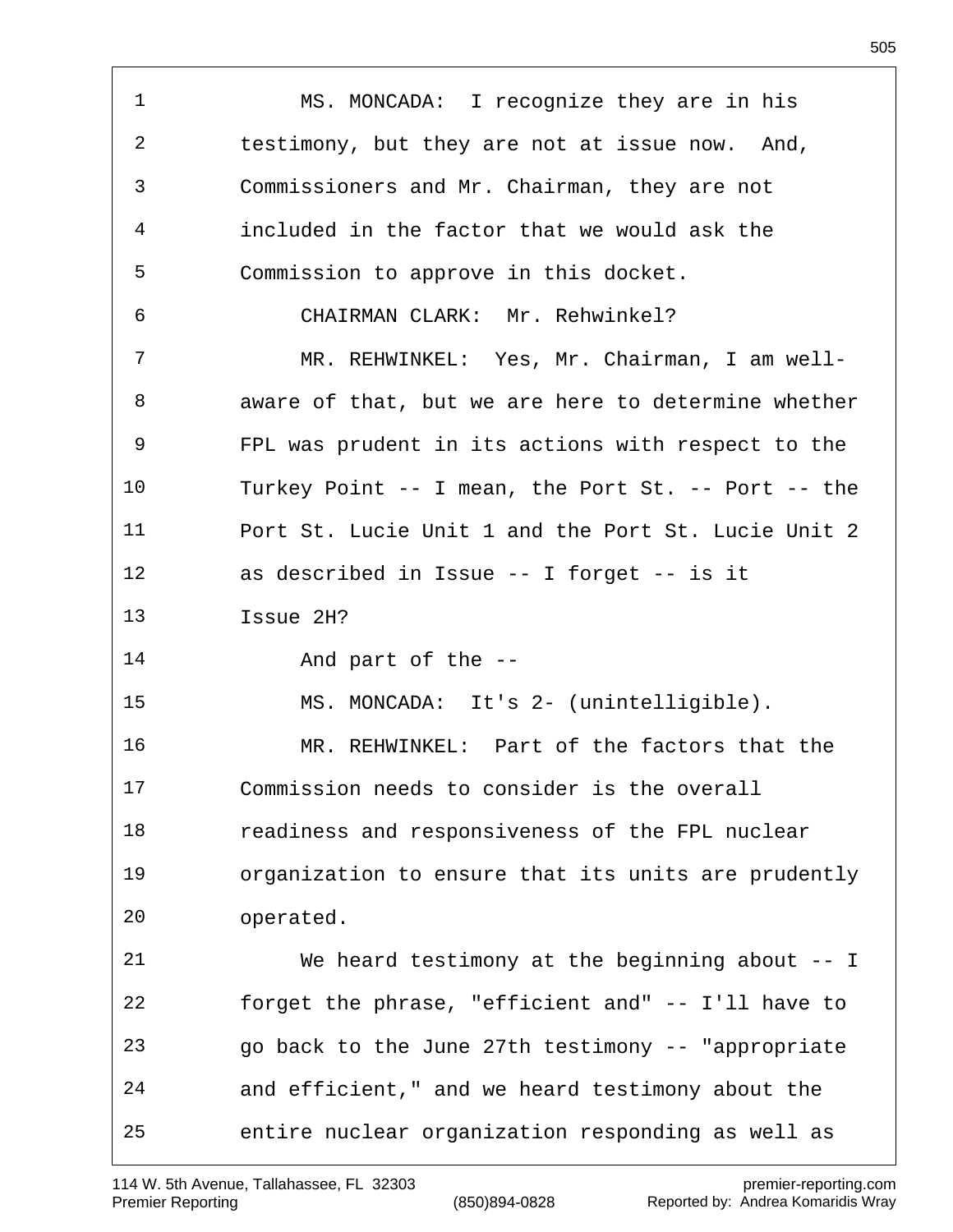the stations.

 So, my testimony -- which I'm happy to proffer, if -- if we have to go that route -- is to explore the experience in this time frame, early 2019 through 2020. CHAIRMAN CLARK: All right. Let me counsel with my Counsel for one moment. I understand 8 Ms. Moncada's objection. We're going to take -- we're going to take about a two-minute recess. Let me get some advice here. Just one second -- two minutes. MR. REHWINKEL: Okay. Mr. -- before you do that, I guess I would like clarification. Is Ms. Moncada asking that you prohibit my questions? MS. MONCADA: I am. MR. REHWINKEL: Okay. CHAIRMAN CLARK: All right. Stand by. (Brief recess.) CHAIRMAN CLARK: Mr. Rehwinkel, can you point me to the point in Mr. Coffey's testimony that addressed the Turkey Point issue? MR. REHWINKEL: Yes. If you'll look in his September 3rd testimony, which he summarized, there is, starting on Line 12 of Page 4. CHAIRMAN CLARK: Okay. I think that --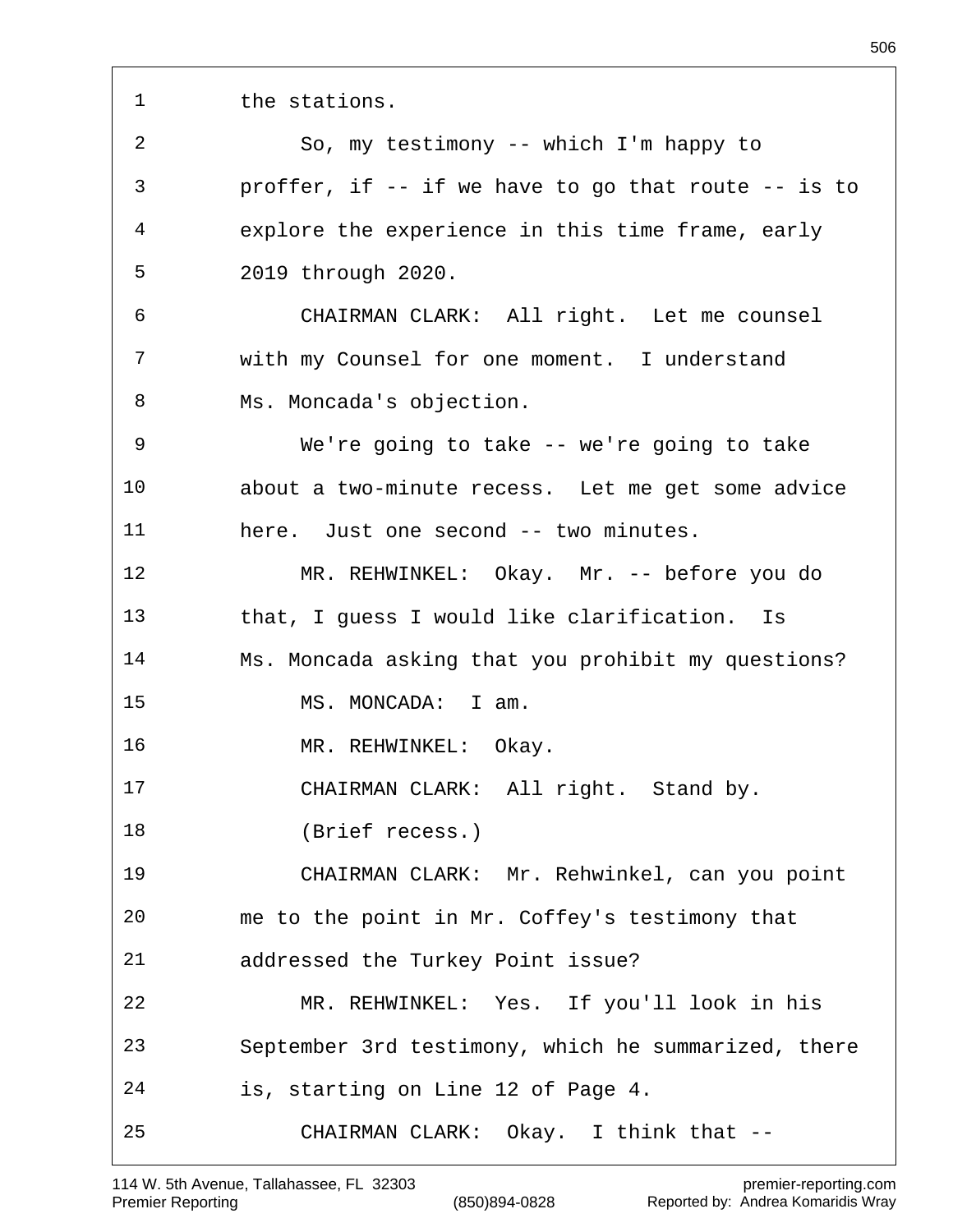1 MR. REHWINKEL: -- through Page 6, Turkey Point Units 3 and 4 are both discussed. CHAIRMAN CLARK: Okay. We're -- give us one second. MR. REHWINKEL: I -- I want to ask him questions about that and confirm it. CHAIRMAN CLARK: That's all we need right this second. (Brief recess.) CHAIRMAN CLARK: All right. Mr. Rehwinkel, I'm going to allow the line of questioning. I just want to try to keep it in the correct context. Ms. Moncada, he opened the door in his direct testimony -- prefiled testimony. We're going to ease down this road. If there's something that specifically we need to come back and address, again, we'll -- we'll try it again. 18 The witness can answer the question. BY MR. REHWINKEL:  **Q Mr. Coffey, do you want me to repeat the question?** A Yes, please.  **Q Yes. Okay. So, my question was: Is -- isn't it true that the Turkey Point 3 outage that you refer to in your testimony was really a series of related events**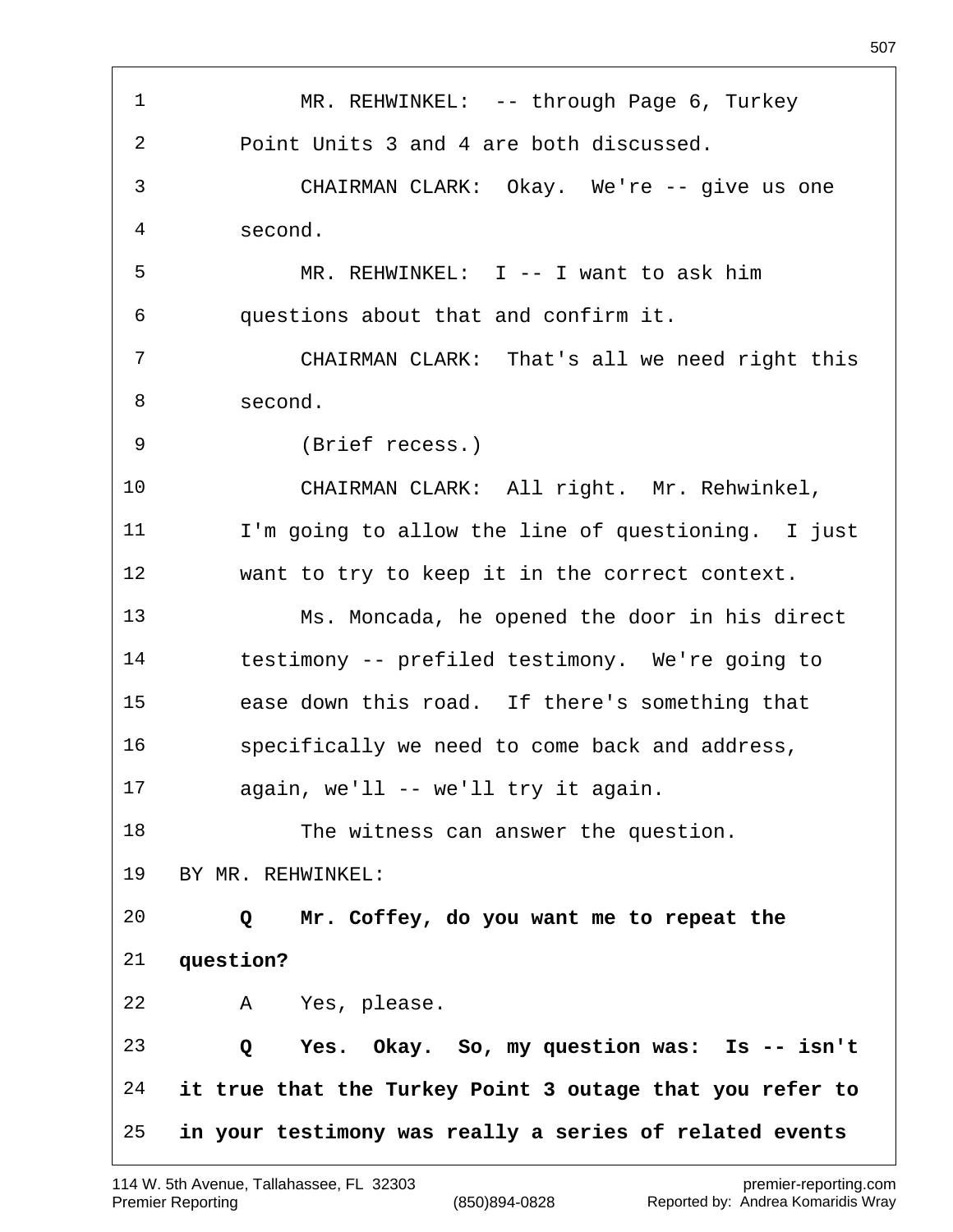**that occurred over a three- to four-day period?** A It -- it is true that there were three items during the seven-day period, yes.  **Q Okay. And didn't the NRC initiate a special inspection at Turkey Point on August 31, before your testimony was filed, related to the -- those events rel- -- in that seven-day outage period?** A They did -- they did conduct a special inspection at the site and they exited that special inspection at the end of last week.  **Q Okay. Was that special inspection initially supposed to last a week?** A The special inspections are not defined by a period of time. They're -- they're special inspections. So, they go on as long as the NRC determines they need to do them for.  **Q Okay. A special inspection is not a routine inspection by the NRC, is it?** A It's not a routine -- it's not a rou- -- well, it's not a routine -- it's not on their routine inspection matrix, but if they -- if they determine they need to do an inspection for some reason, they do an inspection.  **Q It is usually in response to a significant operational power-reactor event or a significant**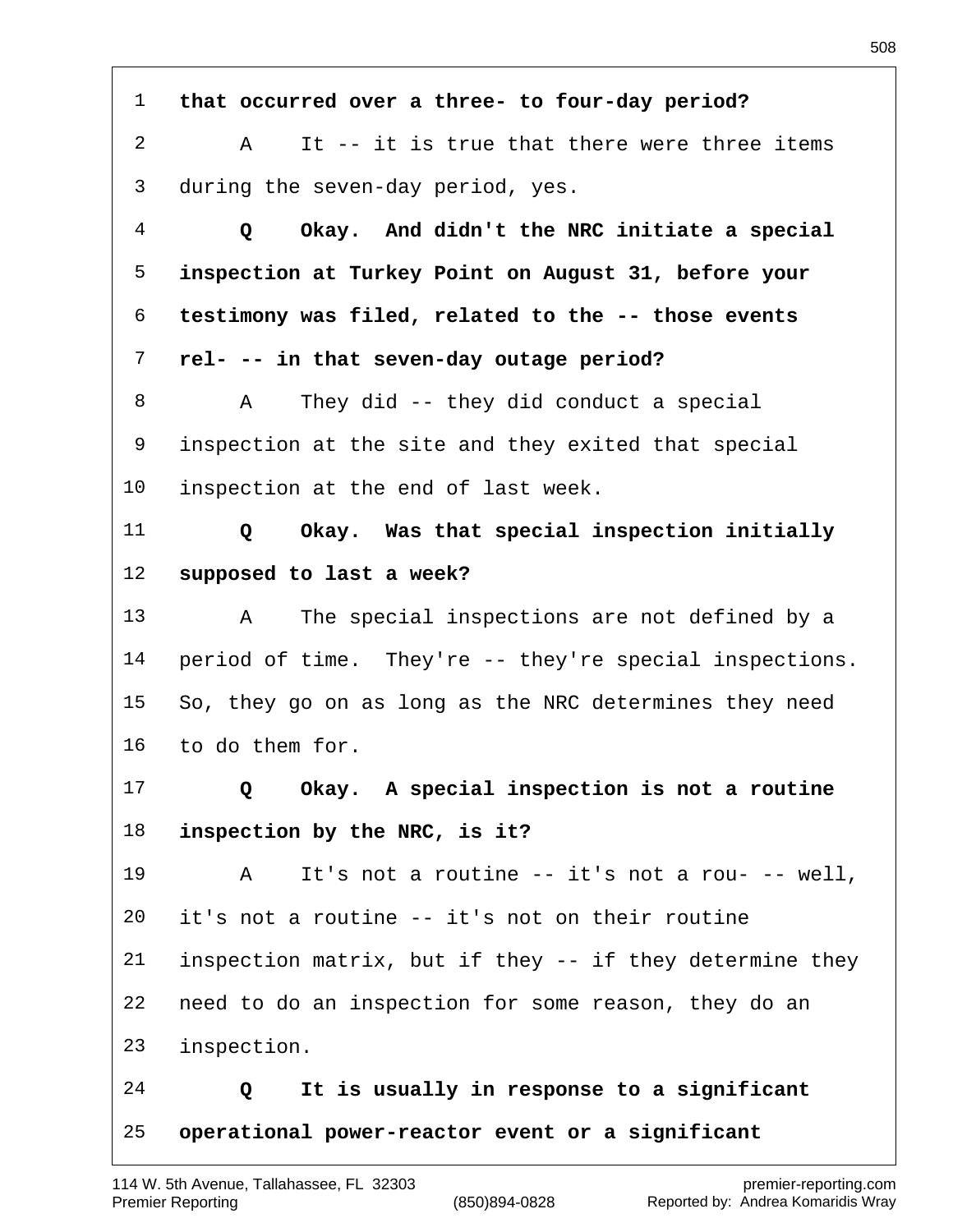**unplanned degraded condition identified either by the licensee or the NRC; is that right?** A It -- it could be, but it may not be, and the -- the exit from those inspections is what determines whether or not it was (technical interruption) or not.  **Q When you say exit, do you mean that they issued a report or they left the site?** A The -- the issue is not -- the -- the report is not issued yet. They have a certain period of time to issue the final report, but they did exit -- they did exit with us.  **Q Okay. So --** A The formal -- they formal exit and then they have 45 or 60 days to submit a report.  **Q It's true -- it's 45 days, isn't it?** A I -- I don't recall if it's 45 or 60, but it's one of those two.  **Q Okay. And the -- this inspection was conducted by a five-person team led by the senior inspector at the Duke Harris plant; is that right?** A That's right.  **Q And they included a senior reactor analyst from NRC?** A They did.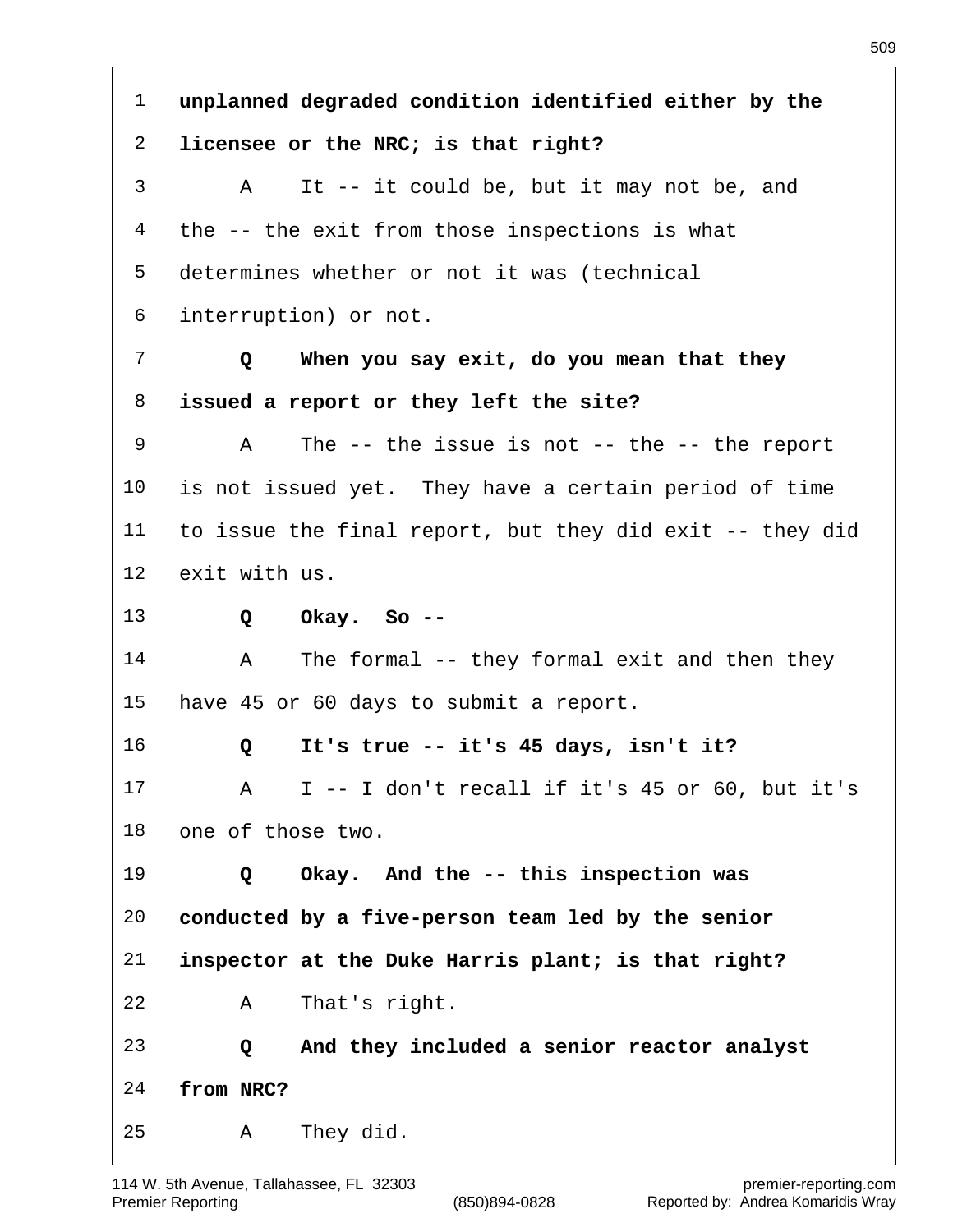**Q This inspection was announced a little over a month after the NRC issued a notice of apparent violation on July 23rd regarding the falsification of documents -- of documentation of the inspection and maintenance of a safety-related check valve at a Turkey Point unit, right?** A Yes.  **Q Did the FPL challenge or does FPL intend to challenge that notice?** MS. MONCADA: Mr. Chairman, now this does go outside the corners of Mr. Coffey's testimony. And, again, we are here on Issues 2F and 2G, and none of this goes to whether FPL acted prudently with respect to the two outages that are at issue. CHAIRMAN CLARK: Yeah, you're wandering a little bit, Mr. Rehwinkel. I kind of agree, that question is -- 18 MR. REHWINKEL: May I be heard? CHAIRMAN CLARK: Sure. MR. REHWINKEL: Okay. Earlier in cross- examination, as part of the testimony on the -- this issue -- the 2019 St. Lucie 1 issue, we heard testimony about the rigor of the FME program and the documentation related to FME process, logging of information, and documentation.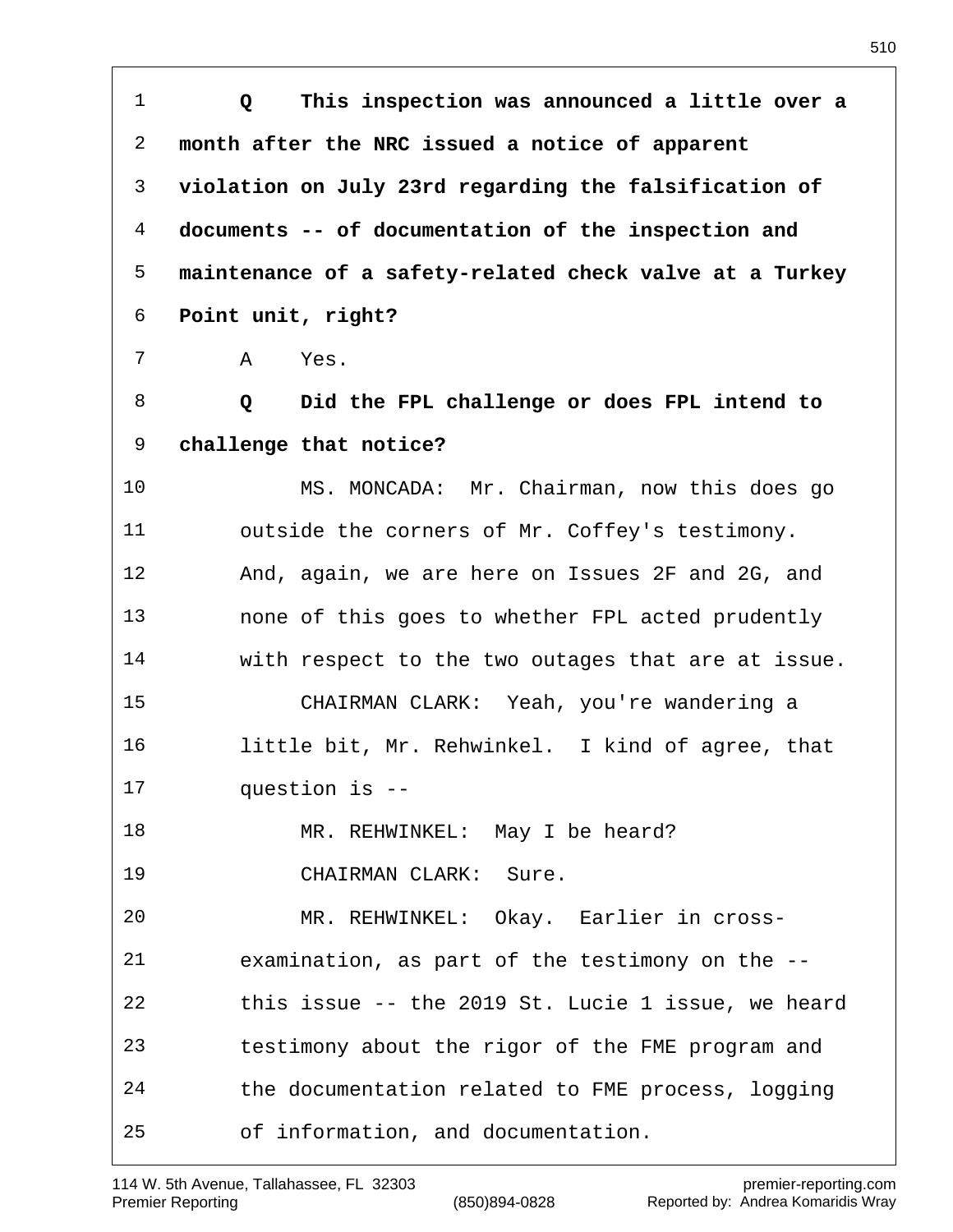And the Commission is asked to accept that FPL has a robust and -- I don't think he used the words "state-of-the-art," but a high-quality FME exclusion program, which is, per the testimony, related to documentation and is a maintenance- related function as well as an operational function.

 We could undergo some more cross-examination about what the NRC expects in the FME process in terms of quality assurance, in terms of compliance with CF- -- 10CFR50 Appendix B, but I'll spare you that and say that FPL's regulatory experience with respect to documentation before the NRC is relevant to the Commission's consideration about the conditions in the nuclear segment of FPL.

 MS. MONCADA: Mr. Rehwinkel is trying to open up the entirety of FPL's nuclear operations in the context of the Commission's decisions on 2F and 2G, which are related to two specific outage events at the St. Lucie plant. And that's an inappropriate opening of the scope of what's at issue in this docket. CHAIRMAN CLARK: I -- I agree. I think we need to keep this a little more focused onto -- to

the specifics related to the previous outages.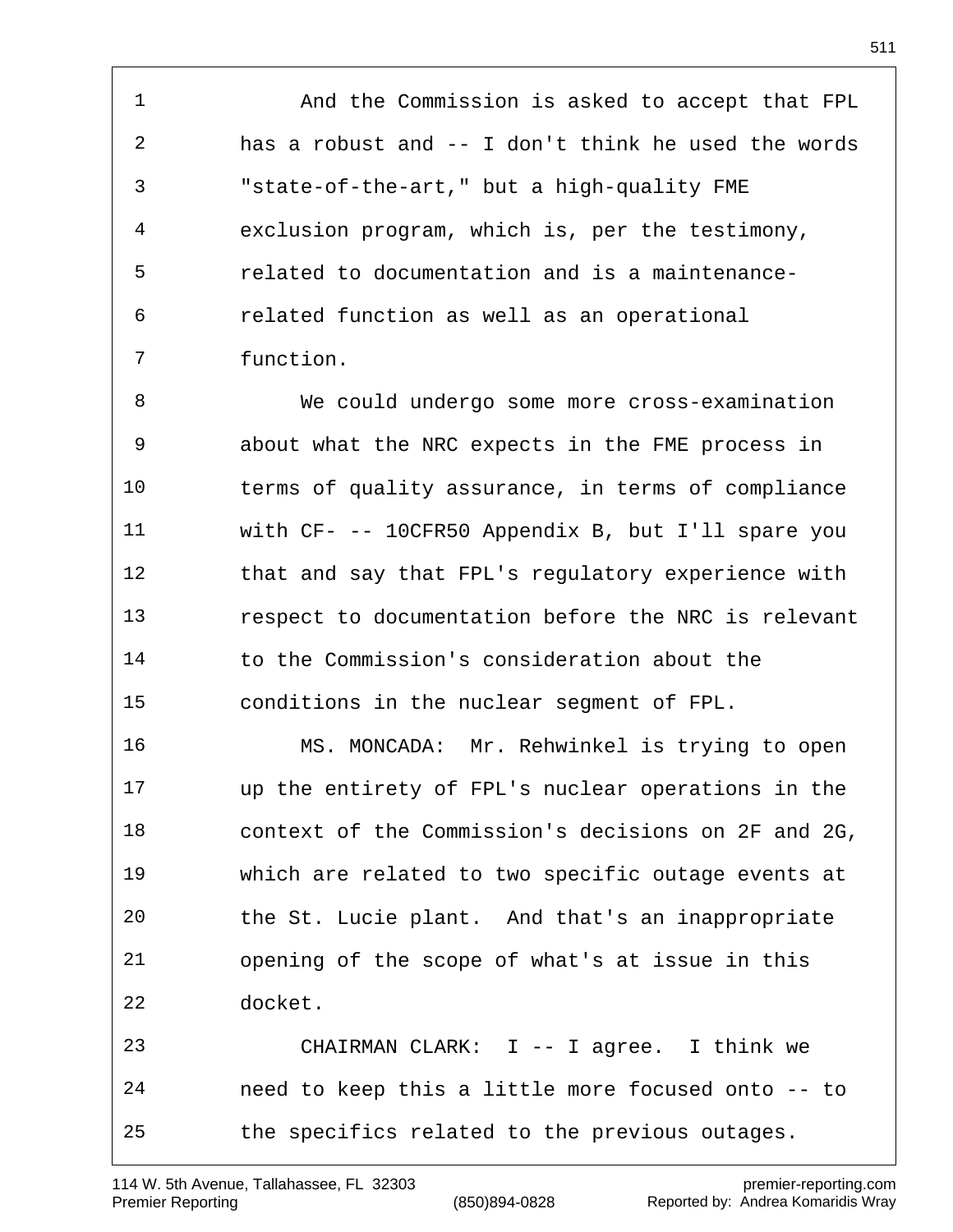Mr. Coffey -- Ms. Moncada has testified that Mr. Coffey is not the correct person to answer those que- -- that particular question anyway. So, let's -- let's move on. MR. REHWINKEL: Well, I would like to proffer my questions, then, Mr. Chairman, because this man -- he is the vice president of nuclear. He's where most of the buck stops with respect to the nuclear fleet. And I think, you know, I've been very impressed with his knowledge and his candor. I think he can and should answer these questions, if the Commission is expected to, you know, stamp the prudence of the actions related to this outage. This is -- this is a lot of money that the customers expect the company to answer for. And I don't think that -- I mean, everyone makes mistakes, but the customers are entitled to understand whether the -- the actions of FPL are -- are prudent. And I want to proffer the questions and answer. You can -- you can isolate them in the record and we can address it in -- in post-hearing filings. CHAIRMAN CLARK: I still think that we're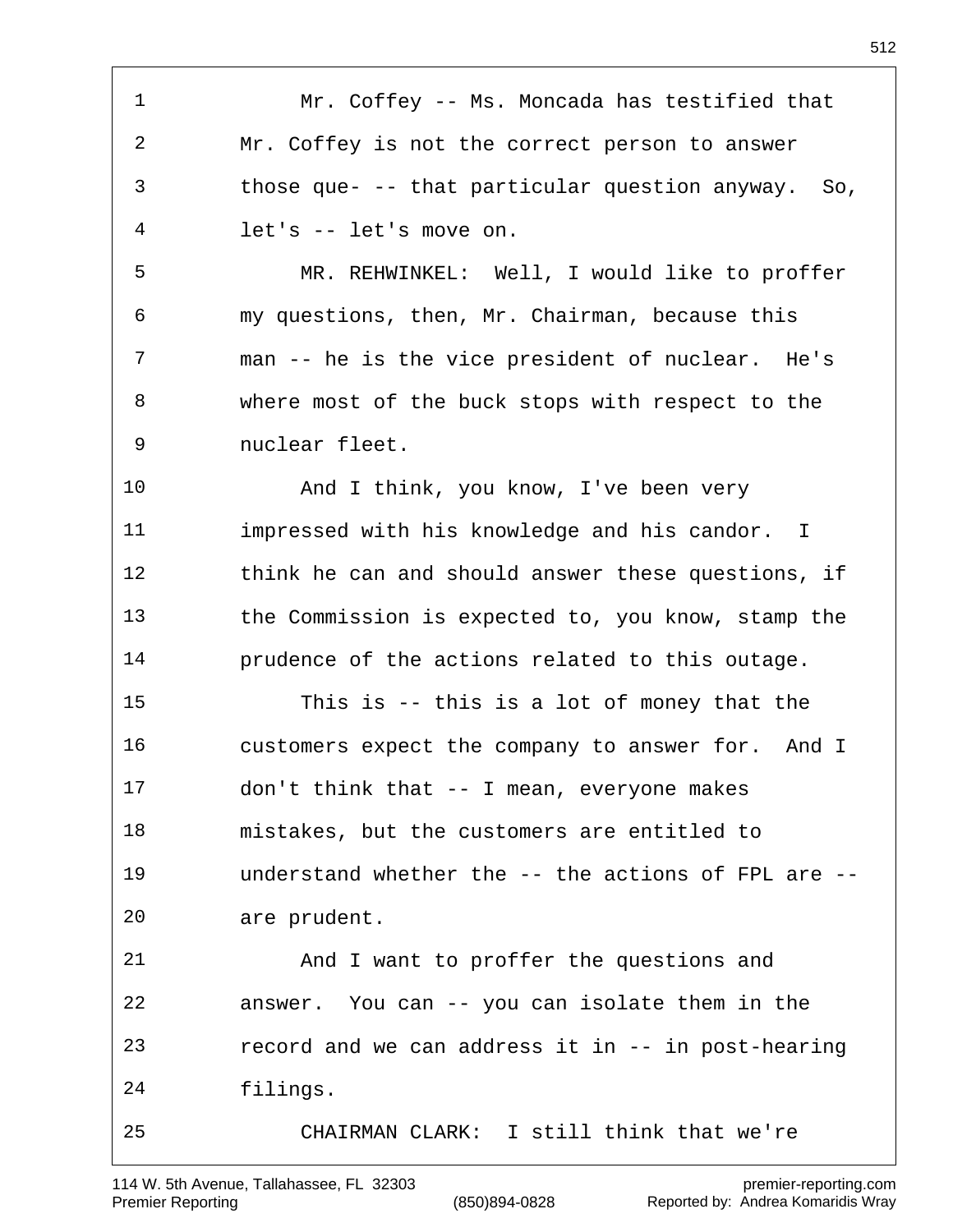| $\mathbf{1}$ | getting --                                          |
|--------------|-----------------------------------------------------|
| 2            | MS. MONCADA: And I'm just saying there has          |
| 3            | been no rubber stamp, Mr. Chairman. That's why --   |
| 4            | MR. REHWINKEL: I did not use the word "rubber       |
| 5            | stamp."                                             |
| 6            | MS. MONCADA: Okay.                                  |
| 7            | (Simultaneous speakers.)                            |
| 8            | CHAIRMAN CLARK: The objection has been              |
| 9            | sustained. Let's move on.                           |
| 10           | MS. HELTON: Mr. Chairman, Mr. Rehwinkel has         |
| 11           | asked to proffer, which means that he wants to ask  |
| 12           | the witness questions in an isolated portion of the |
| 13           | transcript and have the witness answer them. So,    |
| 14           | it won't be part of the record, necessarily, on     |
| 15           | which you make a decision, but he's reserving his   |
| 16           | right to take issue with that on appeal.            |
| 17           | CHAIRMAN CLARK: Okay. I guess we can do             |
| 18           | that.                                               |
| 19           | MS. HELTON: Yes, sir.                               |
| 20           | MR. REHWINKEL: And before -- before I               |
| 21           | undertake that, Mr. Chairman -- and I'm not trying  |
| 22           | to bargain this -- but this -- this issue -- if I   |
| 23           | have to proffer this, this is going to take this    |
| 24           | from a bench decision to a briefing event.          |
| 25           | And -- and I'm perfectly happy to do that.          |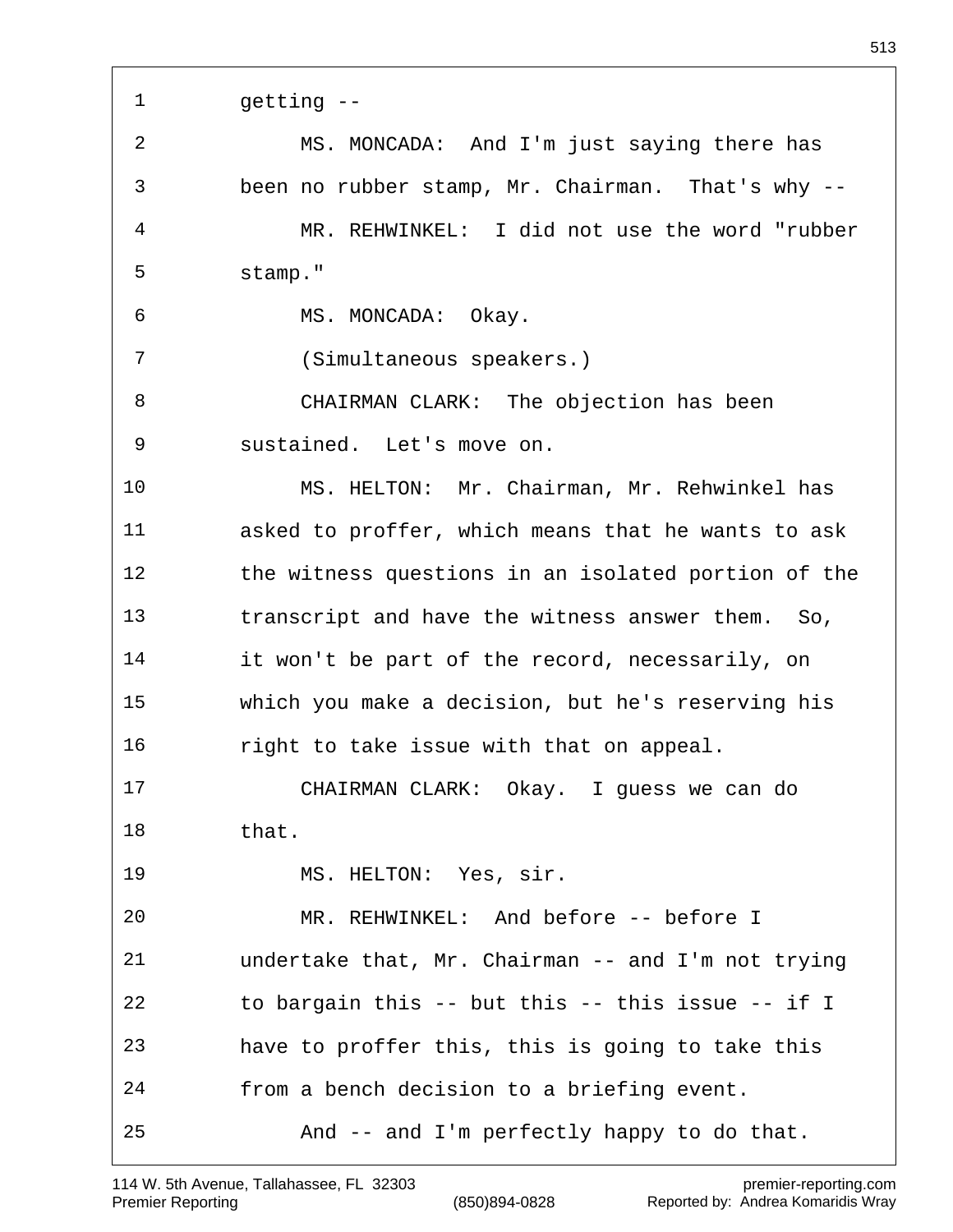1 And I know that -- that, you know, it -- it may be that FPL is happy with that, too, but I'm entitled to ask the questions, whether under a proffer or as a part of the record. CHAIRMAN CLARK: I have no problem with you guys briefing this thing. It's -- that's irrelevant to me. 8 Ms. Moncada? MS. MONCADA: This is just taking it outside the scope of what's at issue. I don't agree with 11 the questioning and I think, if he wants to make a proffer and the Commission wants to go through that process, then we'll go through it. 14 MR. REHWINKEL: Okay. 15 CHAIRMAN CLARK: What I -- what -- Ms. Helton, any comments? MS. HELTON: Well, Mr. Chairman, it's my recommendation that, if Mr. Rehwinkel is asking to make a proffer, that we need to let him make a proffer. So, I think you need to make -- he would need to make it clear on the record that this is his proffer and, when his proffer ends, that part of the transcript will not be part of the record for your decision. He's preserving his right to take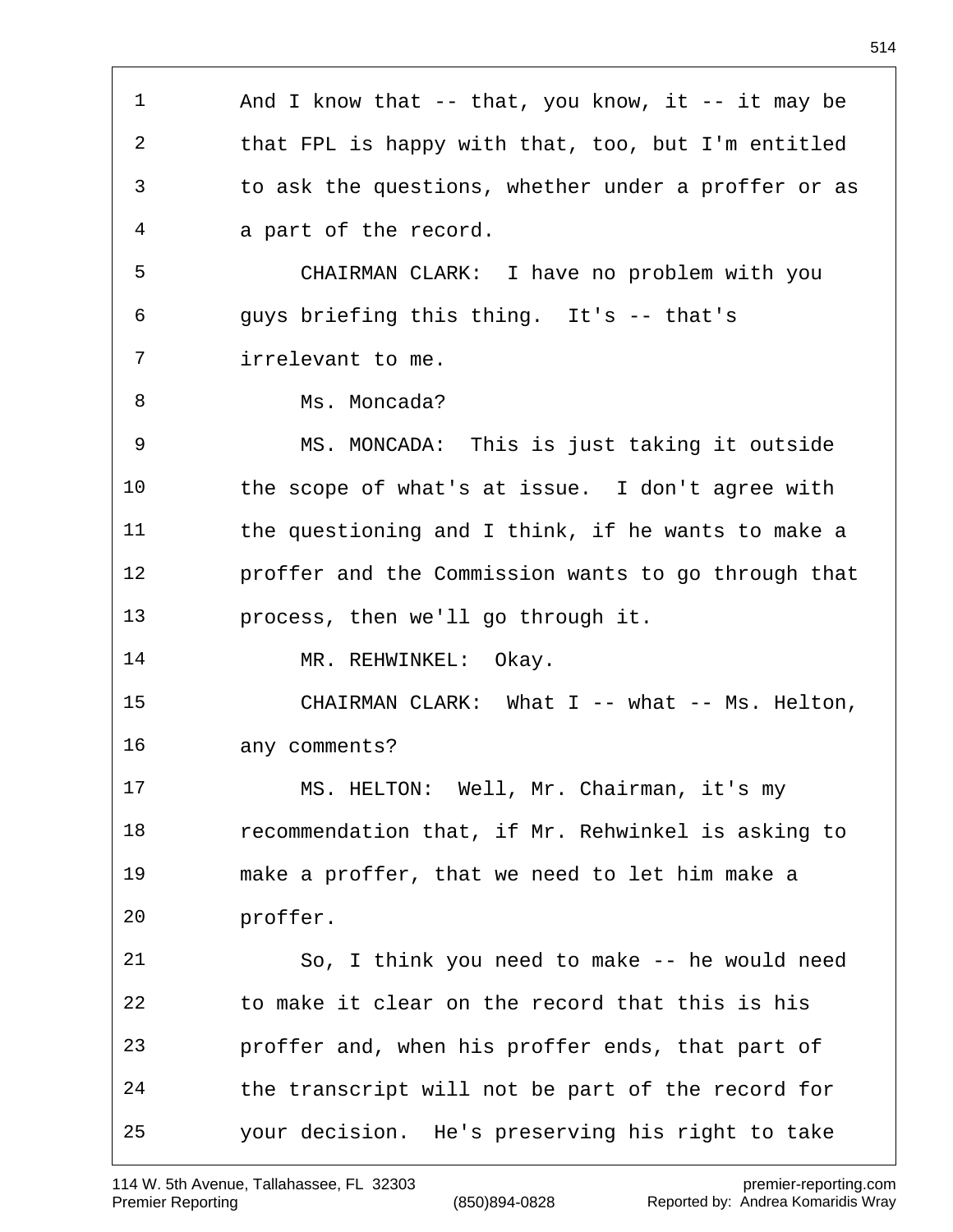issue with your evidentiary ruling on appeal. CHAIRMAN CLARK: All right. You may begin, Mr. Rehwinkel. MR. REHWINKEL: Okay. So, my first question -- COMMISSIONER BROWN: Can I -- CHAIRMAN CLARK: Oh, one -- one question. Commissioner Brown. COMMISSIONER BROWN: I'm sorry. It just has piqued my interest a little bit. I'm curious if Mr. Rehwinkel had an opportunity, prior to this hearing, to depose Mr. Coffey. MR. REHWINKEL: I -- I could have deposed Mr. Coffey -- COMMISSIONER BROWN: No, I -- 16 MR. REHWINKEL: -- July 27th -- COMMISSIONER BROWN: -- before this hearing. MR. REHWINKEL: So, yeah, I've had an opportunity. I've not done that. COMMISSIONER BROWN: Okay. Thank you. Sorry, Mr. Chairman. CHAIRMAN CLARK: No problem. MR. REHWINKEL: And I -- I have not -- I have not done that, in accordance with our burden of proof, which is not to prove the lack of prudence.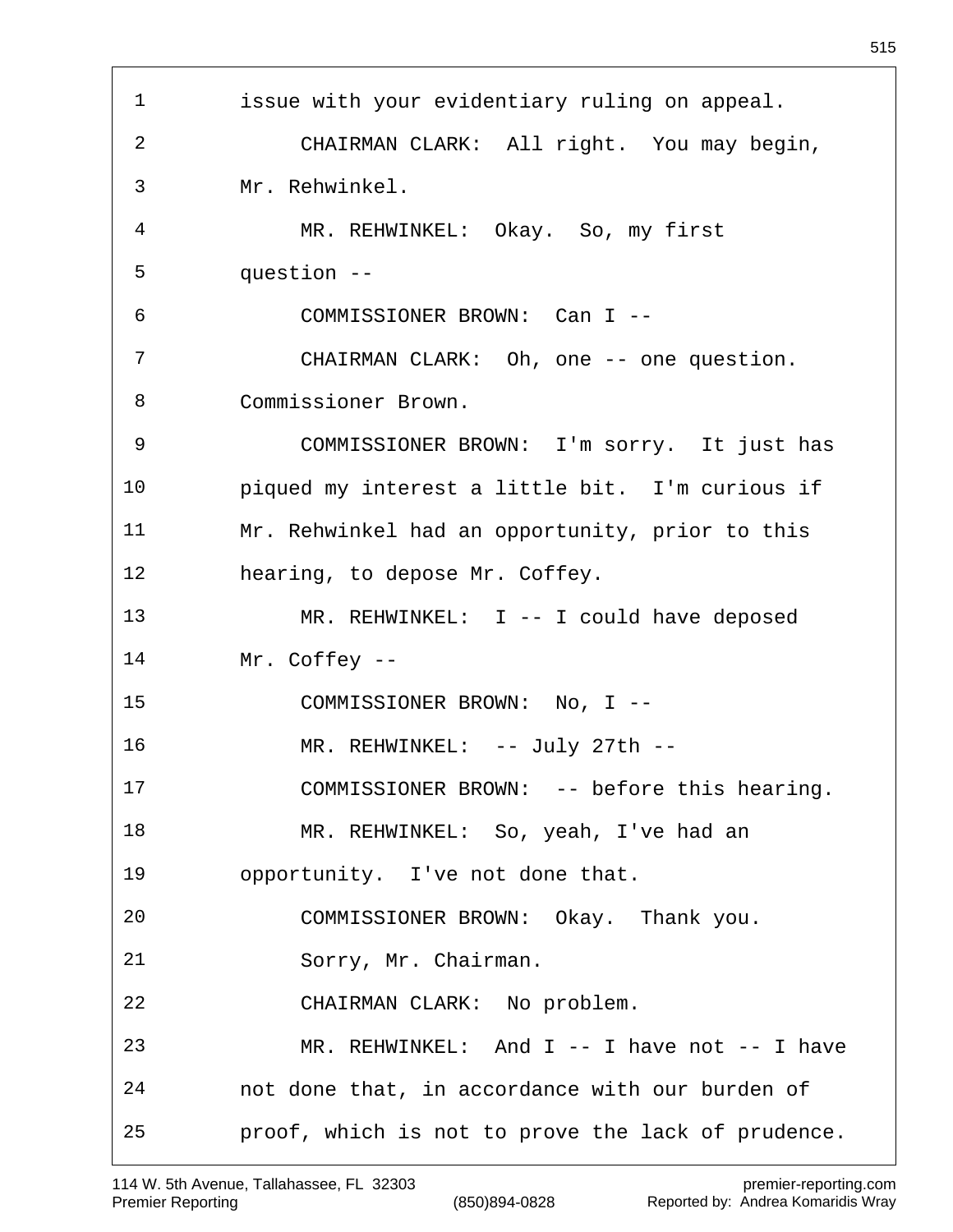BY MR. REHWINKEL:

 **Q Okay. So, Mr. Coffey, my question is, to you: Did the NRC find that the Turkey -- that Turkey Point station personnel used a measurement from 2015 in lieu of an actual measurement that should have been taken at the time of the scheduled valve inspection in January of 2019?**

 A No, that's not corr- -- that's not correct, Mr. Rehwinkel. Turkey Point employees found that discrepancy and reported that discrepancy, when they found it, to the NRC. We subsequently -- and the Turkey Point employees and our security staff performed a formal investigation of those activities where we found those personnel had falsified those records. And we took aggressive action against those employees, who no longer work for us, to address that issue.

 That the regulators took issue with it as well 18 was -- was not something that they had found; it was something that we had found and reported to them. So, it was a part of our normal process that we investigate and look for these things.

 Now, that the NRC was interested in that maintenance activity to start with is the reason that we did the review that we did, but we answered their questions, did they actually (technical interruption) it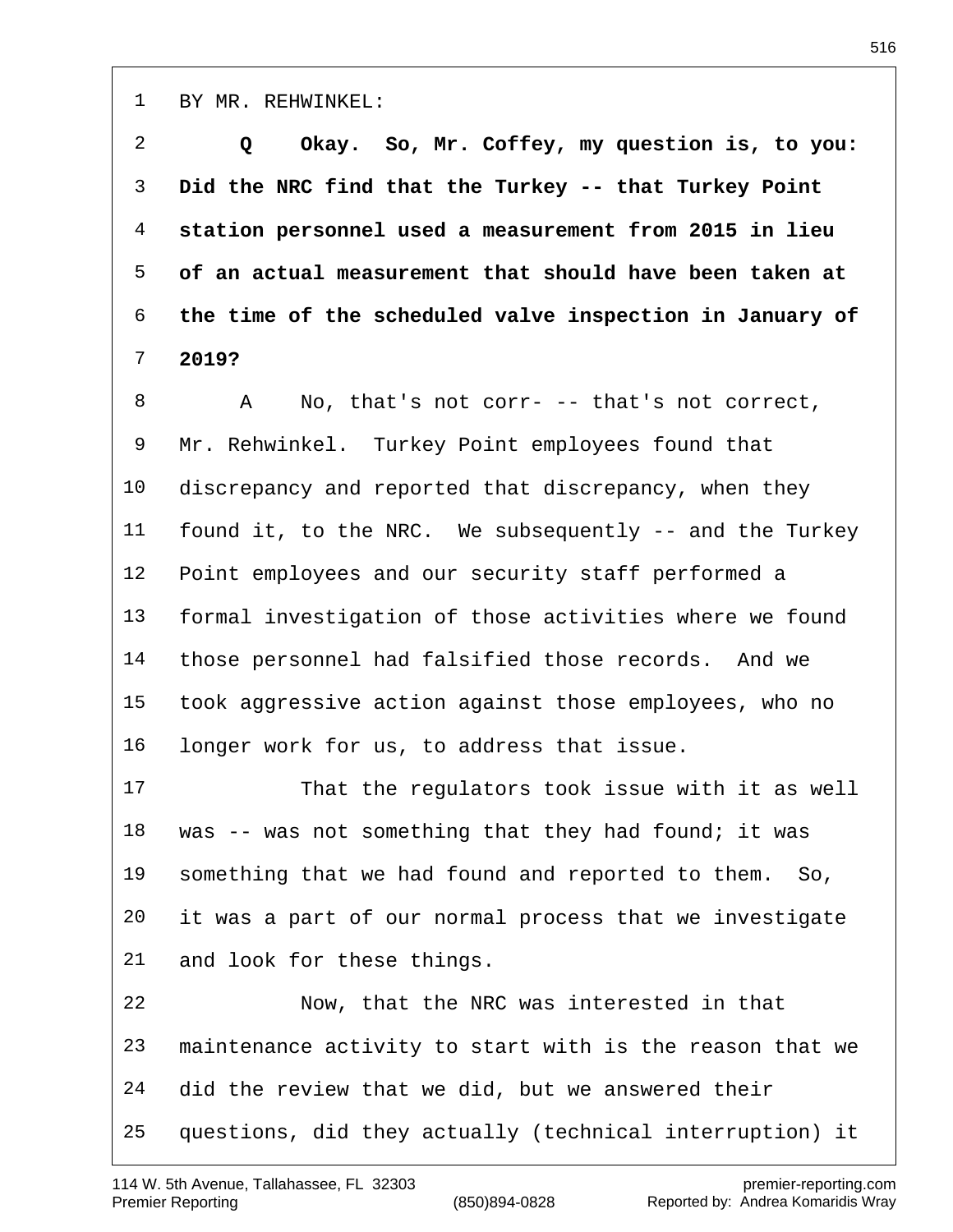properly, and we went further to find this issue and addressed it aggressively. So -- and that's one of our -- that's one of our contentions when you go through this process with the NRC of, we found it, we took corrective actions, here is what the corrective actions were. And that's not been adjudicated yet.  **Q Okay. So, the personnel you discussed -- were they FPL employees or contractors? I --** A They were FPL employees.  **Q Okay. And when you said that's not right, was it incorrect that the employees that -- that you reported to NRC had taken a 2015 measurement and used it in lieu of making an actual measurement in 2019?** A They -- they -- well, no, that's not -- that's not correct either. When they were performing their maintenance, they recorded some measurements that were made with some measurement and test equipment that's documented. And the actual equipment they used had not been checked out from the tool room. And so, they documented that it had been, though, and we found that discrepancy that the equipment that they say that they used wasn't on there, wasn't in the room that they did the work when they did the work.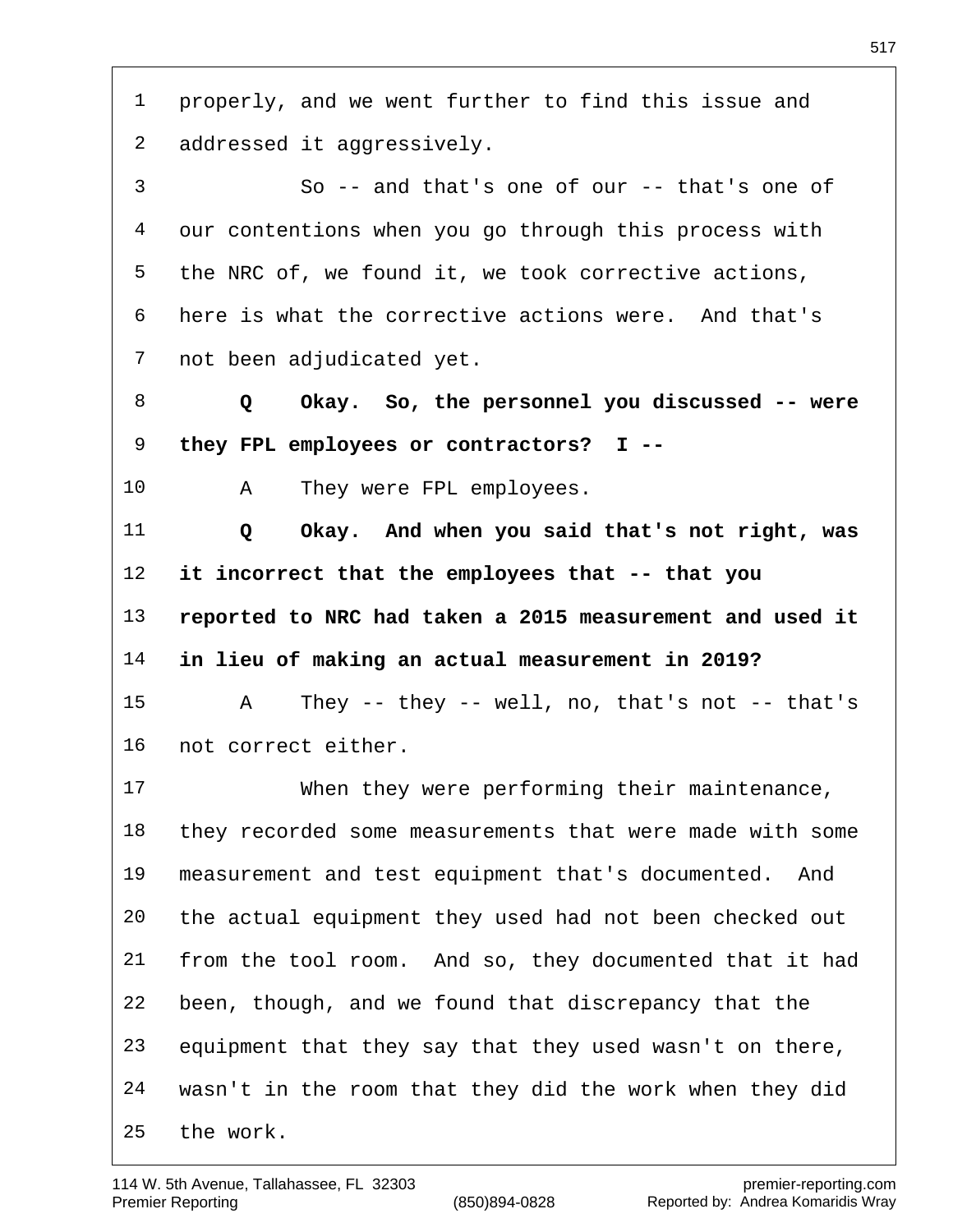So -- so, basically, they knowingly falsified their records and (unintelligible) them to the investigation and we subsequently released them, did a root cause with that root cause being the corrective actions that addressed all employees for NextEra, not just the ones at the Turkey Point.  **Q The self-reporting you did -- that is your obligation under the code; is that correct?** A Yes. I mean, there was -- there are condition reports that are written -- that are written on that. And on condition reports of -- of those types, we also talked to the regulators on-site to let them know about what's going on.  **Q You talked to the what on-site?** A The regulators, the NRC regulators.  **Q Okay. The resident inspector, you mean?** A Yes, the -- yes, there are two resident inspectors that are permanently at the site.  **Q Okay. I guess I am -- I understand that, in the -- the investigation report, the NRC identified that there was no log -- log-out of the requisite measurement tools that would have needed to be used to make the documented measurements; is that fair?** A Right. And so, just to put it in context, some mechanics were doing work in a safety-related room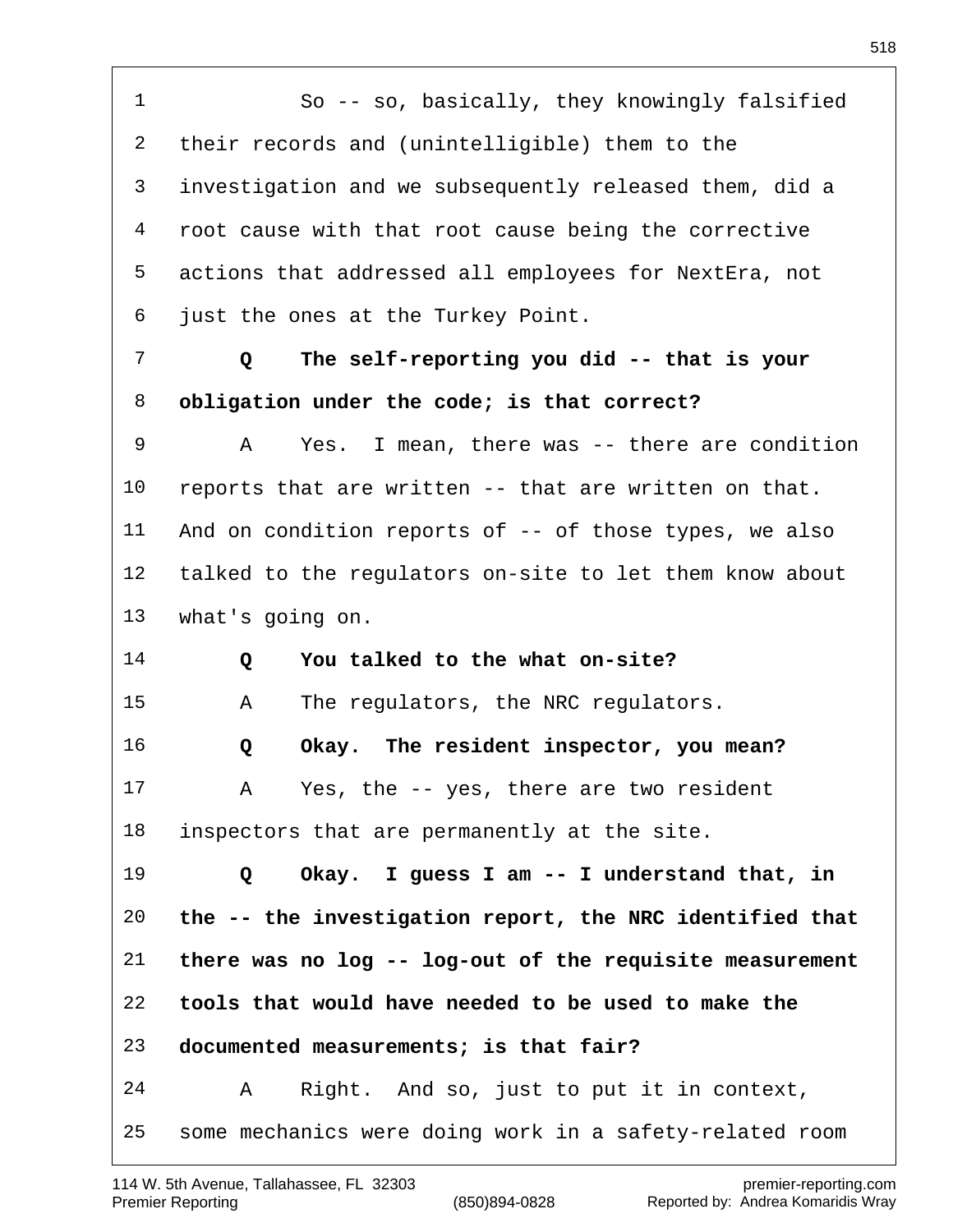during the day. The regulator went -- the NRC inspector went several times to that room to see them do that work and he never saw them there.

4 He asked us if the work would -- actually been done because he didn't see them there. We pulled those peoples' gate logs for that room and, as it turns out, they were there and they had conducted the work. And we told the NRC that they had conducted the work. We -- but -- and NRC was satisfied with that. We didn't stop our investigation there,

 though. We said, get the camera information, get the reporter information. We continued that investigation through to dot every "I," and we found other

 discrepancies that led us to falsification of records, which we addressed.

 **Q Okay. Thank you.**

 **So, I think -- I had a question to you that this is an extremely serious matter and I think your answer to me was the termination of their employment reflected that; is that fair?**

A That's fair.

 **Q Okay.**

 **CHAIRMAN CLARK: Mr. Coffey, would you adjust your mic? We're having a little bit of a problem hearing you.**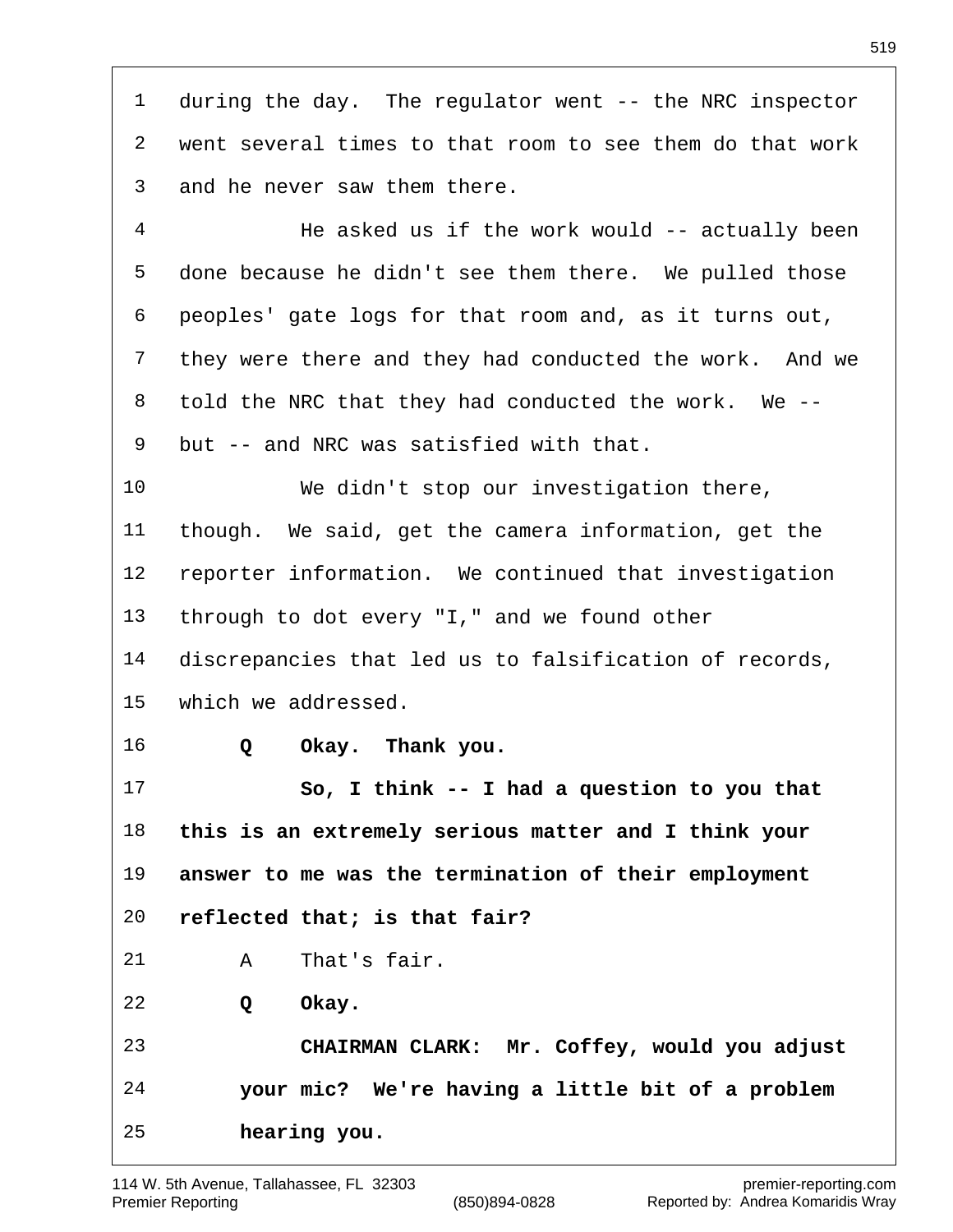1 THE WITNESS: Oh, okay. I -- all right. Is that better? CHAIRMAN CLARK: Yes, sir. BY MR. REHWINKEL:  **Q Would you agree with me that the NRC stated in its actual summary that records of inspections of safety-related equipment are material to the NRC because they indicate whether the licensee is performing quality, safety-related activities in cord- -- accordance with the -- its operating procedures and NRC regulations?** 12 A I agree with that statement, yes. I think it's important to note, Mr. Rehwinkel, that the NRC has four levels of performance, Columns 1 through 4; Column 1 being the best of the four columns. Turkey Point and St. Lucie are and have been in Column 1 and will remain in Column 1, even subsequent to the -- to the inspection discussed previously. So, the -- the Florida sites are in the highest level of performance with the Nuclear Regulatory Commission. MR. REHWINKEL: Okay. Mr. Coffey, those are all the questions I have. I appreciate, again, your -- your candor and your willingness to answer my questions. And I thank you for your time.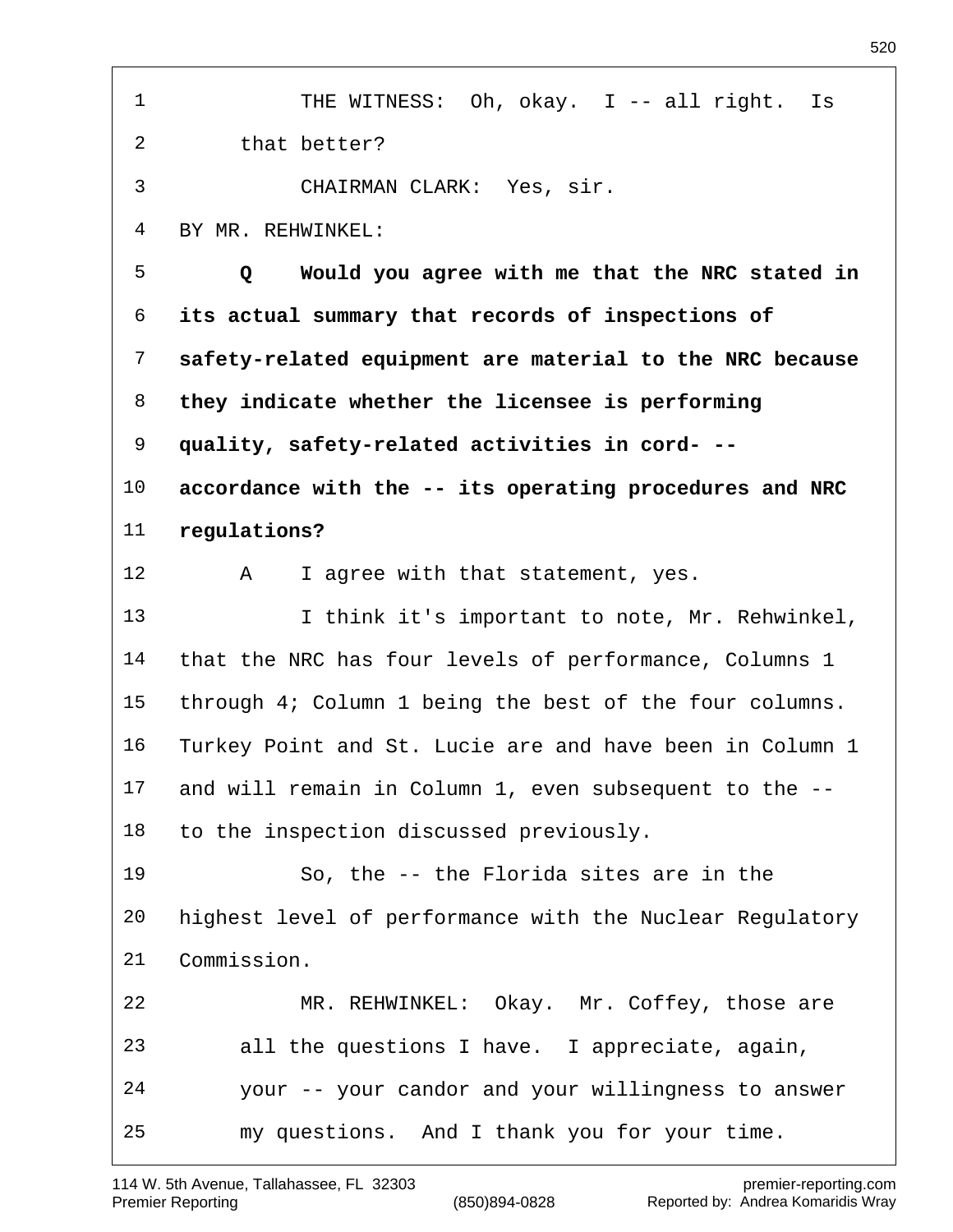1 THE WITNESS: Thank you, sir. MS. HELTON: So, that was the end of your proffer, Mr. Rehwinkel? MR. REHWINKEL: Yes, and it is the end of my cross-examination as well. CHAIRMAN CLARK: All right. Thank you very much, Mr. Rehwinkel. I don't believe FIPUG had an questions. So, we're -- to staff, correct? MS. BROWNLESS: Yes, sir. We have no questions. CHAIRMAN CLARK: Ms. Brownless. MS. BROWNLESS: Oh, I said, we have no questions. CHAIRMAN CLARK: Oh, I'm sorry. I thought you said, we have questions. MS. BROWNLESS: Oh, no, sir. CHAIRMAN CLARK: My apologies. I'm -- I'm sitting here confused. Staff has no questions. Commissioners, the floor is yours. Any Commissioner questions for Mr. Coffey? All right. Commissioners have no -- COMMISSIONER POLMANN: Mr. -- CHAIRMAN CLARK: -- questions -- yes, Commissioner Graham -- somebody spoke.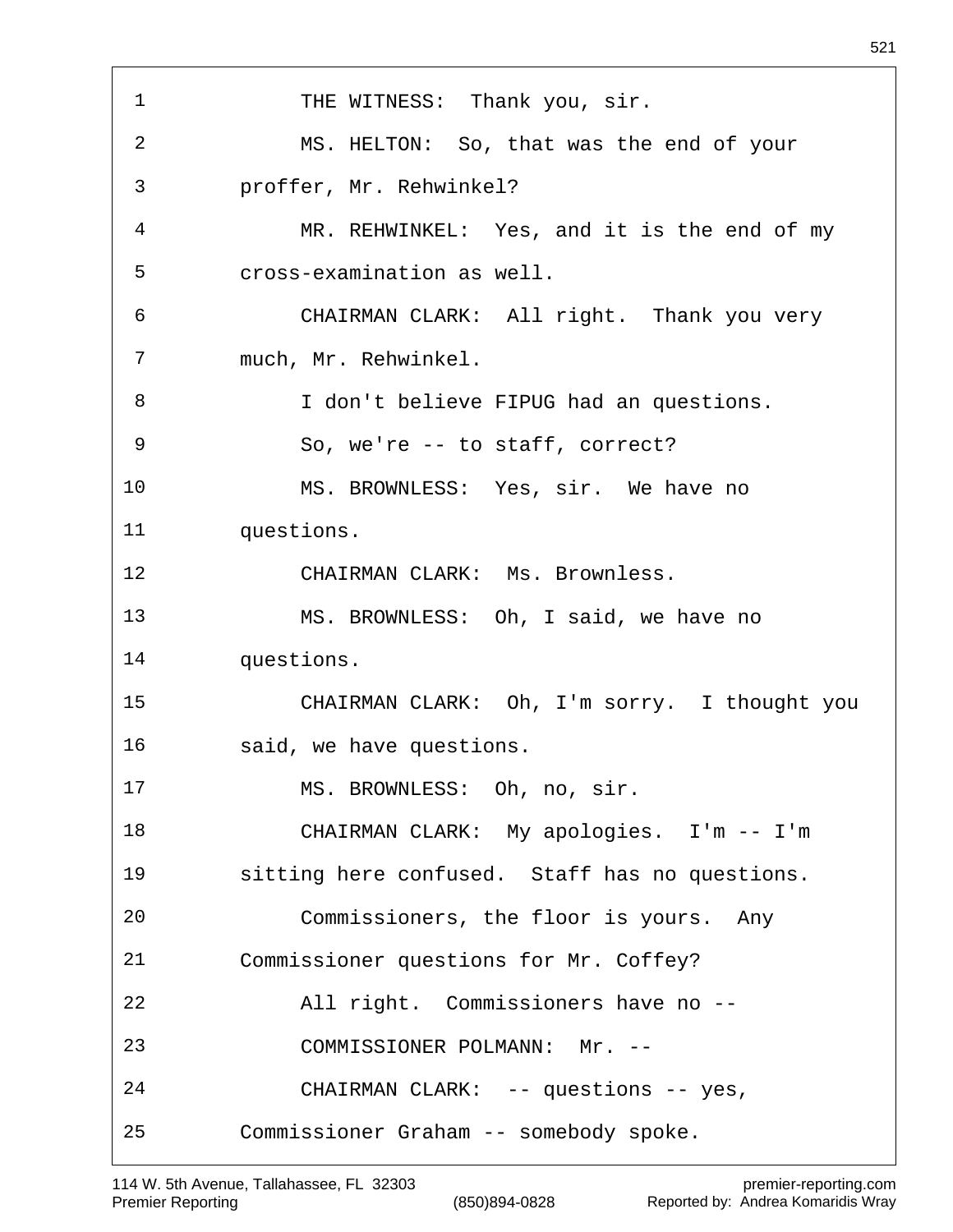COMMISSIONER POLMANN: No, I was going to say, Mr. Chairman, my -- Commissioner Polmann. CHAIRMAN CLARK: Commissioner Polmann. COMMISSIONER POLMANN: I was going to say my questions have been answered. Thank you, Mr. Chairman. CHAIRMAN CLARK: Thank you, sir. 8 All right. Ms. Moncada, redirect. MS. MONCADA: Very briefly. FURTHER EXAMINATION BY MS. MONCADA:  **Q Just for clarity of the record, Mr. Coffey, you explained the FME program that F- -- that FPL implements. And you gave certain examples like the con- -- the controlled environment, the watches, the barricades, the separation between the rebuild and the inspections, the cleaning, the vacuum. Were all of those in place during the 2012 rewind?** A A lot of them was in place, yes. MS. MONCADA: That's my redirect. That concludes my redirect, Mr. Chairman. CHAIRMAN CLARK: All right. Let's talk exhibits. Ms. Moncada? MS. MONCADA: FPL has no exhibits. Thank you.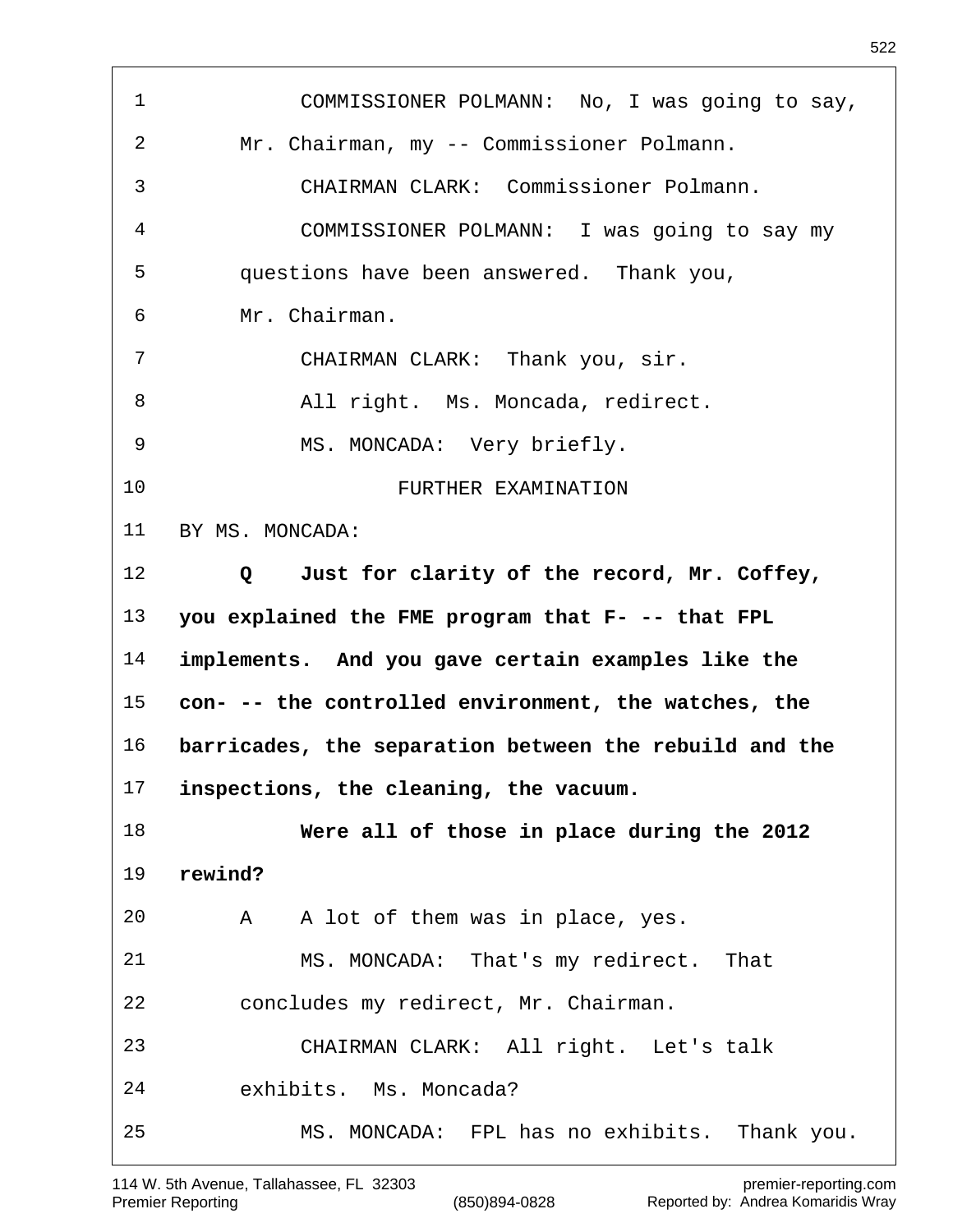MS. BROWNLESS: OPC. CHAIRMAN CLARK: Mr. Rehwinkel. MR. REHWINKEL: Yes, Mr. Chairman, I -- I would ask if I could get agreement from Counsel -- we briefly discussed -- well, actually -- strike that. We would like to introduce Exhibit -- Exhibits 53 through 58. MS. MONCADA: Can I just ask, Mr. Rehwinkel, if you know whether -- if any of those are confidential -- and I believe some of them are -- whether we have confidentiality orders in place for them? 14 MR. REHWINKEL: It is my understanding that all of these documents were covered by -- I don't know about orders. I know that they -- that we only received them because there was a notice of 18 intent. I don't know the status of any RCC. MS. MONCADA: Okay. I don't know either because I didn't know which ones you were intending to introduce as opposed to identify and discuss without introducing. And I'm wondering if maybe this is a matter we can handle after the conclusion of this hearing with staff to ensure that we have the correct protections in place.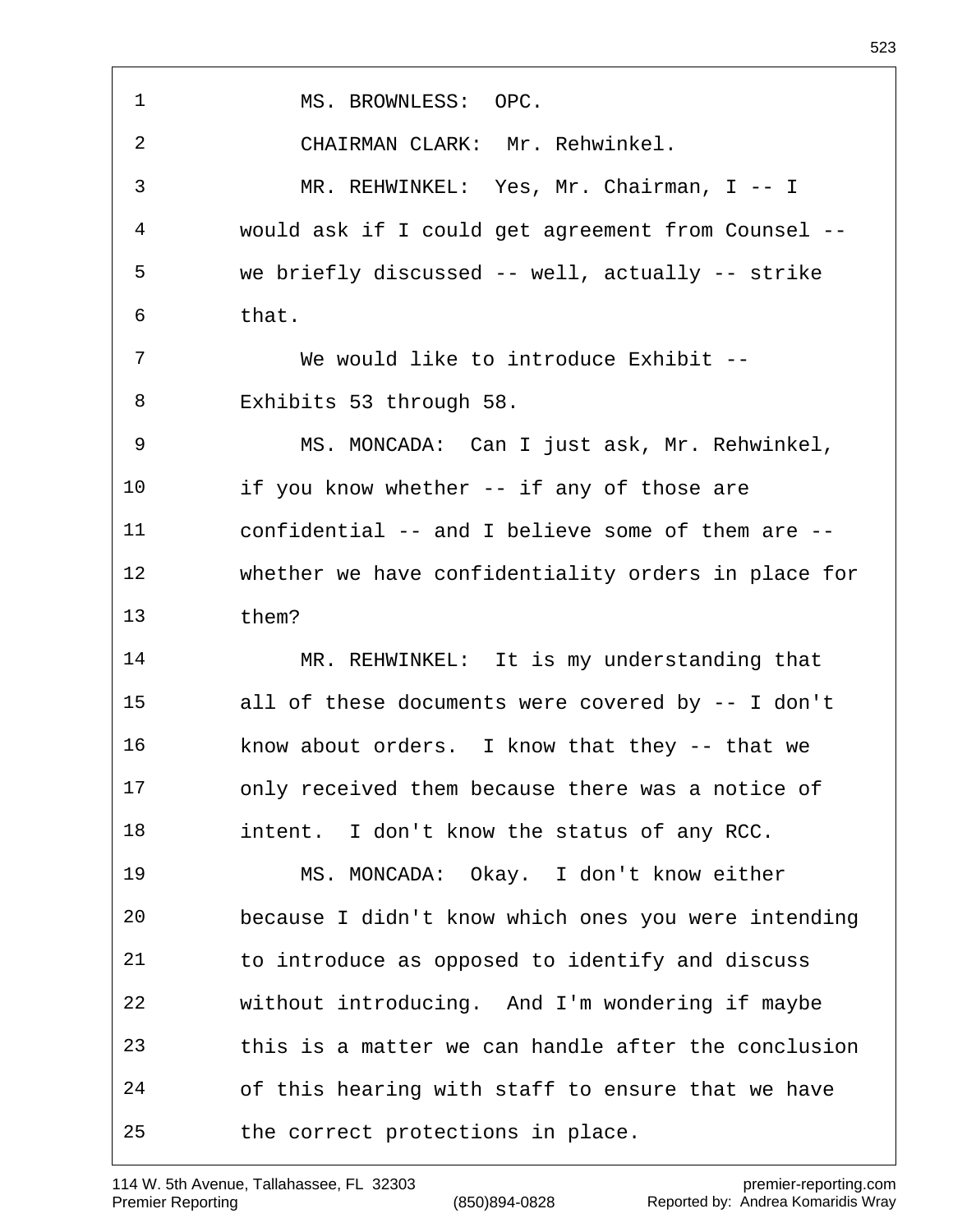CHAIRMAN CLARK: Rather -- MR. REHWINKEL: I'll tell you, Issue -- Exhibit 53 and 57 and 58 are confidential. MS. MONCADA: 53, 57, 58. MR. REHWINKEL: Yeah, those -- those are Exhibits 4C, 6C, and 7C. Mr. Chairman, I -- I am willing to -- well, I don't know if we have redacted versions of these documents. That's what I don't know. CHAIRMAN CLARK: Let me check with Ms. Brownless, Mr. Rehwinkel. Ms. Brownless? MS. BROWNLESS: I think the easiest thing to do here, because we do have a -- I don't know if these materials were provided previously pursuant to notices of intent or to formal requests for confidentiality. Looking at them, I don't think they have been the subject of formal requests for confidentiality, which would have had to have been filed by Ms. Moncada and FP&L. So, maybe we could just agree now that they be admitted into evidence and kept confidential pending a request for confidentiality of Iss- -- of Exhibit 53, 57, and 58, should, upon our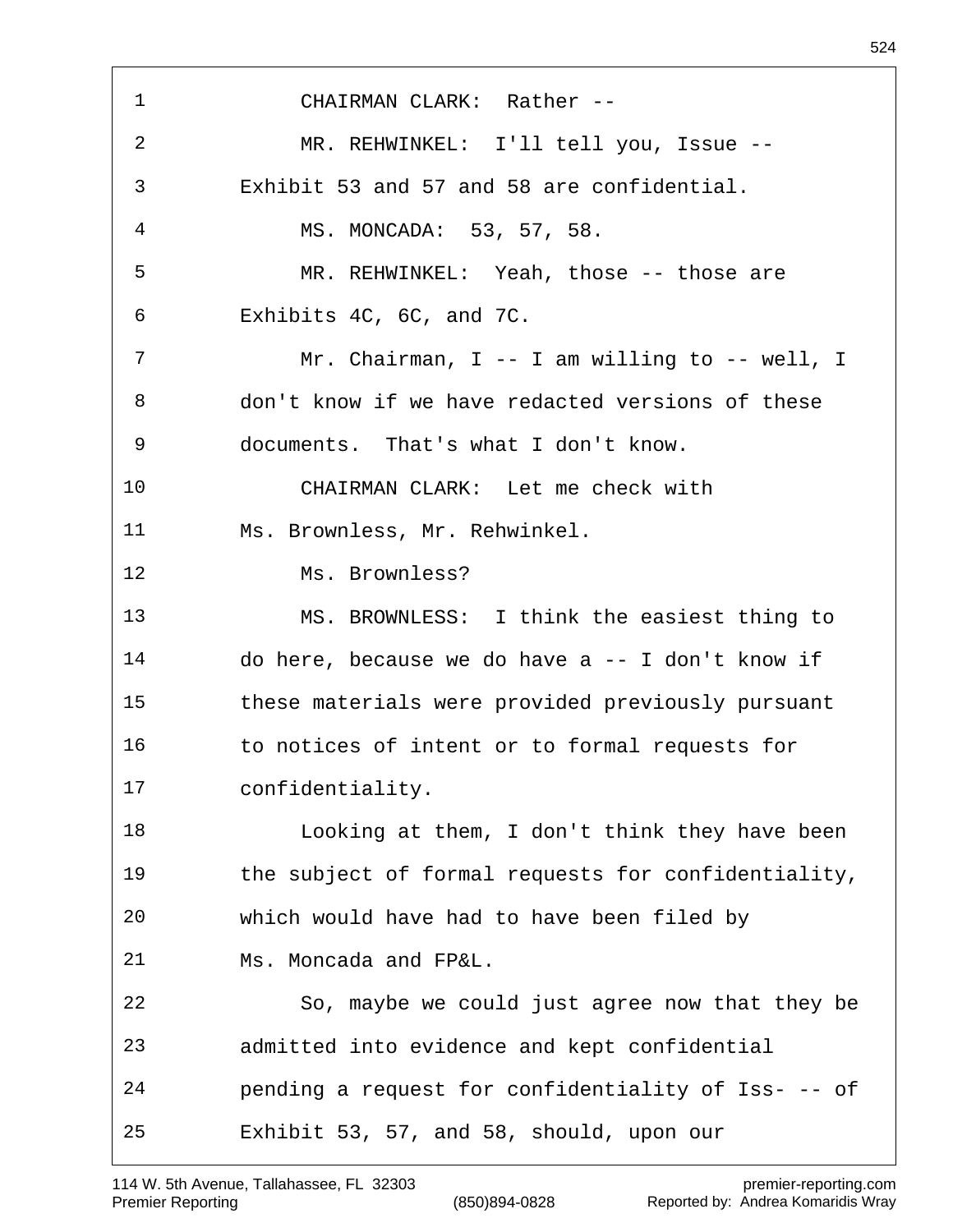exploration, we find out that they're not already the subject of either a confidentiality order or a request. CHAIRMAN CLARK: Ms. Moncada, can you agree to that? MS. MONCADA: I can. 7 MR. REHWINKEL: Yes -- CHAIRMAN CLARK: Mr. Rehwinkel? MR. REHWINKEL: Ordinarily, the discovery is subject to an NOI, if it only comes to the Public Counsel. And then, if we bring it into the hearing and try to introduce it and it's introduced, then that triggers the requirement to do an RCC. MS. BROWNLESS: So, you're in agreement with that process? CHAIRMAN CLARK: So, does that mean -- 17 MR. REHWINKEL: Yes, I --18 CHAIRMAN CLARK: -- you're in agreement? MR. REHWINKEL: Yes. Yeah, I -- I think it's -- it's appropriate. It's -- I was wondering, Mr. Chairman -- normally, when we're in a -- the live hearing room, Counsel will have an opportunity to confer, but -- we don't really have that opportunity on here. I was wondering if we could take a five-minute break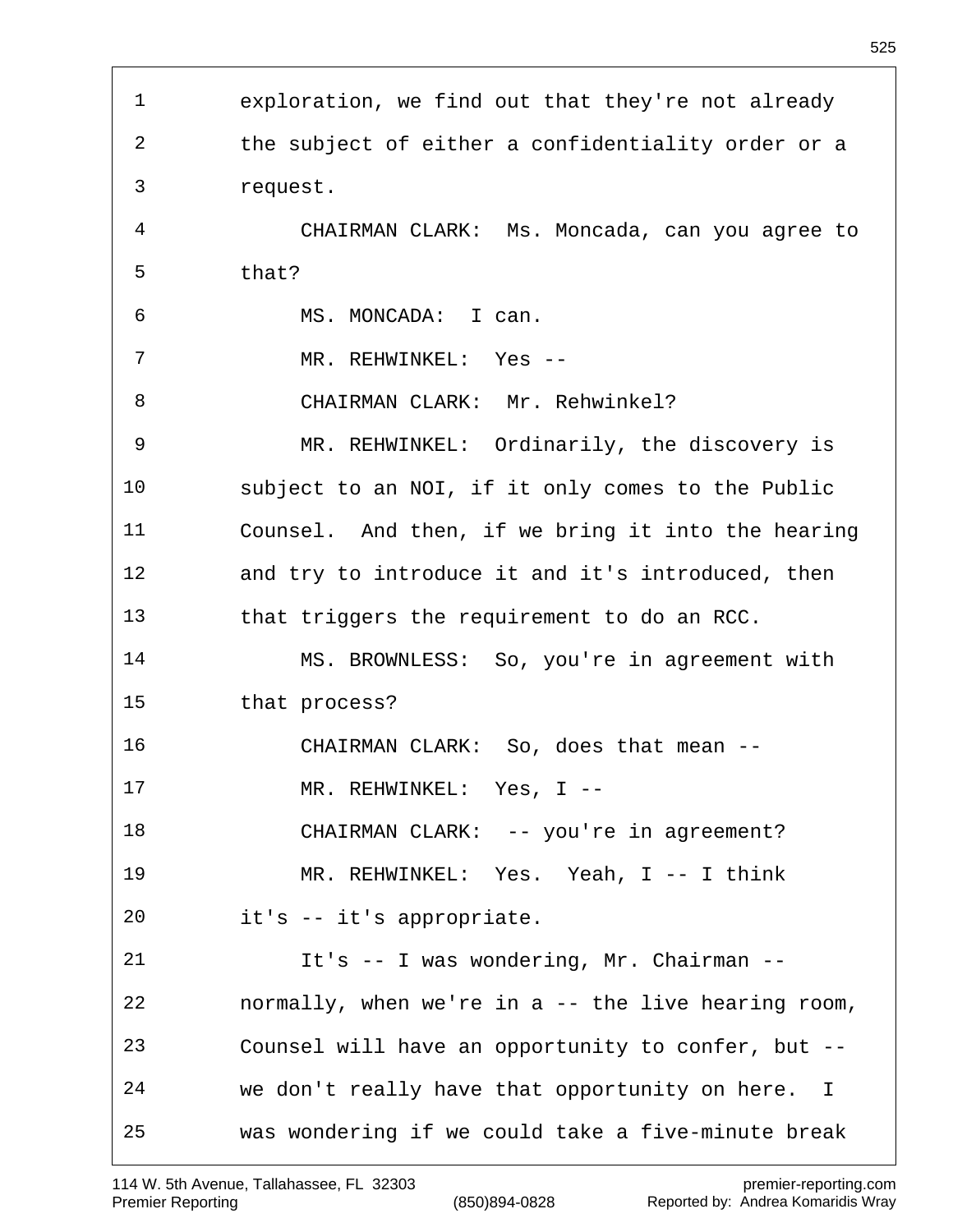| $\mathbf 1$    | and Ms. Moncada and I could talk.                   |
|----------------|-----------------------------------------------------|
| $\overline{a}$ | CHAIRMAN CLARK: I have no objection. We'll          |
| 3              | take a five-minute recess, give you guys time to    |
| 4              | huddle.                                             |
| 5              | (Brief recess.)                                     |
| 6              | CHAIRMAN CLARK: All right. We are ready to          |
| 7              | go back on the record.                              |
| 8              | Mr. Rehwinkel.                                      |
| 9              | MR. REHWINKEL: Yes, Mr. Chairman and                |
| 10             | Commissioners, Ms. Moncada and I have conferred and |
| 11             | we think a reasonable resolution of the conclusion  |
| 12             | of this hearing and FPL's role in this docket would |
| 13             | be that Public Counsel does not move Exhibits 53,   |
| 14             | 57, and 58 into the record, but instead only 54,    |
| 15             | 55, and 56; and that the proffer -- restrictions on |
| 16             | that Q-and-A is removed and it becomes part of the  |
| 17             | transcript of the record.                           |
| 18             | The Public Counsel will make a brief closing        |
| 19             | statement and we will waive briefs and -- and allow |
| 20             | the Commission to take this to a bench vote based   |
| 21             | on the record before them.                          |
| 22             | CHAIRMAN CLARK: Okay. Ms. Moncada, you're in        |
| 23             | agreement.                                          |
| 24             | MS. MONCADA: I am.                                  |
| 25             | CHAIRMAN CLARK: All right. We will --               |
|                |                                                     |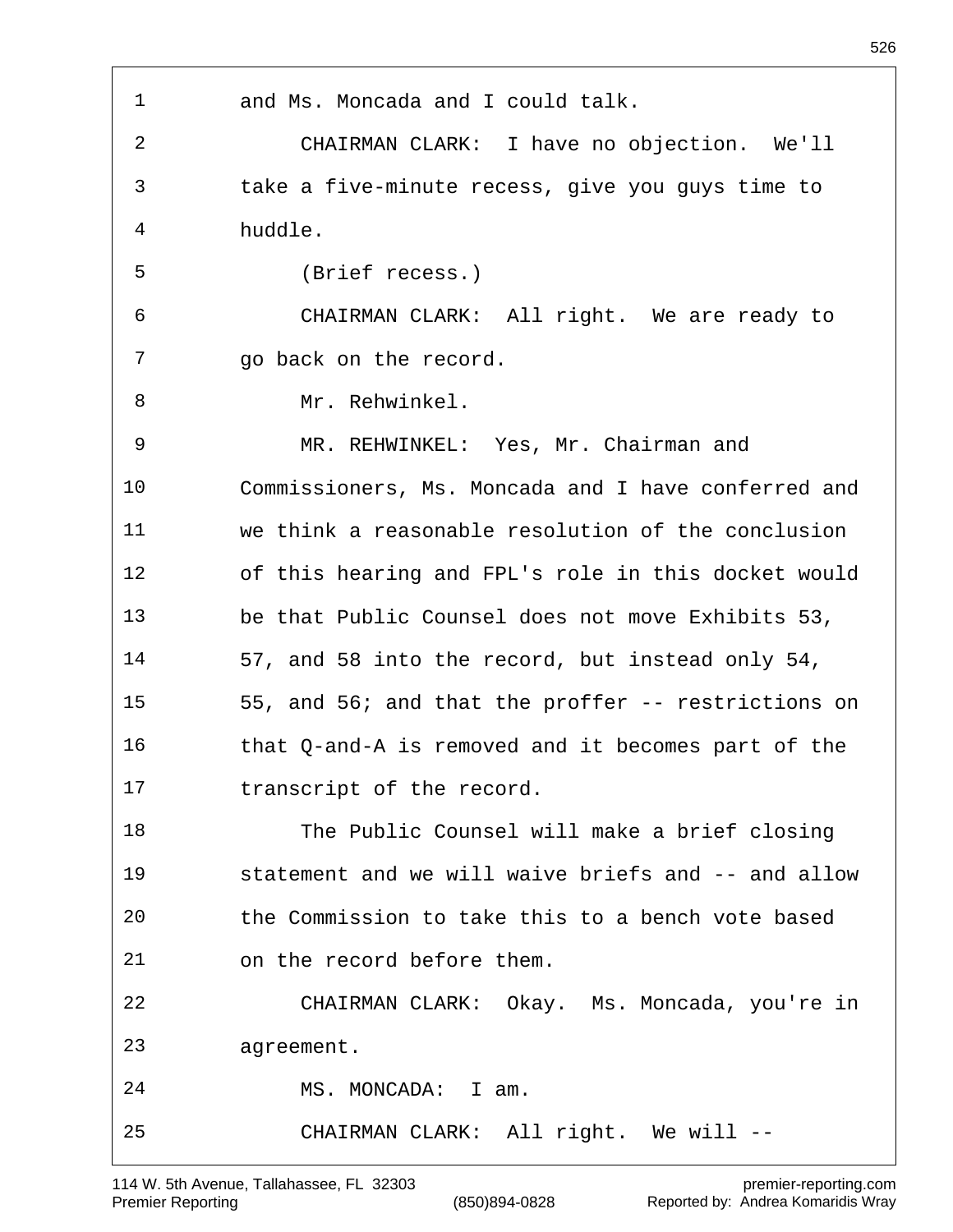| $\mathbf 1$    | Ms. Brownless.                                    |
|----------------|---------------------------------------------------|
| $\overline{2}$ | MS. BROWNLESS: I just want to make sure I         |
| 3              | understand what's going on because, actually you  |
| 4              | were cutting in and out a little bit, and I was a |
| 5              | little confused.                                  |
| 6              | So, what exhibits are we going to admit into      |
| 7              | the record? Or what exhibits do you --            |
| 8              | MR. REHWINKEL: 54 through 56.                     |
| 9              | MS. BROWNLESS: 54 and 56 only?                    |
| 10             | CHAIRMAN CLARK: 54, 55, and 56.                   |
| 11             | MS. BROWNLESS: 54, 55, and 56.                    |
| 12             | MR. REHWINKEL: Yes.                               |
| 13             | MS. BROWNLESS: And everybody is okay with         |
| 14             | those going into the record.                      |
| 15             | MS. MONCADA: No objection.                        |
| 16             | MS. BROWNLESS: Okay. And you're not going to      |
| 17             | tender 53, 57, or 58.                             |
| 18             | MR. REHWINKEL:<br>Correct.                        |
| 19             | MS. BROWNLESS: And then you would like to         |
| 20             | make a brief closing argument; is that correct?   |
| 21             | MR. REHWINKEL: Yes, very brief, and then we       |
| 22             | will waive briefing.                              |
| 23             | MS. BROWNLESS: You will waive briefing after      |
| 24             | your -- you're going to do a closing statement -- |
| 25             | closing argument in lieu of a brief so that you   |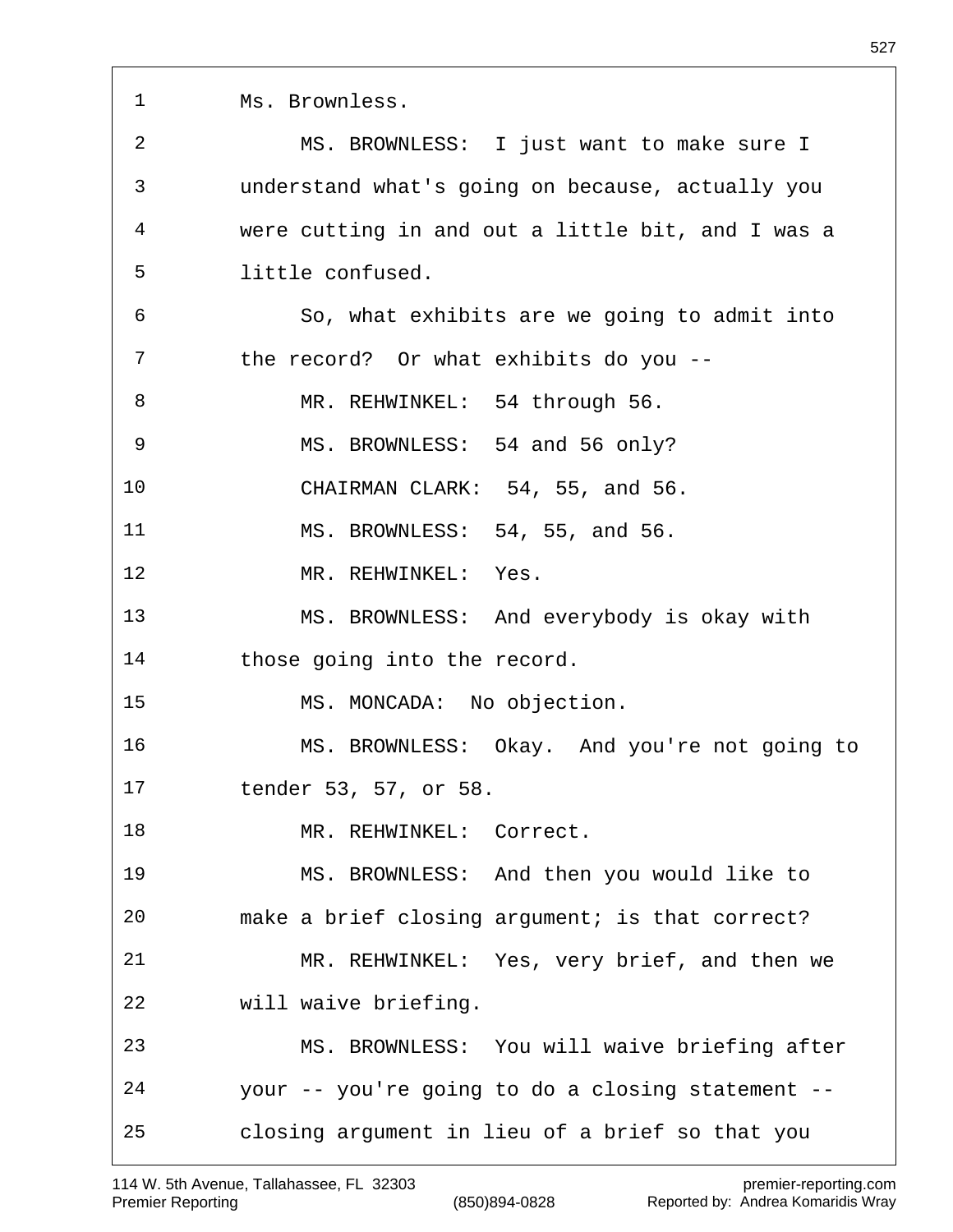| 1  | waive briefs.                                        |
|----|------------------------------------------------------|
| 2  | And you got these admitted into the record.          |
| 3  | CHAIRMAN CLARK: And the proffered testimony          |
| 4  | is also $-$                                          |
| 5  | MS. BROWNLESS: And the proffered testimony           |
| 6  | becomes non-proffered.                               |
| 7  | MR. REHWINKEL: Correct.                              |
| 8  | MS. BROWNLESS: Okay. Thank you so much.              |
| 9  | CHAIRMAN CLARK: Everybody clear?                     |
| 10 | We're all good. Okay.                                |
| 11 | Back to -- we've got all your exhibits in,           |
| 12 | Mr. Rehwinkel. Those are moved into the record.      |
| 13 | (Whereupon, Exhibit Nos. 54, 55, 56 were             |
| 14 | admitted into the record.)                           |
| 15 | CHAIRMAN CLARK: And am I missing anything            |
| 16 | before we excuse the witness?                        |
| 17 | MR. REHWINKEL: Mr. Chairman?                         |
| 18 | CHAIRMAN CLARK: Mr. Rehwinkel.                       |
| 19 | MR. REHWINKEL: Mr. Chairman, I don't know if         |
| 20 | Counsel for FIPUG is on the line. They've adopted    |
| 21 | our position in here -- and I'm not trying to throw  |
| 22 | a monkey wrench in here, but $I$ -- I think it would |
| 23 | be helpful for the -- for the record, if they are    |
| 24 | agreeable to waiving briefing. I didn't -- we --     |
| 25 | only Ms. Moncada and I talked. I -- I didn't ask     |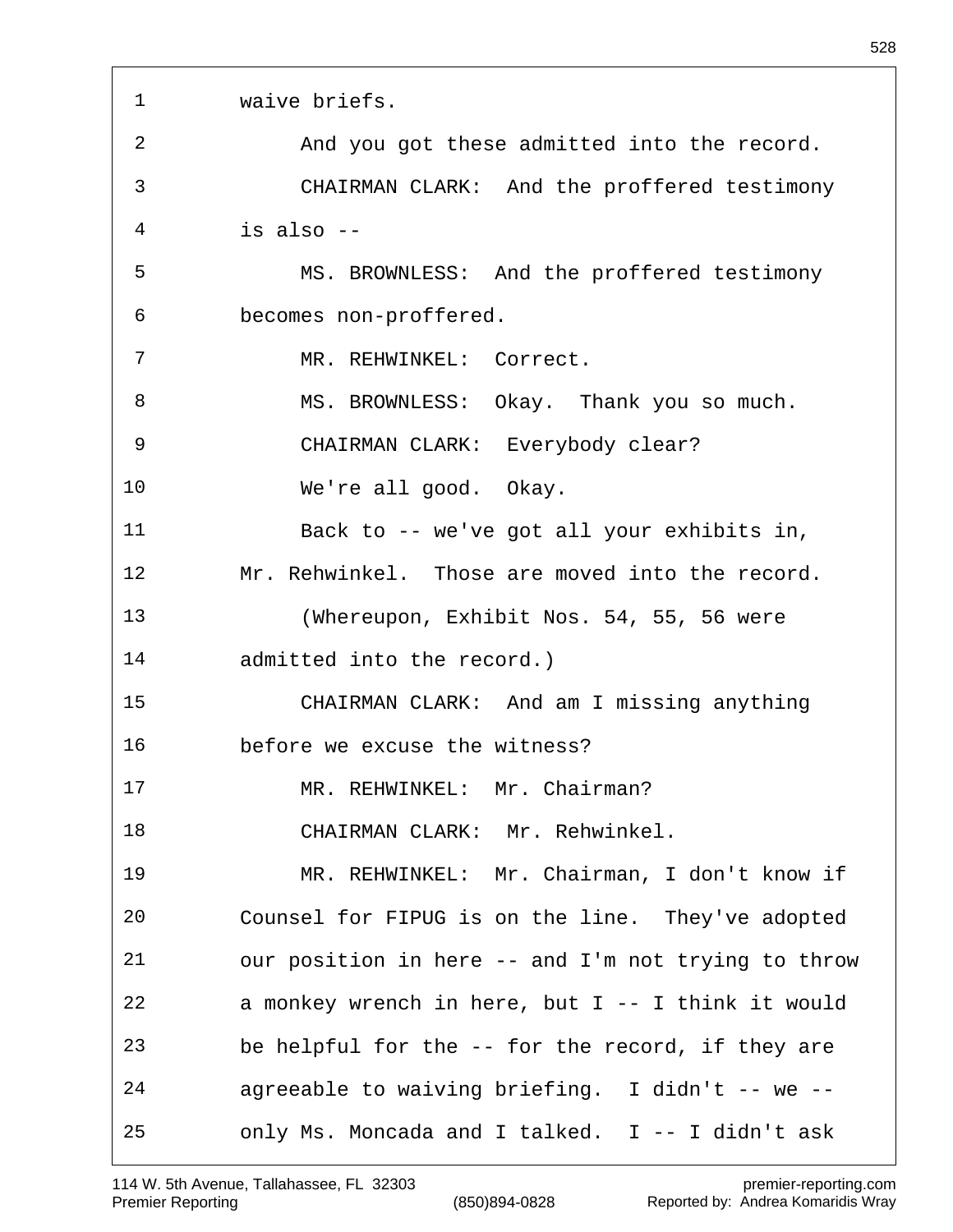| 1  | them.                                              |
|----|----------------------------------------------------|
| 2  | CHAIRMAN CLARK: Okay. Understood.                  |
| 3  | Ms. Putnal, are you still on the line?             |
| 4  | MS. PUTNAL: Yes. Thank you.                        |
| 5  | CHAIRMAN CLARK: Are you willing to waive           |
| 6  | briefs?                                            |
| 7  | MS. PUTNAL: So, I -- yes, FIPUG waives its         |
| 8  | closing statement and briefing as to FP&L.         |
| 9  | CHAIRMAN CLARK: All right. All clear.              |
| 10 | All right. Anything else before we allow the       |
| 11 | witness to be excused? Ms. Moncada, would you like |
| 12 | to excuse your witness?                            |
| 13 | MS. MONCADA: Yes, please, we would ask that        |
| 14 | Mr. Coffey be excused.                             |
| 15 | CHAIRMAN CLARK: All right. Mr. Coffey is           |
| 16 | excused.                                           |
| 17 | All right. That concludes all of our witness       |
| 18 | testimony. So, y'all are going to have to be a     |
| 19 | little patient with me as we go through and manage |
| 20 | this last portion of the hearing.                  |
| 21 | Ms. Brownless, where is -- what's our status?      |
| 22 | Where do we stand in the proceeding?               |
| 23 | MS. BROWNLESS: Okay. With regard to the            |
| 24 | FPUC, Gulf, and TECO, all issues for FPUC, Gulf,   |
| 25 | and TECO have been stipulated to and approved by   |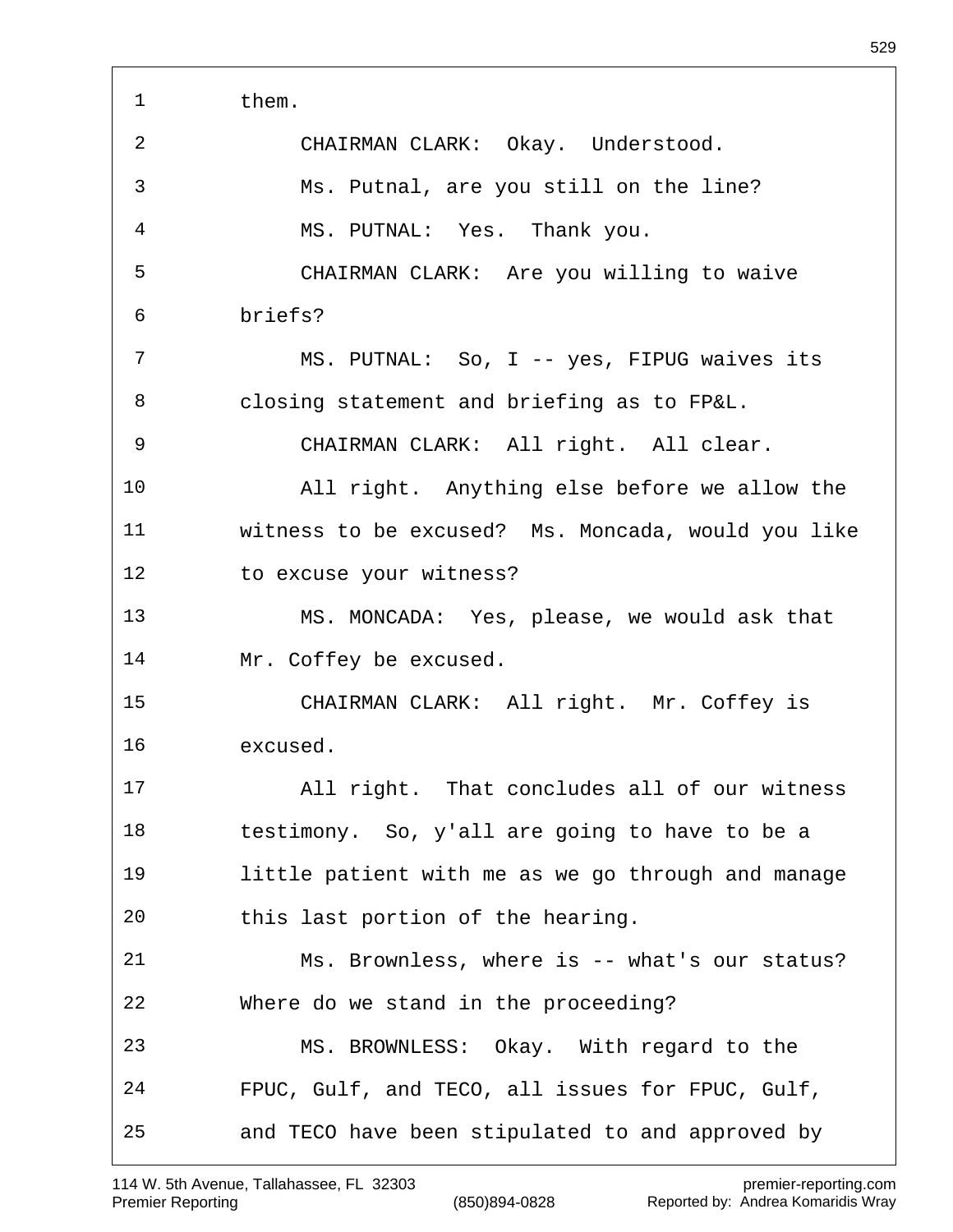the Commission.

 With these facts in mind with regard to FPUC, Gulf, and TECO, there is no need for briefs or further Commission action to resolve the issues before us today.

 FP&L Issues 2A, 2B, 2C, 2D, 2E, 2H, 6, 7, 11, 16, 17, 19, 21, 24A, 24B, and 27 through 36 have been stipulated to and approved by the Commission. No further action is required by the Commission on these issues.

 FP&L Issues 2F, 2G, 8, 9, 10, 18, 20, and 22 are outstanding. We've just heard Mr. Rehwinkel and FP&L say that Mr. Rehwinkel and the other intervenors would like the opportunity to make closing arguments and are willing to waive post-hearing briefs.

 So, at this time, we would listen to Mr. Rehwinkel's closing argument. And, after that, the Commission would have the ability to conduct a bench vote on these issues, if you wish to do so. CHAIRMAN CLARK: Continue with the Duke. MS. BROWNLESS: With regard to Duke, no Duke issues have been stipulated or approved by the Commission. Parties have the ability to brief these issues or to offer three-minute closing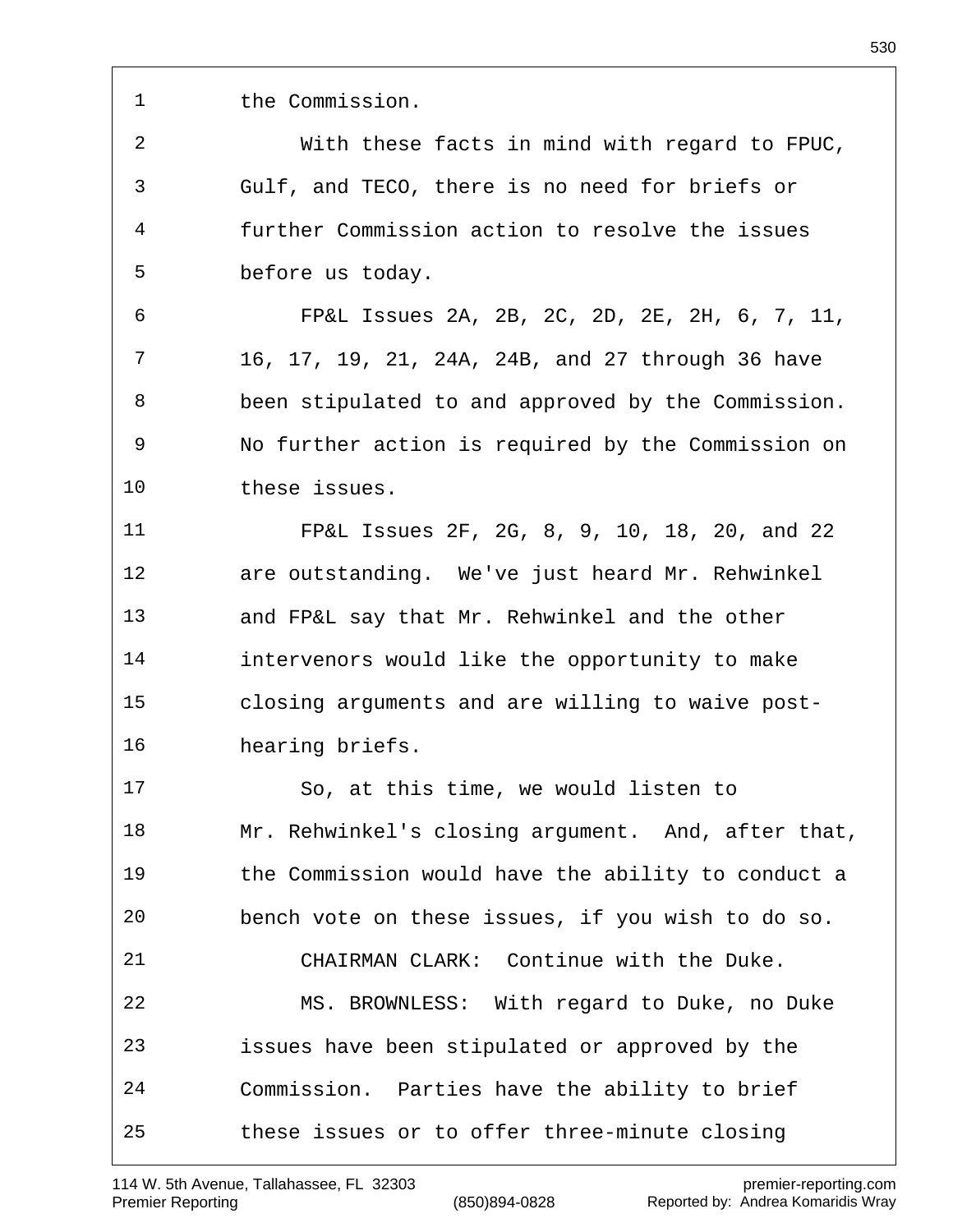arguments with regard to these issues. Should the parties choose to make closing arguments and waive post-hearing briefs, at the conclusion of closing arguments, the Commission has the ability to conduct a bench vote on these issues, should it wish to do so. So, I guess, at this time, we need to figure out what the position of the parties is with regard to post-hearing briefs. CHAIRMAN CLARK: All right. Well, let's go ahead and take the FPL issue up and dispose of that and then we'll come back to the -- to the Duke issue when we get -- get to that point. So, let's begin closing arguments. We will begin with OPC. FIPUG waived. PCS is not involved. And so, we'll do OPC and then FPL. Mr. Rehwinkel, you're recognized for your closing argument. MR. REHWINKEL: Thank you, Mr. Chairman, Commissioners. The Public Counsel is concerned that customers are paying for mistakes that are being made in a nuclear-generation business that includes the wholesale market and which regulated FPL and regulated FPL-affiliated nuclear units participate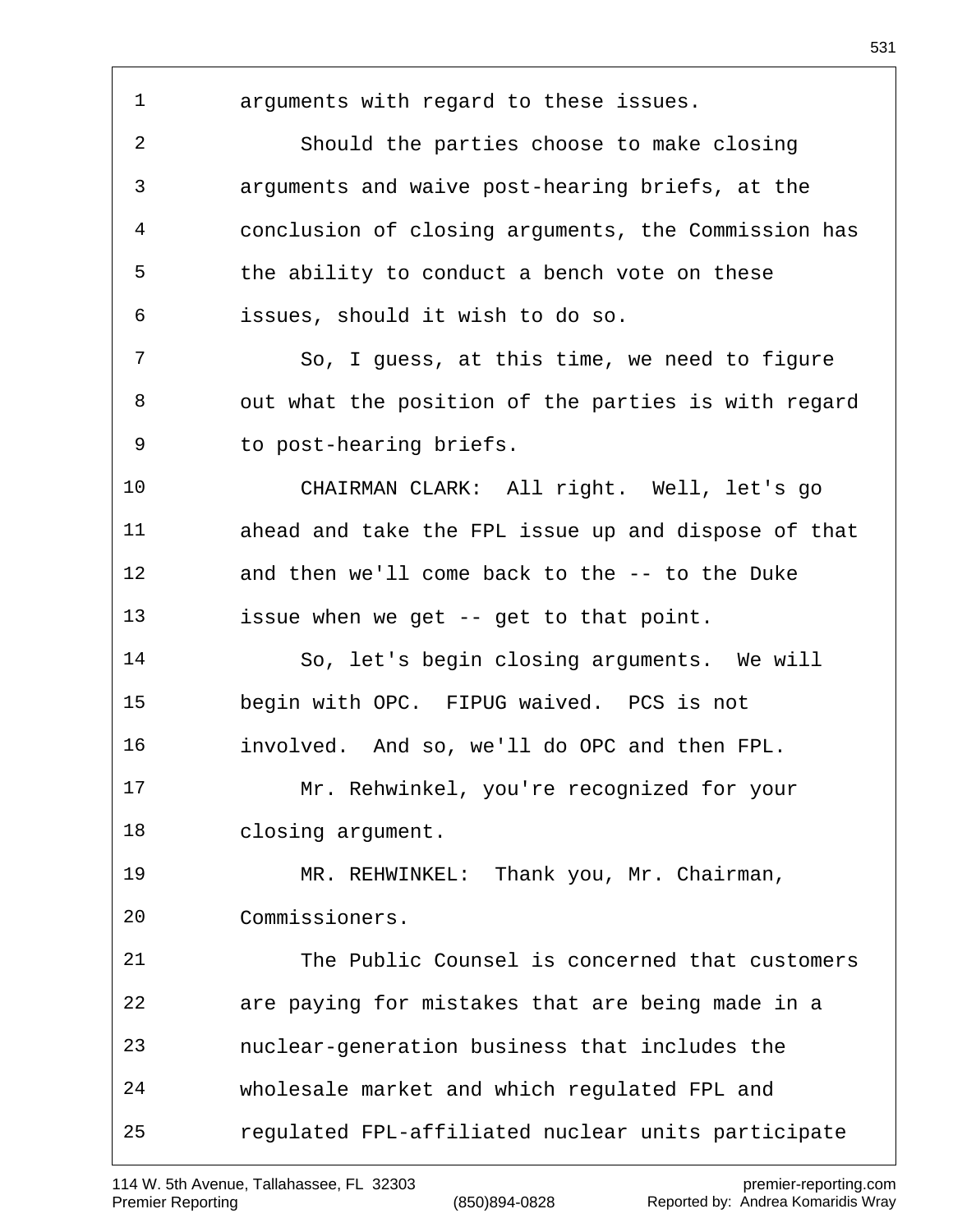and in which public information demonstrates that the nuclear generation is increasingly out of the money, in a situation where we believe FPL has not met its burden of justifying that its management was prudent in incurring the costs related to the 6 outages at  $-$ - the outage at Port  $-$ - at  $-$ - at PSL 1, or St. Lucie Unit 1, in April of 2019. Commissioners, FPL has not demonstrated that it took appropriate measures to protect customers from poor workmanship in the rewinding of the PSL 1 main generator in 2012. FPL has, instead, proven that the sole cause of the failure of the generator was caused by actions or inactions of its vendor. FPL has focused its testimony on efforts to inspect the unit after the work was performed and to inspect certain vendor functions, but it has not demonstrated that it protected customers from harm related to inadequate foreign-material exclusion during the performance of its work. We believe this does not meet its burden under the law. Thank you. CHAIRMAN CLARK: All right. Thank you, Mr. Rehwinkel. Ms. Moncada.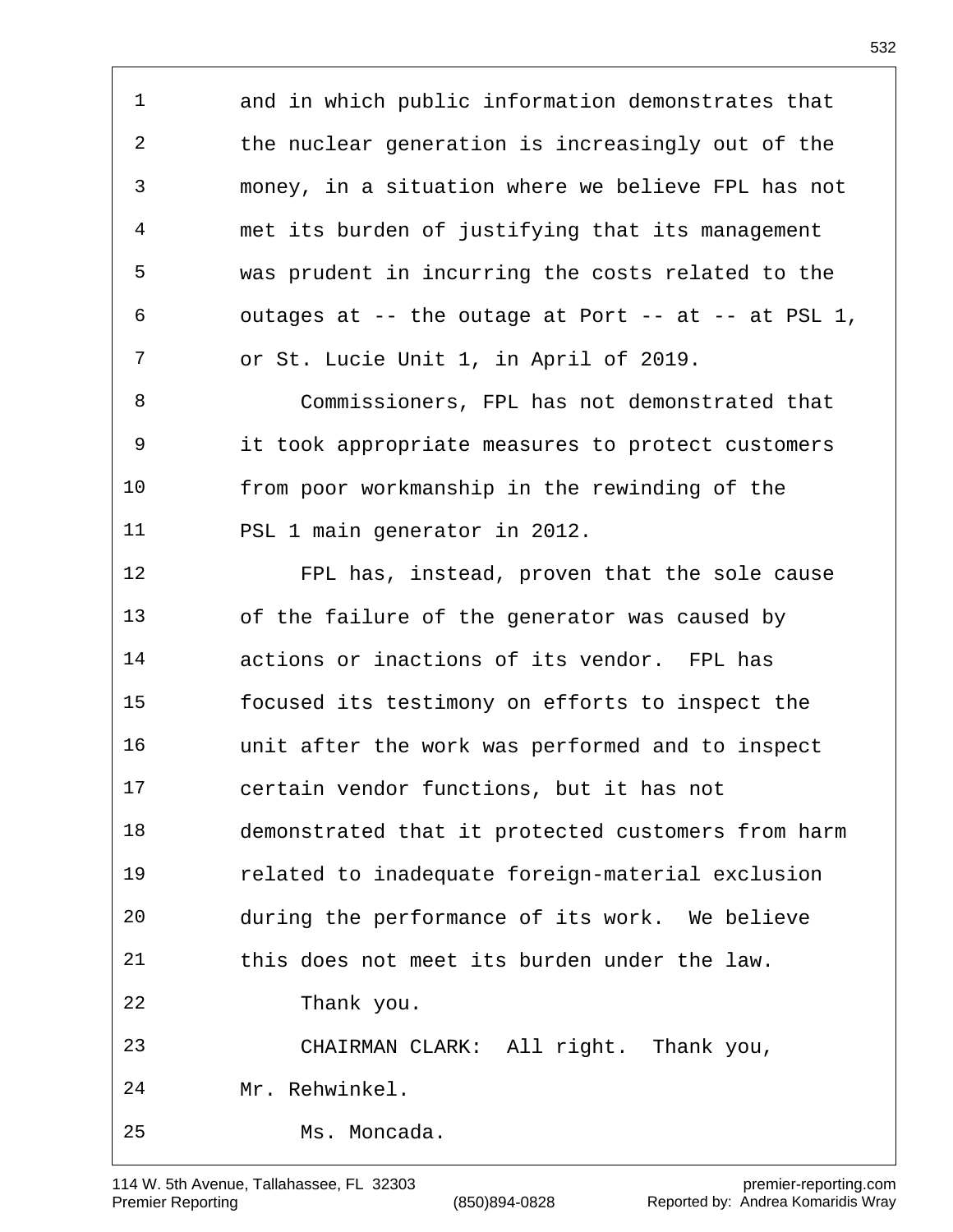1 MS. MONCADA: Thank you, Mr. Chairman. Mr. Coffey has explained in his prepared testimony as well as his live testimony today that the mechanism of injury that caused the outage last spring at St. Lucie Unit 1 was introduced during the 2012 rewind.

 During that rewind process, FPL had industry- best FME program and processes in place, and we required that Siemens also implement these best practices. We performed all inspections and testing consistent with industry standards and manufacturers' recommendations. The fact that a microscop- -- microscopic particle or other contaminant or damage still was introduced does not mean FPL was imprudent.

 The Commission has ruled many times, and the Florida Supreme Court has affirmed, that the standard for evaluating prudence is what a reasonable utility manager would have done in light of the conditions and circumstances which were known or should have been known at the time the decision was made. This is a standard that focuses on management and decision-making; it does not look at the results and make a judgment based on hindsight.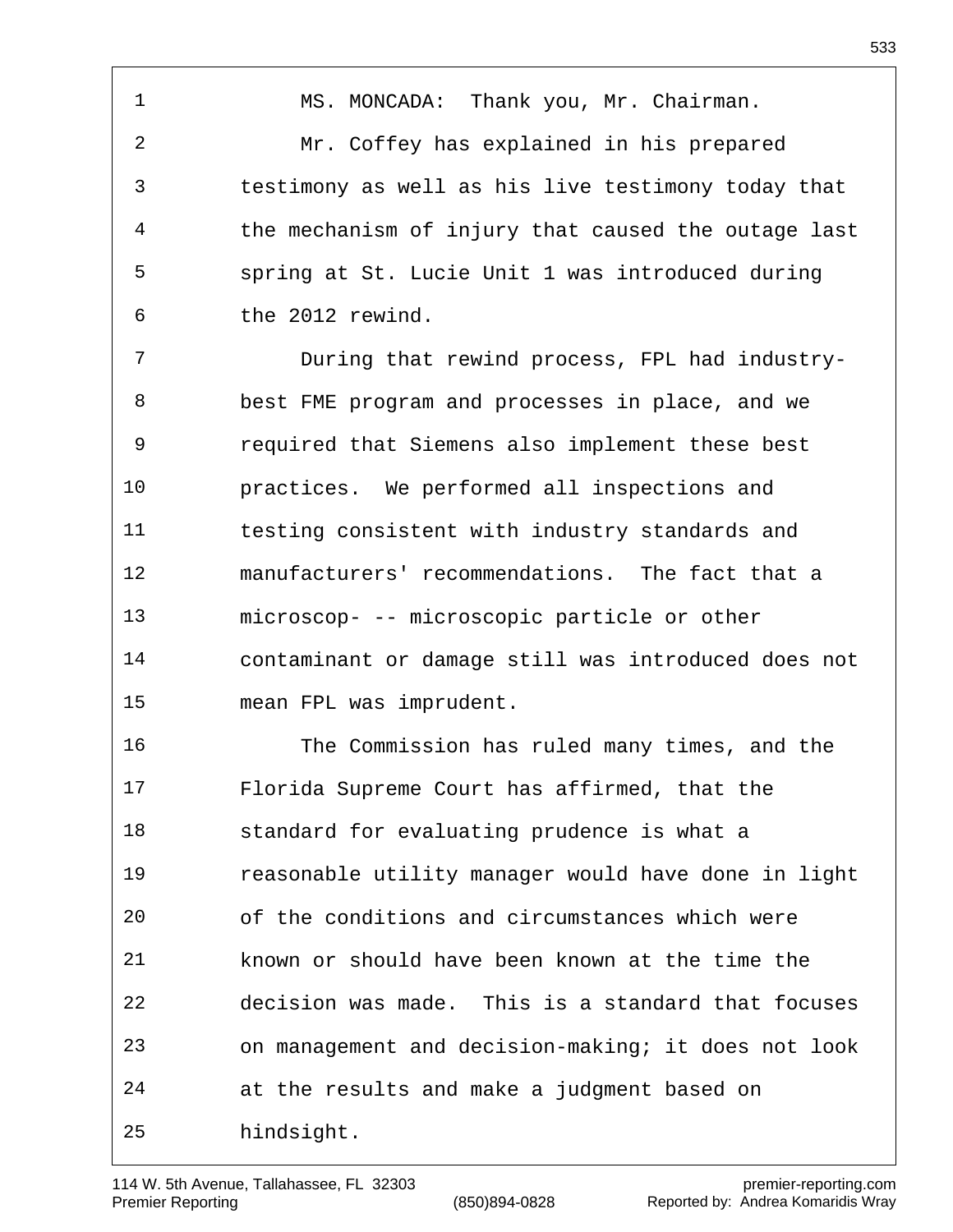1 To that end, Mr. Coffey explained in detail that FPL had rigorous processes in place. It had a highly-controlled environment. It included watches that maintained strict access and cleanliness controls. And, in fact, we got to see some of the tenting in one of the exhibits that Mr. Rehwinkel presented today.

 They were scheduling things in a (unintelligible) fashion to ensure that the demolition activities were separated from construction activities. There were cleaning activities to ensure the greatest likelihood of success. There were inspection and quality-control points. And all of these were validated, as Mr. Coffey explained, to make sure they were done properly.

 As for the -- I'm sorry -- Issue 2G, which involves the return-to-service delay, you didn't really hear any testimony about that live today, but one of the exhibits, Exhibit 49 that went into the record, explains that the only management decision to be evaluated was how St. Lucie estimated the time it would take to complete the outage. The decision was made to estimate based on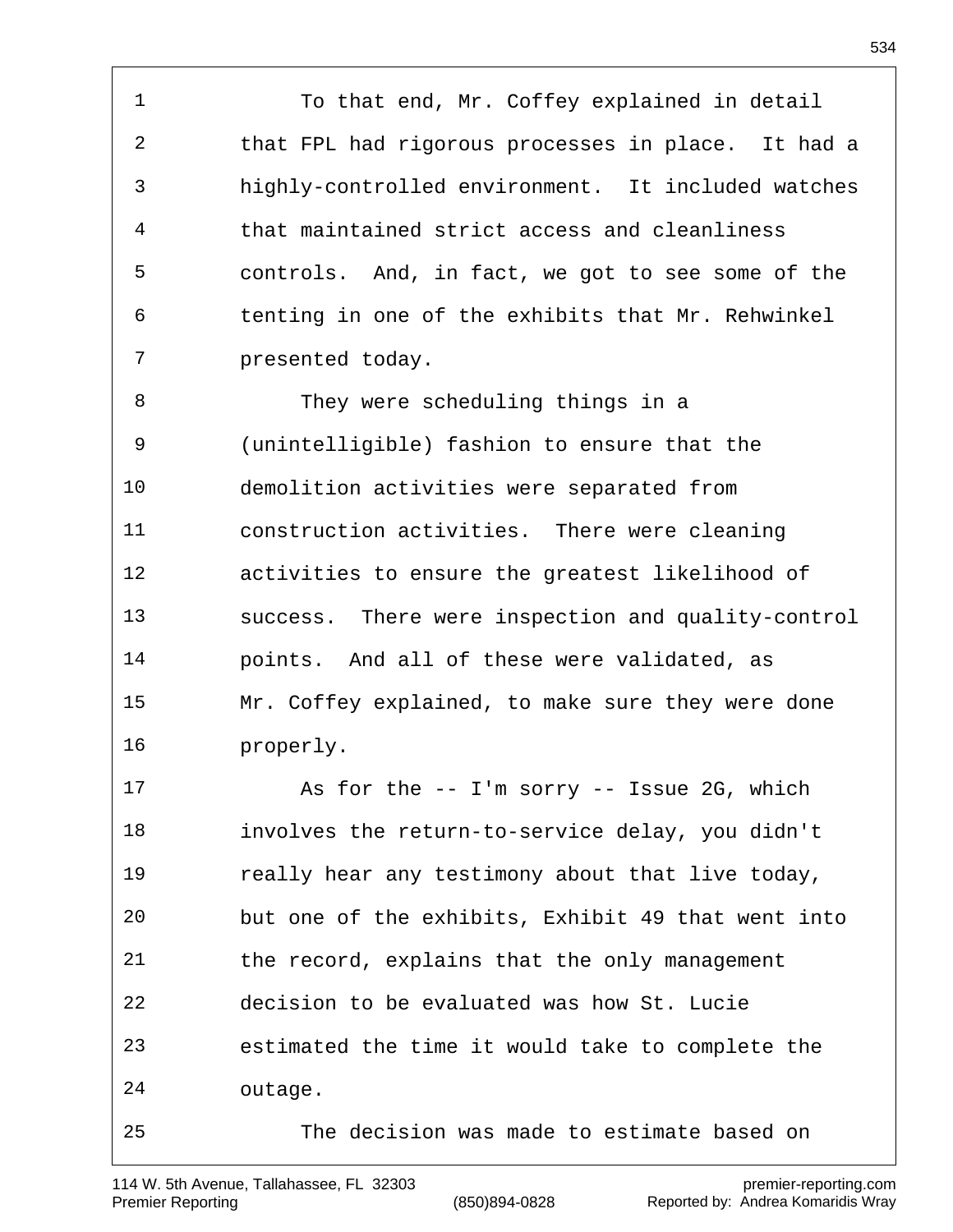standard configuration and it turns out the equipment was not in that configuration, but the total amount of time for the outage would not have changed either way. Commissioners, FPL has satisfied the standards for demonstrating prudence and no adjustments should be made with respect to the replacement power costs related to the April 2019 outage at St. Lucie Unit 1, or the March 2020 return-to- service delay at St. Lucie Unit 2. That concludes my -- my closing statement. CHAIRMAN CLARK: All right. Thank you, Ms. Moncada. Okay. We are prepared, I assume, for a bench decision, pending Commissioners' objections to a bench decision. I see no objection. Ms. Brownless, do you have staff recommendation on Items 2F, 2G, 8, 9, 10, 18, 20, and 22? MS. BROWNLESS: The outstanding issues that have not been stipulated to, 2F and 2G -- the staff is available to make recommendations on those issues. Mr. Wooten, I think, is available to discuss those. CHAIRMAN CLARK: Okay. Mr. Wooten, are you on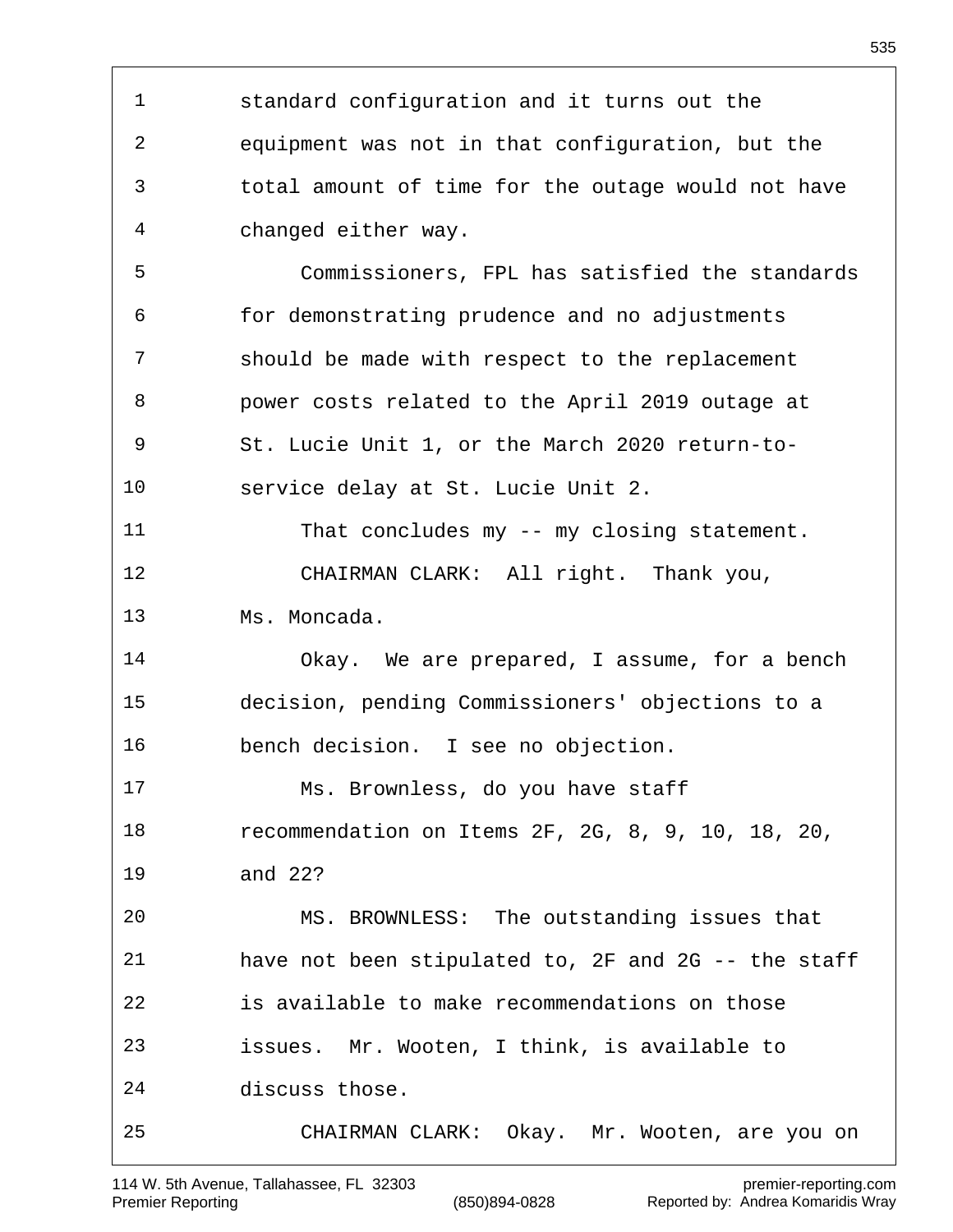the line? MR. WOOTEN: Good afternoon. Orlando Wooten, here. CHAIRMAN CLARK: We'll entertain your recommendation on Item 2F and 2G. MR. WOOTEN: Good afternoon, Commiss- -- Or- good afternoon, Commissioners. Orlando Wooten. FPL filed, as part of its petition for fuel cost recovery, for replacement fuel costs of the April 2019 forced outage of the St. Lucie Nuclear Power Plant Unit No. 1, and March 2020 return-to- service delay of the St. Lucie Nuclear Power Plant Unit No. 2. Based on the evidence in the record, staff recommends that both the forced outage and return- to-service delay were handled prudently by the company and no adjustments are necessary for replacement power costs. Both unplanned outages were caused by situations out of the company's control and, when the issues were identified, they were handled as quickly and safely as possible. The total -- total combined replacement power costs for the unplanned outages is approximately \$19 million.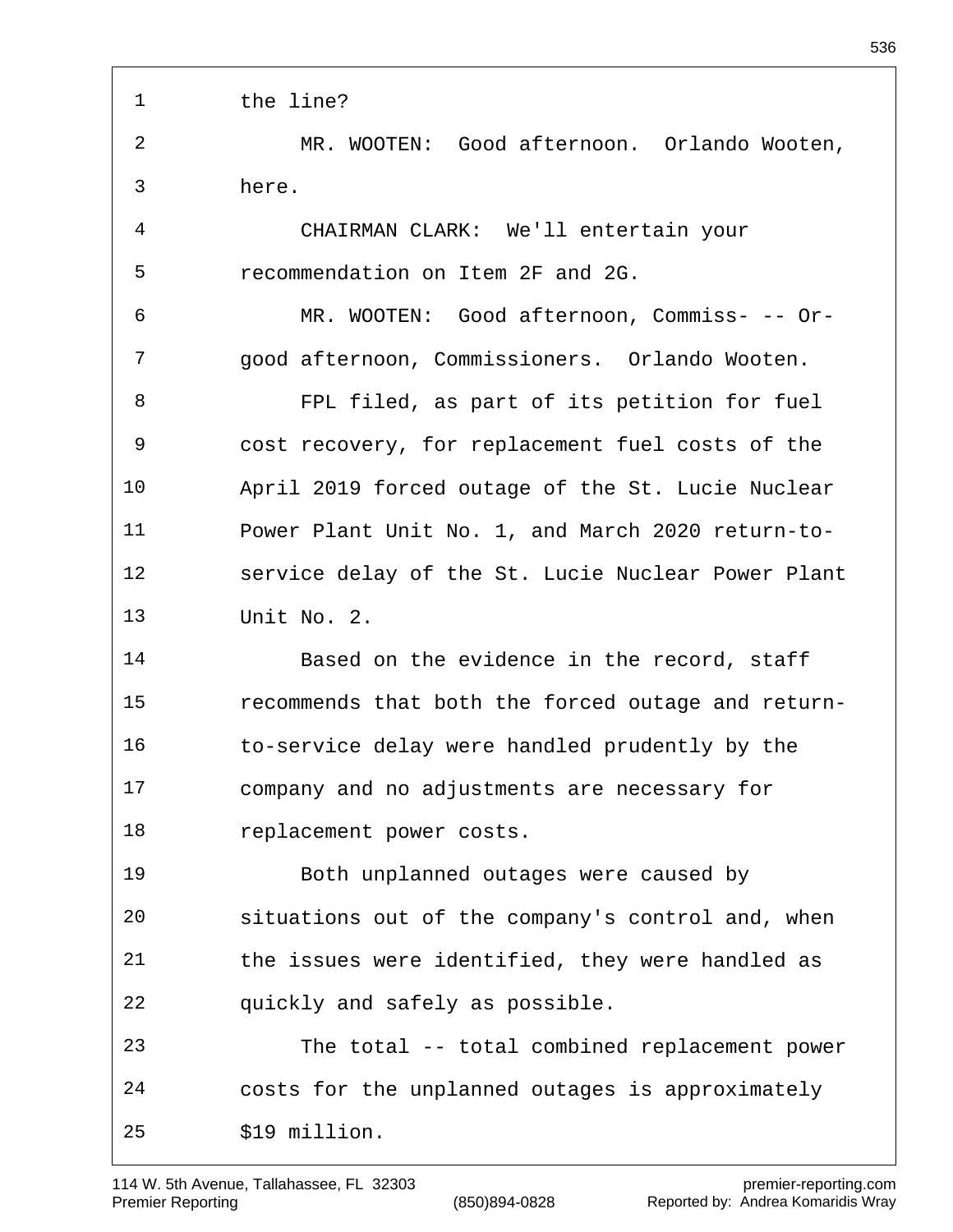| 1  | Staff recommends approval of Issue --              |
|----|----------------------------------------------------|
| 2  | Issues 2F and 2G and is available for questions.   |
| 3  | CHAIRMAN CLARK: All right. Thank you,              |
| 4  | Mr. Wooten.                                        |
| 5  | Mr. Higgins, you want -- or Ms. Brownless, you     |
| 6  | want to go $-$ -                                   |
| 7  | MS. BROWNLESS: Yes.                                |
| 8  | CHAIRMAN CLARK: -- through it -- through them      |
| 9  | all at one time?                                   |
| 10 | MS. BROWNLESS: Well, what I'd like is for          |
| 11 | Mr. Wooten to please read his recommendation for   |
| 12 | Issue 2F as well as his further recommendation for |
| 13 | 2G into the record.                                |
| 14 | CHAIRMAN CLARK: Isn't that what he just did?       |
| 15 | MS. BROWNLESS: He gave a short summary --          |
| 16 | CHAIRMAN CLARK: Okay.                              |
| 17 | MS. BROWNLESS: -- but there are -- there is        |
| 18 | more- specific language.                           |
| 19 | MR. WOOTEN: Yes, I can provide more-specific       |
| 20 | language, if that's requested.                     |
| 21 | In regards to Issue 2F -- do you want me to        |
| 22 | state the issue as well?                           |
| 23 | MS. BROWNLESS: No, just say Issue 2F and go        |
| 24 | with your explanation here, Mr. Wooten.            |
| 25 | MR. WOOTEN: Okay. Issue 2F -- yes, during          |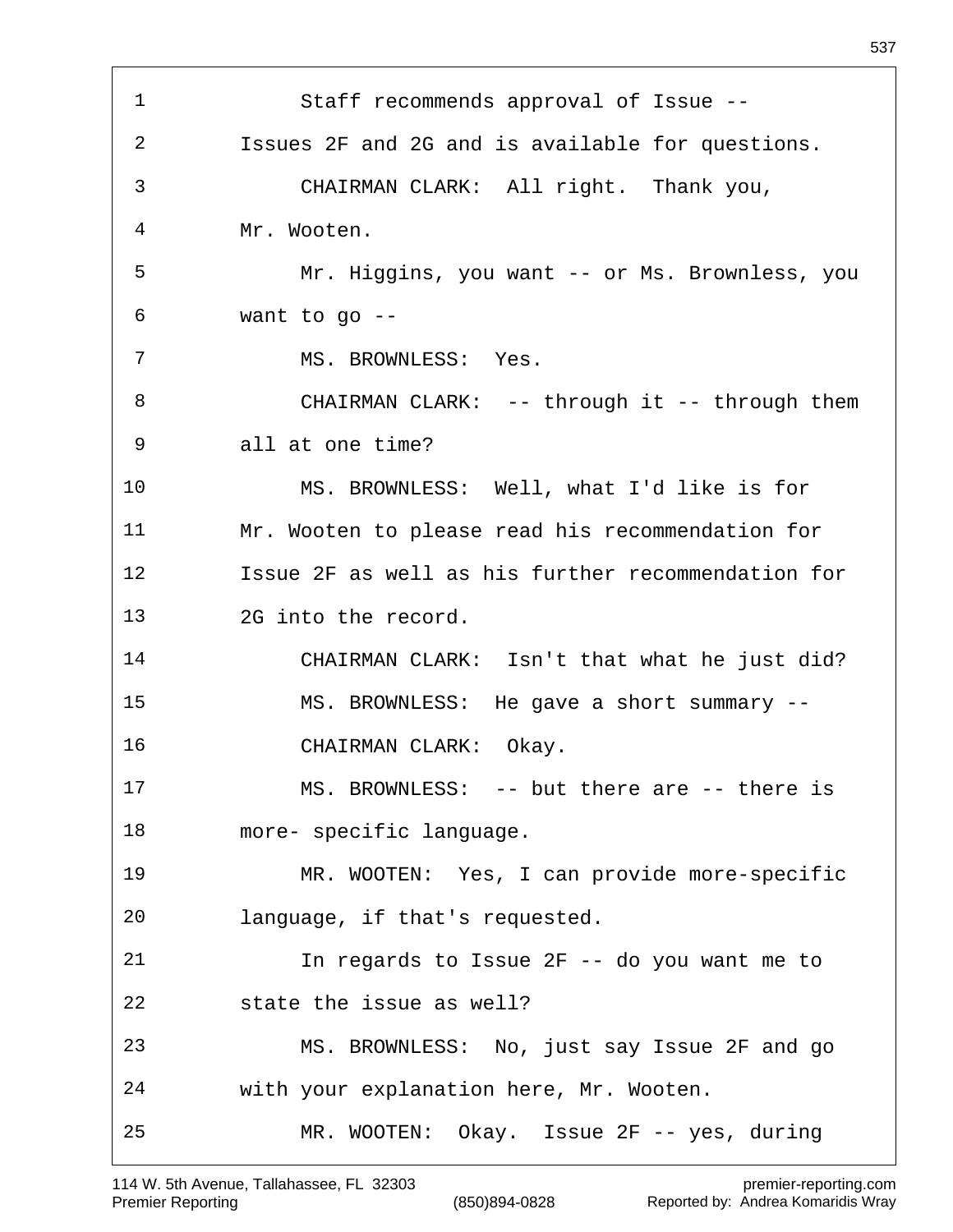operations, St. Lucie Unit No. 1 experienced a ground fault that caused an automatic shut-down response.

 After analysis was performed, this is believed to have been caused by the introduction of a foreign material by a vendor in 2012. This foreign material degraded the insulation of the generator gradually, causing a failure that led to the shutdown in 2019. The prepared performance was a full rewind of the generator over 49 days.

 Based on the evidence contained in the record, the April 2019 forced outage at St. Lucie Nuclear Power Plant Unit No. 1 was handled prudently and the associated replacement power costs are reasonable.

 In regards to Issue 2G: Yes, during the 2020 outage, FPL attempted a planned replacement of an electrical switch gear required for plant operation. During this planned replacement, an interfacing -- and interfacing conflict was discovered, which increased the scope of the work of the replacement. FPL was previous- -- previously aware of the possibility of the conflict and, as a contingency prior to the spring 2020 outage, FPL procured and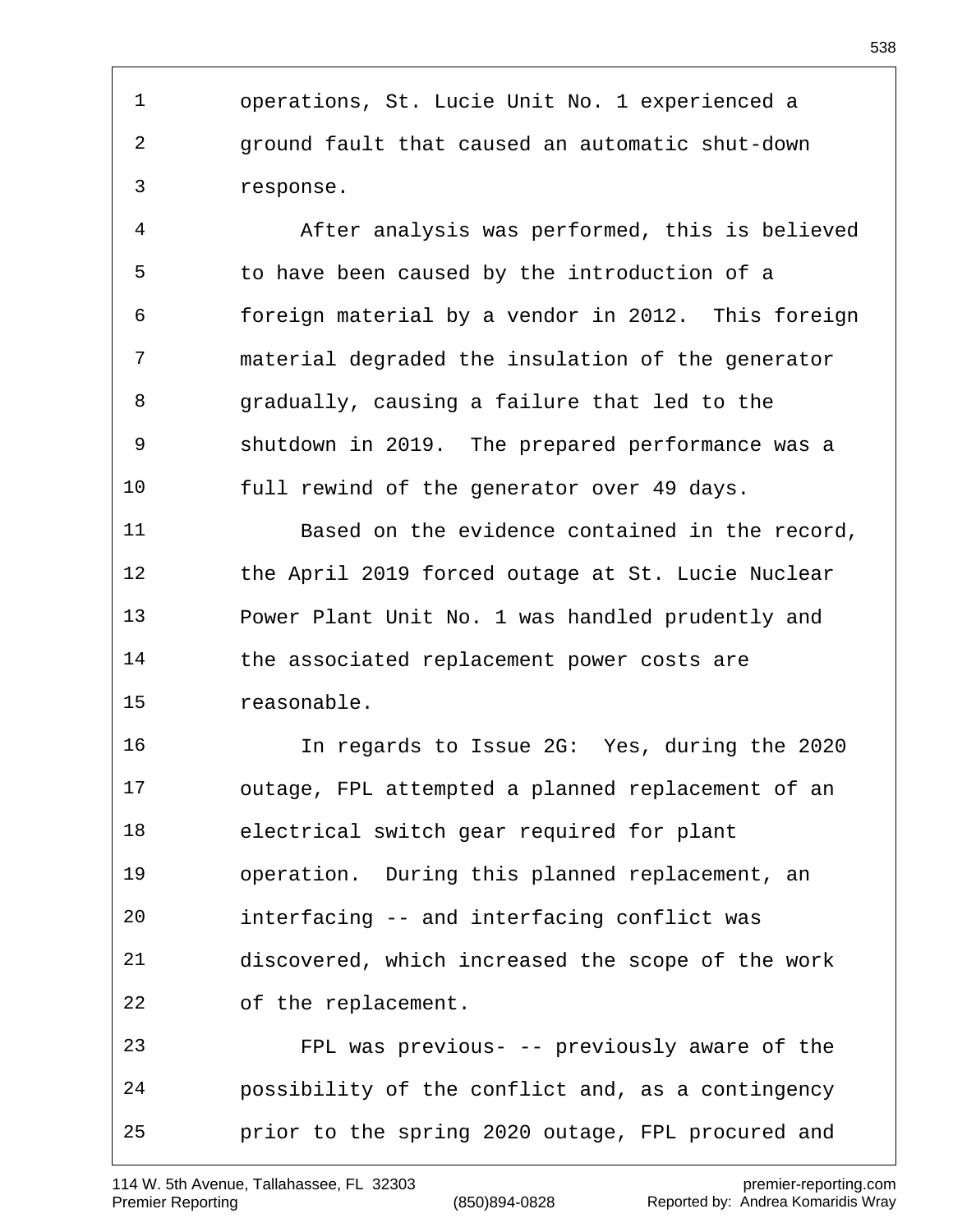received all necessary materials to correct the potential issue; however, the duration required to correct the configuration discrepancy was not accounted for in the original outage schedule and, due to limited accessibility during plant operations, a longer outage duration was necessary. Based on the evidence contained in the record, the March 2020 forced outage at St. Lucie Nuclear Power Plant Unit No. 2 was handled prudently and the associated re- -- replacement power m- -- replacement power costs are reasonable. MS. BROWNLESS: And at this time, if Mr. Higgins -- Higgins could give a recommendation with regard to Issues 8, 9, 10, 18, 20, and 22. MR. HIGGINS: Yes. Yes, ma'am. Hello, Commissioners. Devlin Higgins with Commission staff. Staff would recommend, concerning FPL, for Issues 8, 9, 10, 18, 20, and 22, to adopt the company- -- or to approve the company's position on those issues as laid out in Order No. PSC-20200415PHO-EI, or the prehearing order, as outlined. And staff is available for any questions you may ask. Thank you.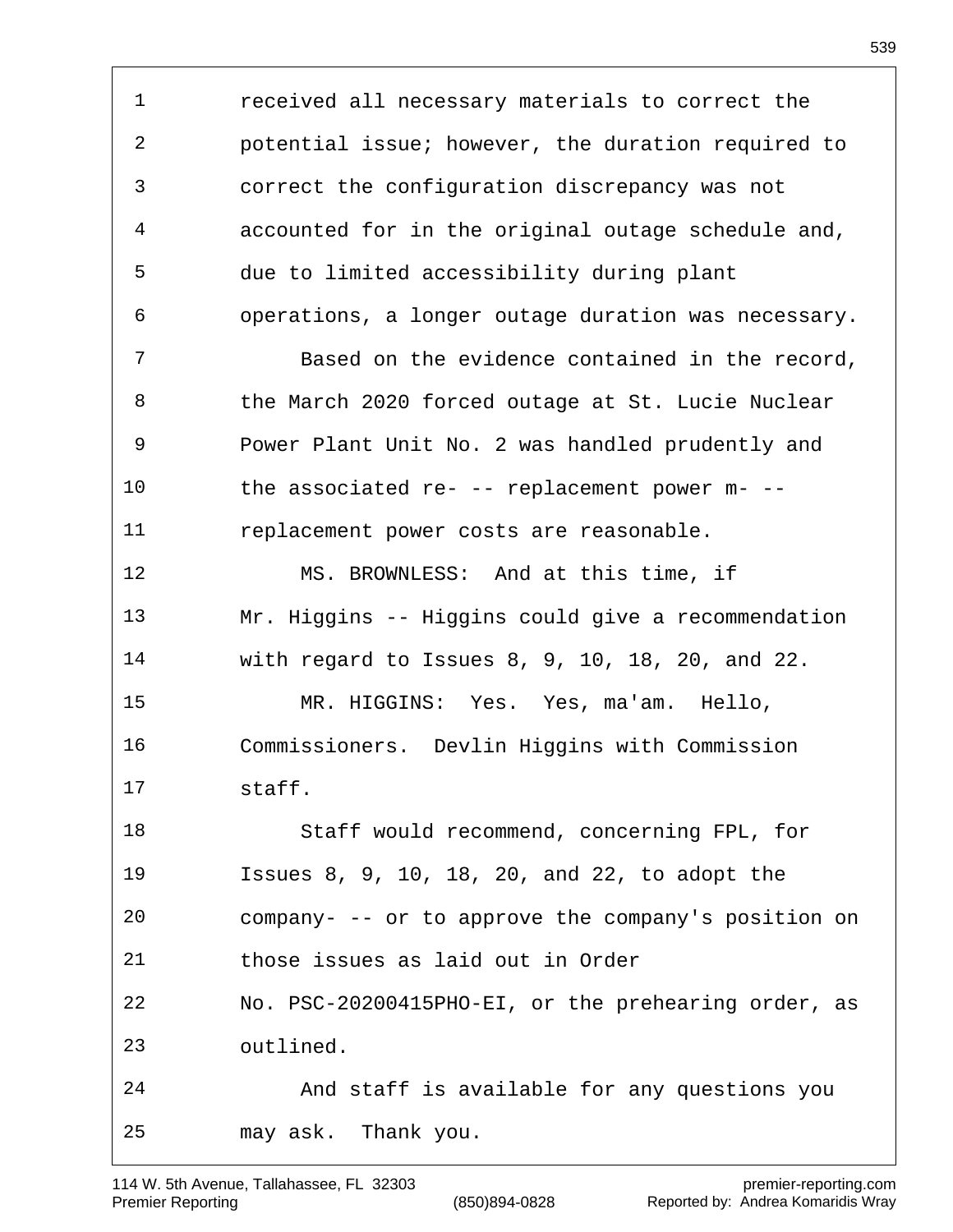CHAIRMAN CLARK: Okay. That's adopt company positions on all items, right -- MS. BROWNLESS: Yes. CHAIRMAN CLARK: -- Ms. Brownless? Okay. We're good. All right. Commissioners, do you have any questions? Any questions? Commissioner Brown. COMMISSIONER BROWN: I -- I just have a comment. I appreciate staff making their recommendations on these contested issues orally today. And I -- I say I believe Witness Coffey -- I think he was very credible in his testimony and his extensive explanations to decisions that were made were valid and prudent. Additionally, I think the exhibits that are in the record as well as the other materials support this conclusion. And, with that, I would support the staff recommendation on these contested issues. CHAIRMAN CLARK: All right. We have a motion to approve staff's recommendation. Do we have a second? COMMISSIONER POLMANN: Second. COMMISSIONER FAY: Second. CHAIRMAN CLARK: A motion and a second.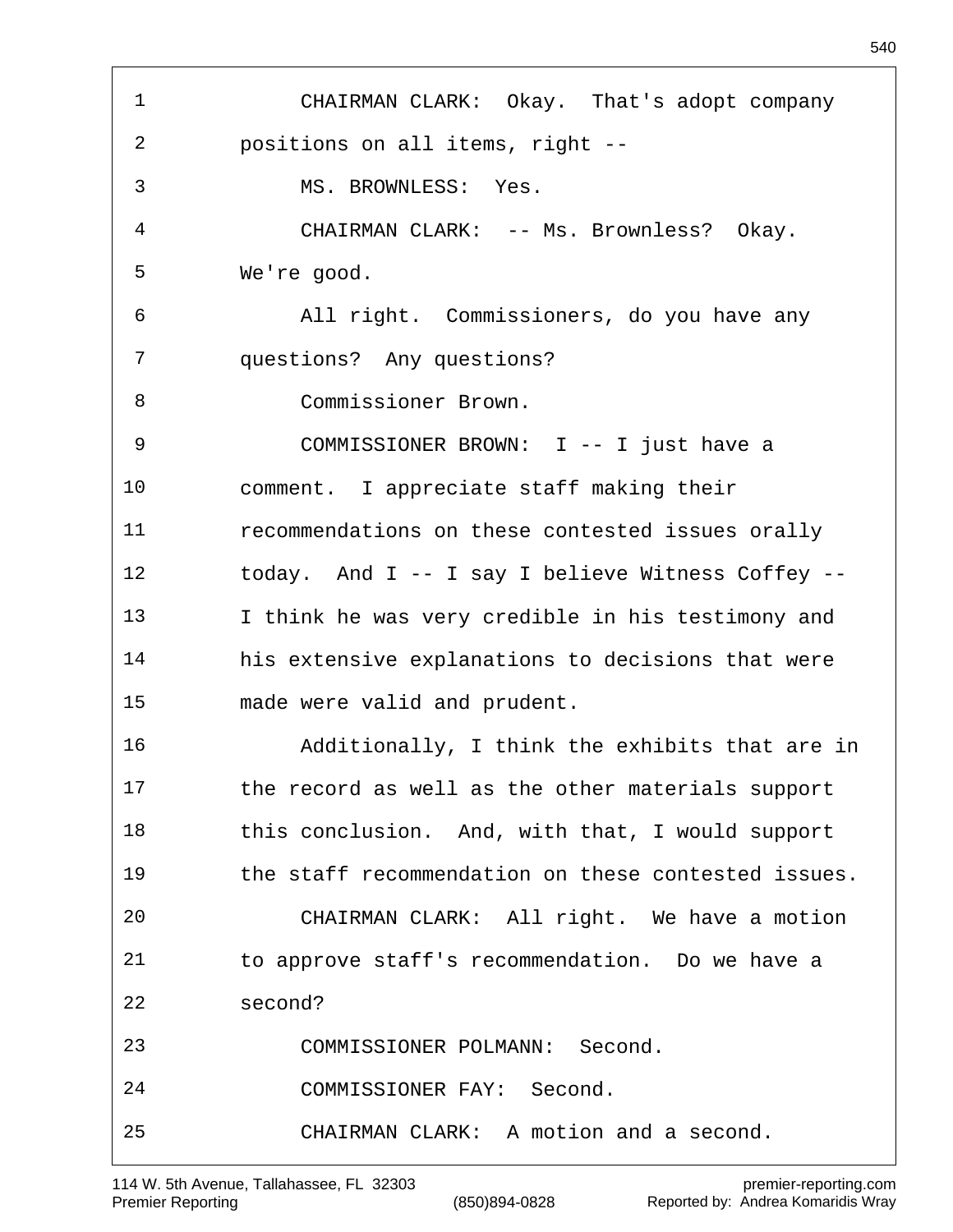Is there any discussion? On the motion, all in favor, say aye. (Chorus of ayes.) CHAIRMAN CLARK: Opposed? Motion carries. The item is approved. All right. Next, with regard to Duke, I would ask the principals if they would like to make -- if they plan to brief on the Duke issues. Mr. Rehwinkel? MR. REHWINKEL: The Public Counsel does -- yes, the Public Counsel intends to brief. CHAIRMAN CLARK: All right. Public Counsel intends to brief. That pretty much sums all of 14 that up, then. Ms. Brownless, what's the time line of the briefing schedule? MS. BROWNLESS: Briefs are limited to 40 pages and are due on November 10th of 2020. A post- hearing special agenda will be held on December 15th, 2020. CHAIRMAN CLARK: All right. Staff, are there any other matters outstanding that need to be addressed at this time? MS. BROWNLESS: No, sir, not at this time. MR. BERNIER: Mr. -- Mr. Chairman?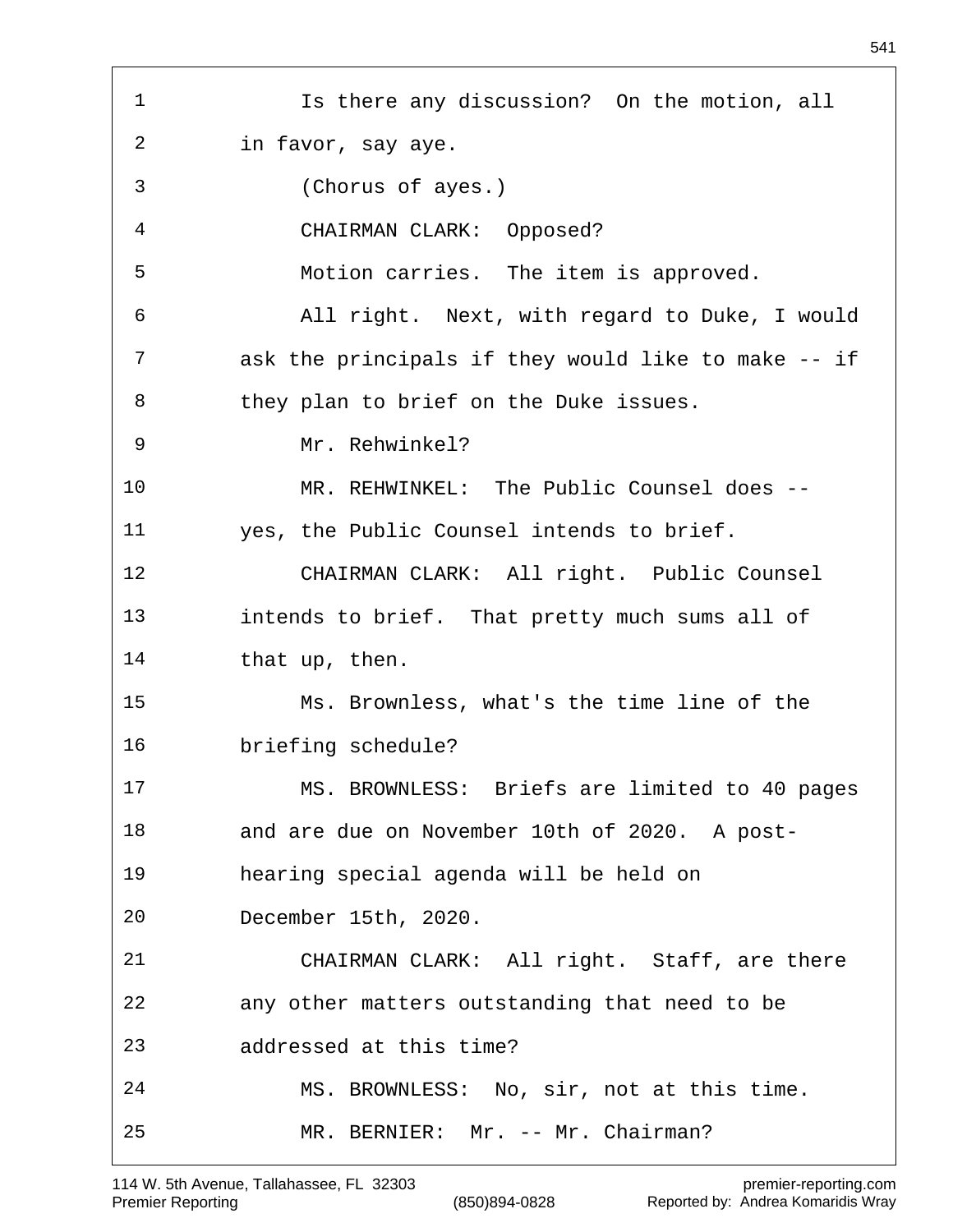CHAIRMAN CLARK: Yes. Who was that? MR. BERNIER: I apologize. Matt Bernier for Duke Energy. CHAIRMAN CLARK: Mr. Bernier. MR. BERNIER: If I could, real quickly -- thank you. I recognize that staff is not in a position to make recommendations on certain of our issues that are -- have not really been discussed here today, but for going forward and to make sure that I do not waive this objection if this is raised again next year, Duke Energy would like, for the record, to object to OPC and FIPUG and PCS Phosphate being able to brief any issue on which they did not take a substantive position in this docket. They have identified Issues 1A and 11 and then fallout issues 10, 18, 20, and 22, but on all remaining issues, they took no position and pointed out that Duke has the burden of proof, which is still not a position. FIPUG and PCS adopted that "no position" and I think, under the -- the rules that we go by in the prehearing, if you don't take a position prior to hearing, you're not permitted to contest those issues and brief them.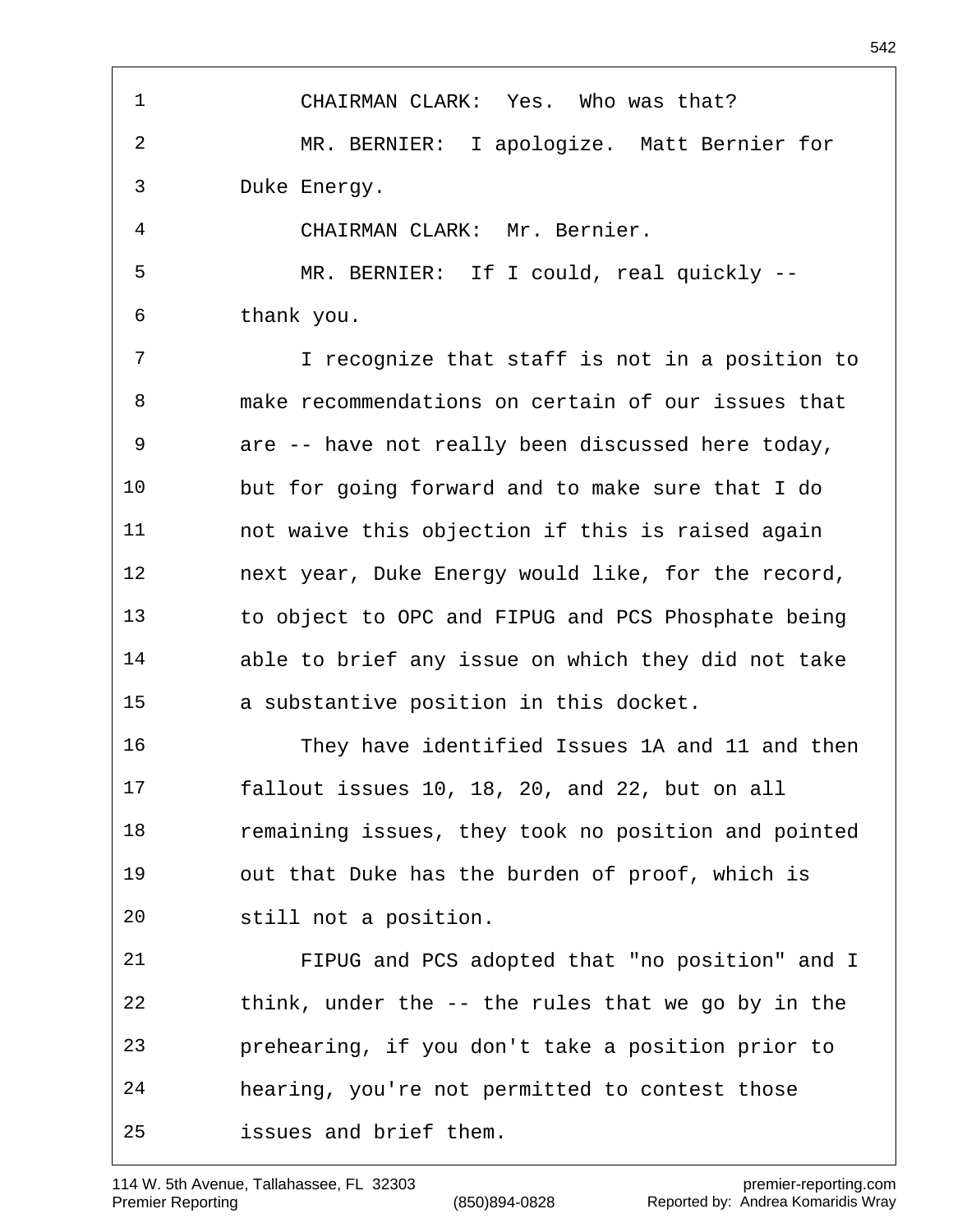1 I recognize we're not in the position for a bench vote, but I want to make sure that that objection is on the record going forward. CHAIRMAN CLARK: Your objection is duly noted. MR. BERNIER: Thank you. CHAIRMAN CLARK: Any other matters? Commissioners, any -- 8 COMMISSIONER POLMANN: Mr. -- Mr. Chairman? Mr. Chairman? CHAIRMAN CLARK: Yes, Commissioner Polmann. COMMISSIONER POLMANN: May or may not be appropriate, but I think that Mr. Bernier raises, I would say, a good point. I don't know if it's something that our advisor -- the legal advisor feels comfortable making any comment on, but I -- I 16 take it as wholly significant, valid point. It may simply be procedural. It may be a legal point. I don't want to force the issue, but I want to respect the point, Mr. Chairman. CHAIRMAN CLARK: All right. I'm going to ask Ms. Helton or Mr. Hetrick, one, if they would address this item for us. Ms. Brownless, would you -- MS. BROWNLESS: Yes. CHAIRMAN CLARK: You seem prepared and ready.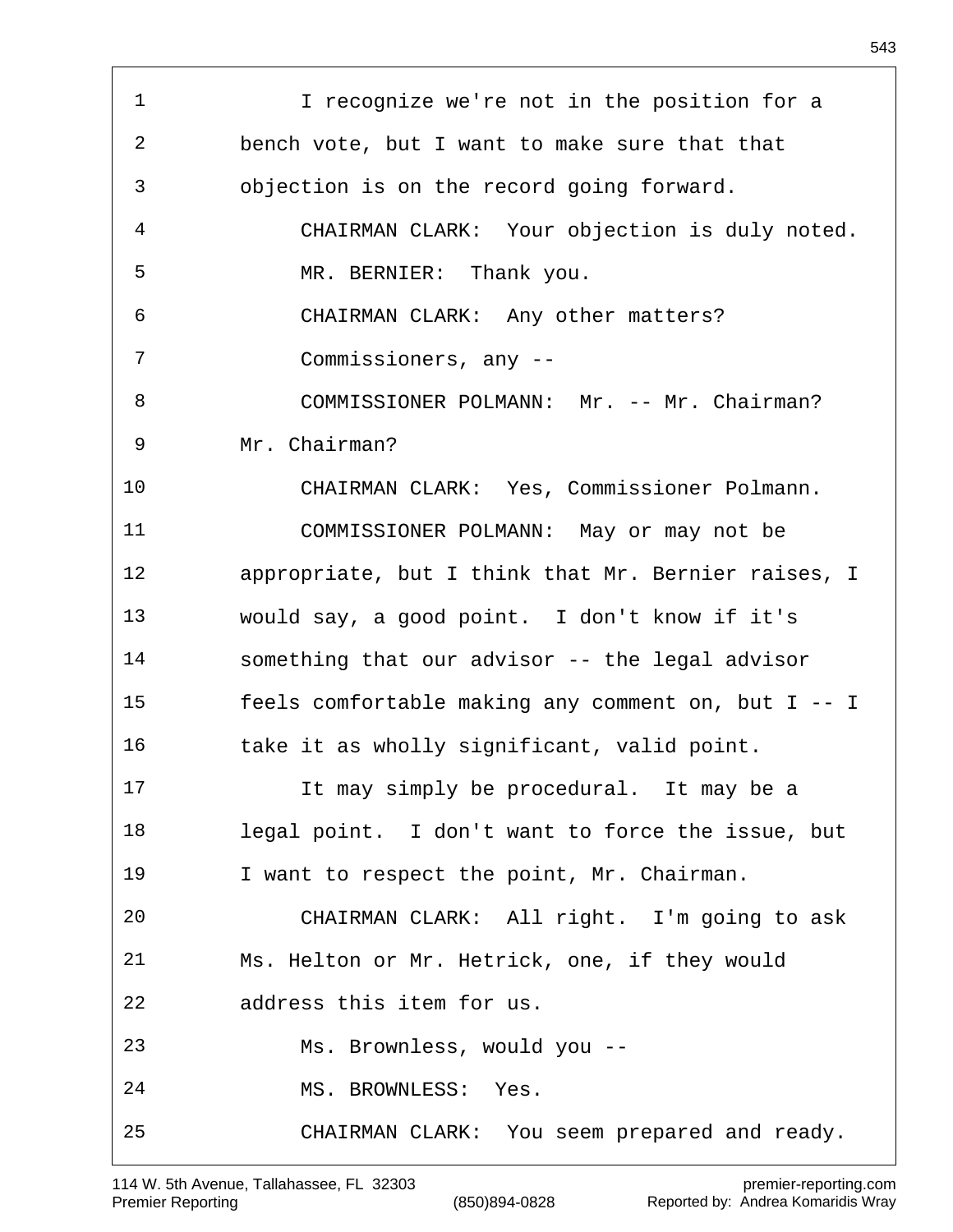MS. BROWNLESS: Yes. With regard to Mr. Bernier's point, we spent -- staff spent a significant amount of time trying to get the parties to agree to which issues could be stipulated to and which could not. And we -- we were aware that there were issues, as Mr. Bernier correctly points out, in which eventually the Office of Public Counsel took the position that they had no position and wanted their very-descriptive language elicited in there to what "no position" meant. We simply ran out of time to run that all to ground. The idea staff had was, since we got to this time, that the OPC would not file briefs on those issues, but would only file a brief on the issue that they actively contested, Issue 1A and 11, and 18, 20, and 22. 18 And I apologize for that, but we simply ran out of time. CHAIRMAN CLARK: Okay. Is that your agreement, Mr. Rehwinkel? Is that your intention? MR. REHWINKEL: Yes. We're -- we're only here about Bartow and -- and the cascading dollars. CHAIRMAN CLARK: Fallout from it? Okay. MR. REHWINKEL: There's -- there's no hidden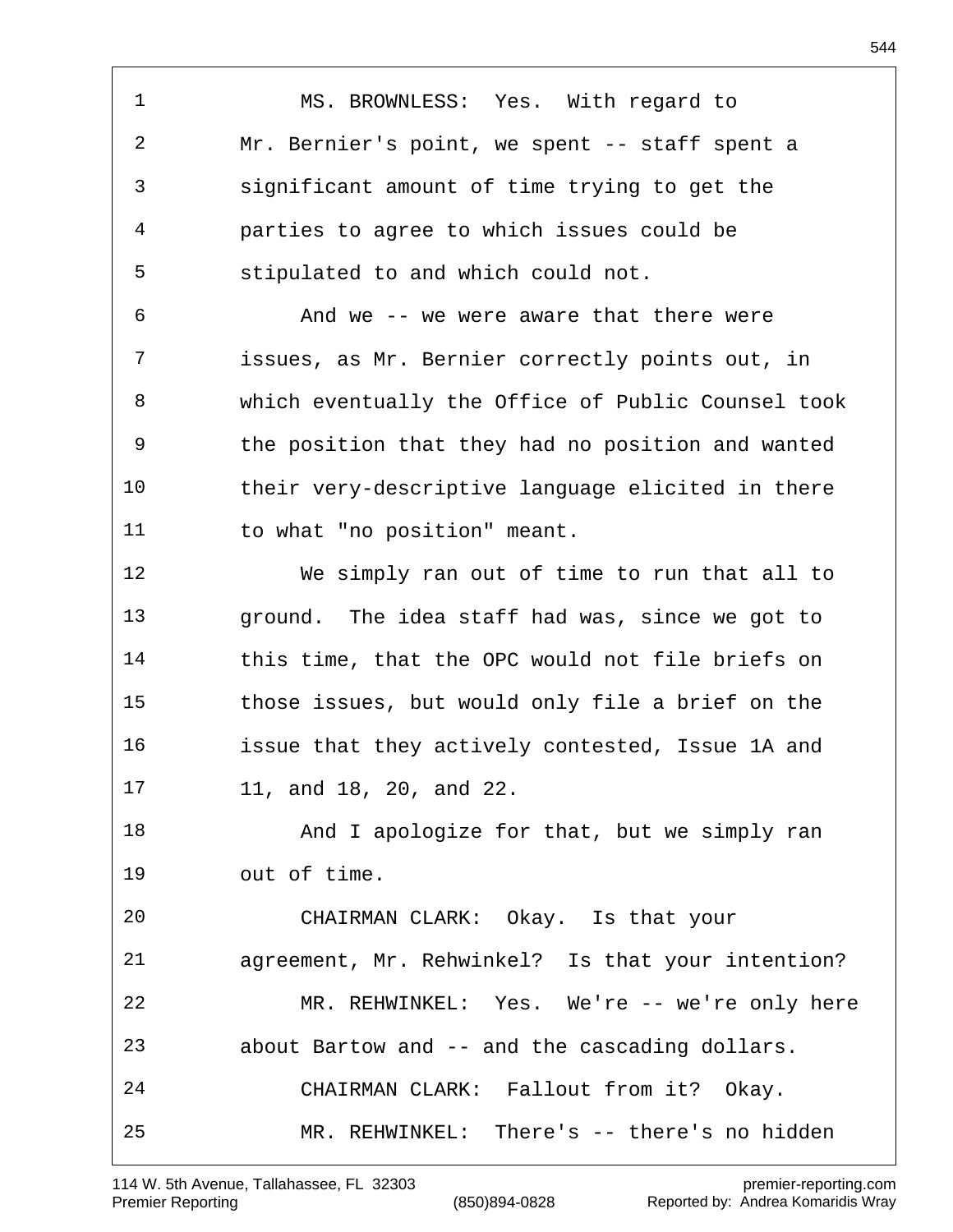agenda here where we're trying to kind of keep other issues in our hip pocket to bring out in the future. I -- I have no problem with what Mr. -- Mr. Bernier said. We don't have a hidden agenda. CHAIRMAN CLARK: Okay. Very good. MR. REHWINKEL: And I wasn't suggesting he's saying we were. He was doing the right thing. CHAIRMAN CLARK: Absolutely correct. MR. BERNIER: Thank you. CHAIRMAN CLARK: Understood. All right. We're all good. Any other questions? Commissioners? Anything else? All right. If there is nothing else, I believe that concludes all of our matters for today. Thank you all very much for your participation and your indulgences today. We were able to get through all the clause dockets in a one-day hearing, and I think that's pretty amazing. So, special thank you to all of the parties involved for your hard work and to the staff that worked on -- numerous hours on getting us to this point and to an absolutely wonderful prehearing officer who did a fantastic job. So, thank you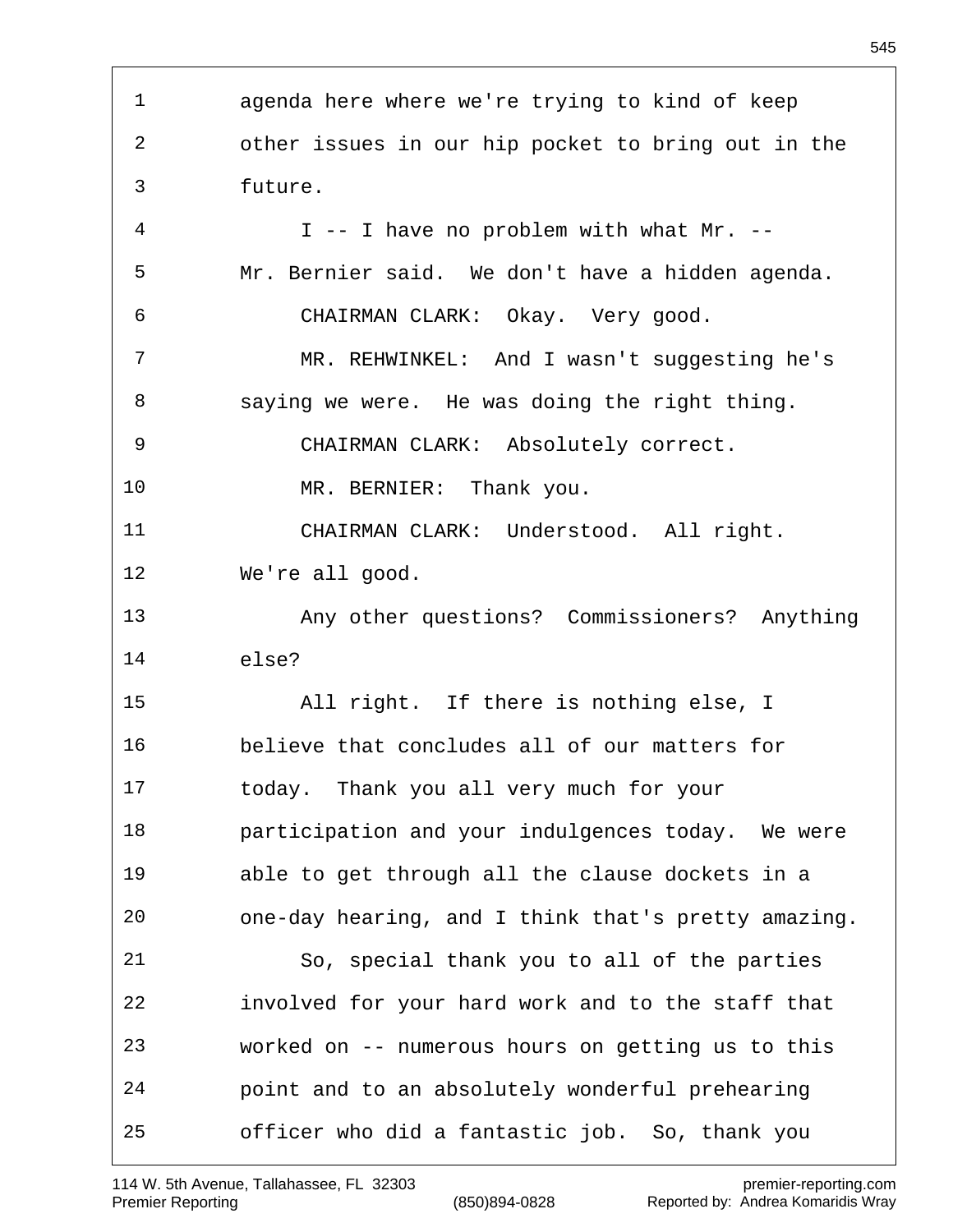| $\ensuremath{\mathbbm{1}}$ |                   | all. Have a great day. |                                               |  |  |
|----------------------------|-------------------|------------------------|-----------------------------------------------|--|--|
| $\sqrt{2}$                 |                   | We stand adjourned.    |                                               |  |  |
| $\mathsf{3}$               |                   |                        | (Whereupon, the proceedings concluded at 5:12 |  |  |
| $\overline{4}$             | $\texttt{p.m.}$ ) |                        |                                               |  |  |
| $\mathsf S$                |                   |                        |                                               |  |  |
| $\sqrt{6}$                 |                   |                        |                                               |  |  |
| $\sqrt{ }$                 |                   |                        |                                               |  |  |
| $\, 8$                     |                   |                        |                                               |  |  |
| $\mathsf 9$                |                   |                        |                                               |  |  |
| $1\,0$                     |                   |                        |                                               |  |  |
| $11\,$                     |                   |                        |                                               |  |  |
| $1\,2$                     |                   |                        |                                               |  |  |
| $13\,$                     |                   |                        |                                               |  |  |
| $14\,$                     |                   |                        |                                               |  |  |
| $15\,$                     |                   |                        |                                               |  |  |
| $16$                       |                   |                        |                                               |  |  |
| $17\,$                     |                   |                        |                                               |  |  |
| $1\,8$                     |                   |                        |                                               |  |  |
| 19                         |                   |                        |                                               |  |  |
| $2\,0$                     |                   |                        |                                               |  |  |
| $21\,$                     |                   |                        |                                               |  |  |
| $2\sqrt{2}$                |                   |                        |                                               |  |  |
| $2\sqrt{3}$                |                   |                        |                                               |  |  |
| $2\sqrt{4}$                |                   |                        |                                               |  |  |
| $25\,$                     |                   |                        |                                               |  |  |

 $\overline{1}$